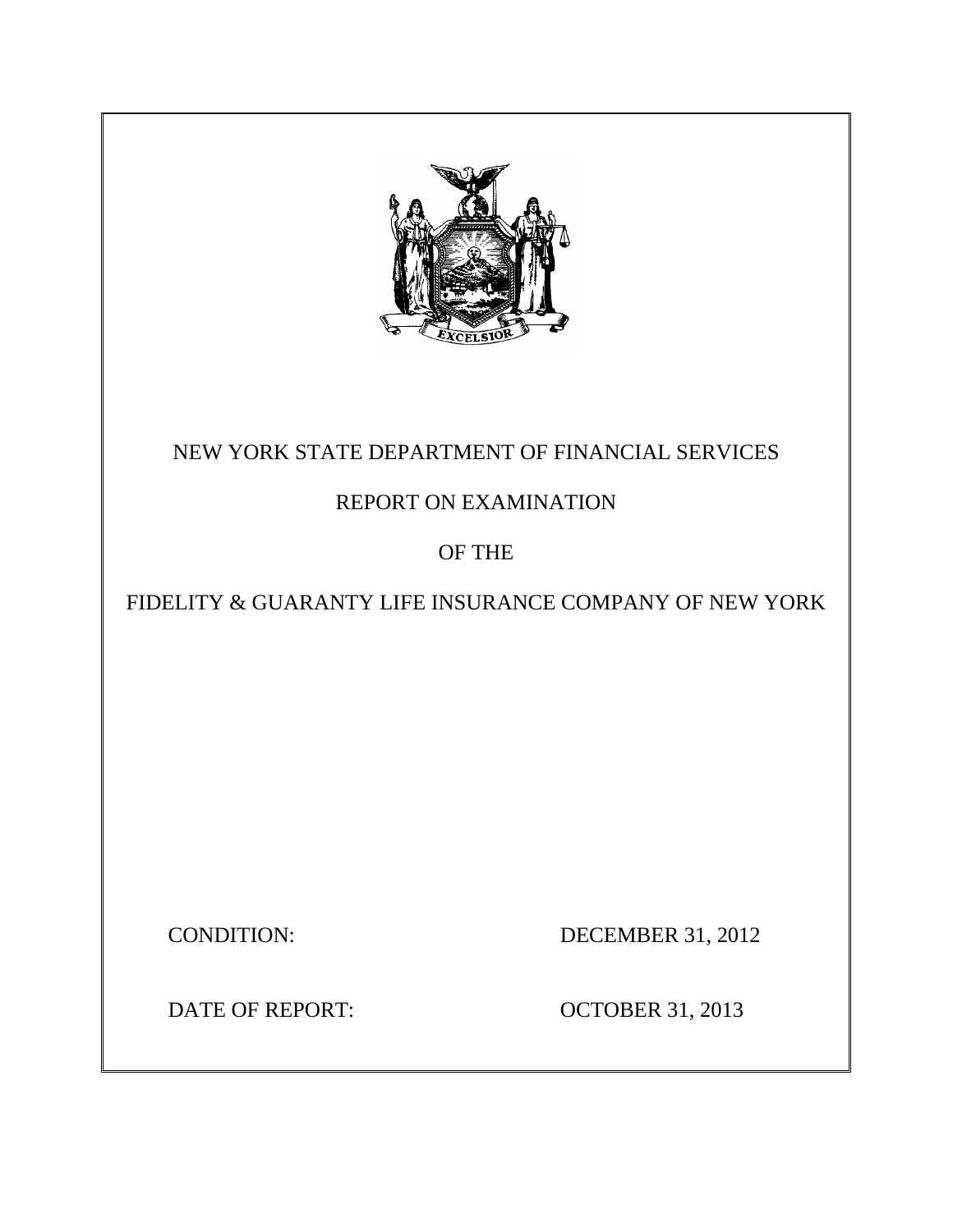## NEW YORK STATE DEPARTMENT OF FINANCIAL SERVICES

## REPORT ON EXAMINATION

# OF THE

## FIDELITY & GUARANTY LIFE INSURANCE COMPANY OF NEW YORK

## AS OF

## DECEMBER 31, 2012

DATE OF REPORT: OCTOBER 31, 2013

EXAMINER: HENRY WONG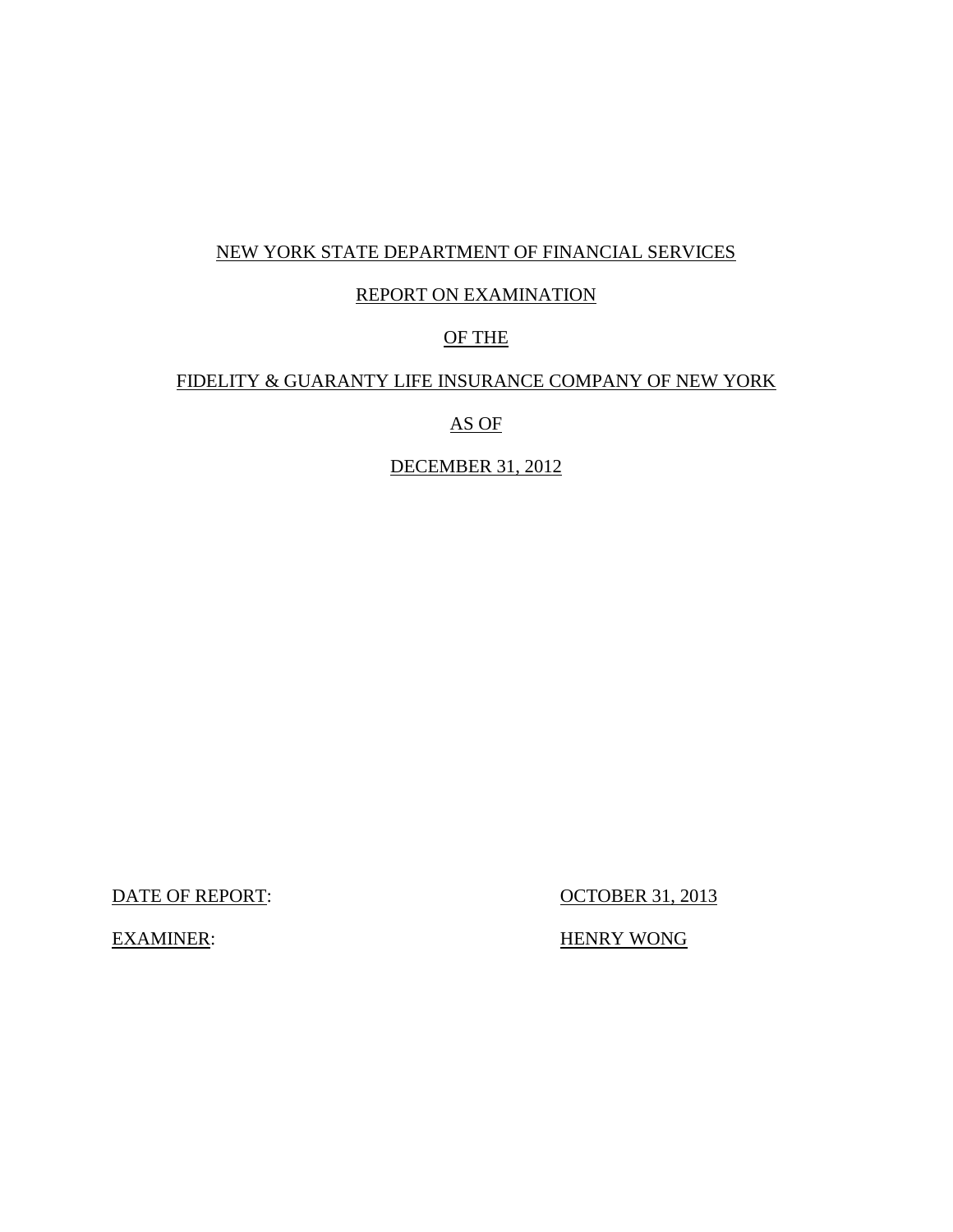# TABLE OF CONTENTS

| ITEM |                                      | PAGE NO.       |
|------|--------------------------------------|----------------|
| 1.   | Executive summary                    | $\overline{2}$ |
| 2.   | Scope of examination                 | 3              |
| 3.   | Description of Company               | 5              |
|      | A. History                           | 5              |
|      | B. Holding company                   | 6              |
|      | C. Organizational chart              | $6 - 7$        |
|      | D. Service agreements                | 8              |
|      | E. Management                        | 10             |
| 4.   | Territory and plan of operations     | 13             |
|      | A. Statutory and special deposits    | 13             |
|      | <b>B.</b> Direct operations          | 13             |
|      | C. Reinsurance                       | 13             |
| 5.   | Significant operating results        | 14             |
| 6.   | <b>Financial statements</b>          | 17             |
|      | A. Independent accountants           | 17             |
|      | <b>B.</b> Net admitted assets        | 17             |
|      | C. Liabilities, capital and surplus  | 18             |
|      | D. Condensed summary of operations   | 19             |
|      | E. Capital and surplus account       | 21             |
| 7.   | Market conduct activities            | 22             |
|      | A. Advertising and sales activities  | 22             |
|      | B. Underwriting and policy forms     | 29             |
|      | C. Treatment of policyholders        | 29             |
|      | D. Anti-Money Laundering program     | 31             |
| 8.   | Prior report summary and conclusions | 33             |
| 9.   | Summary and conclusions              | 37             |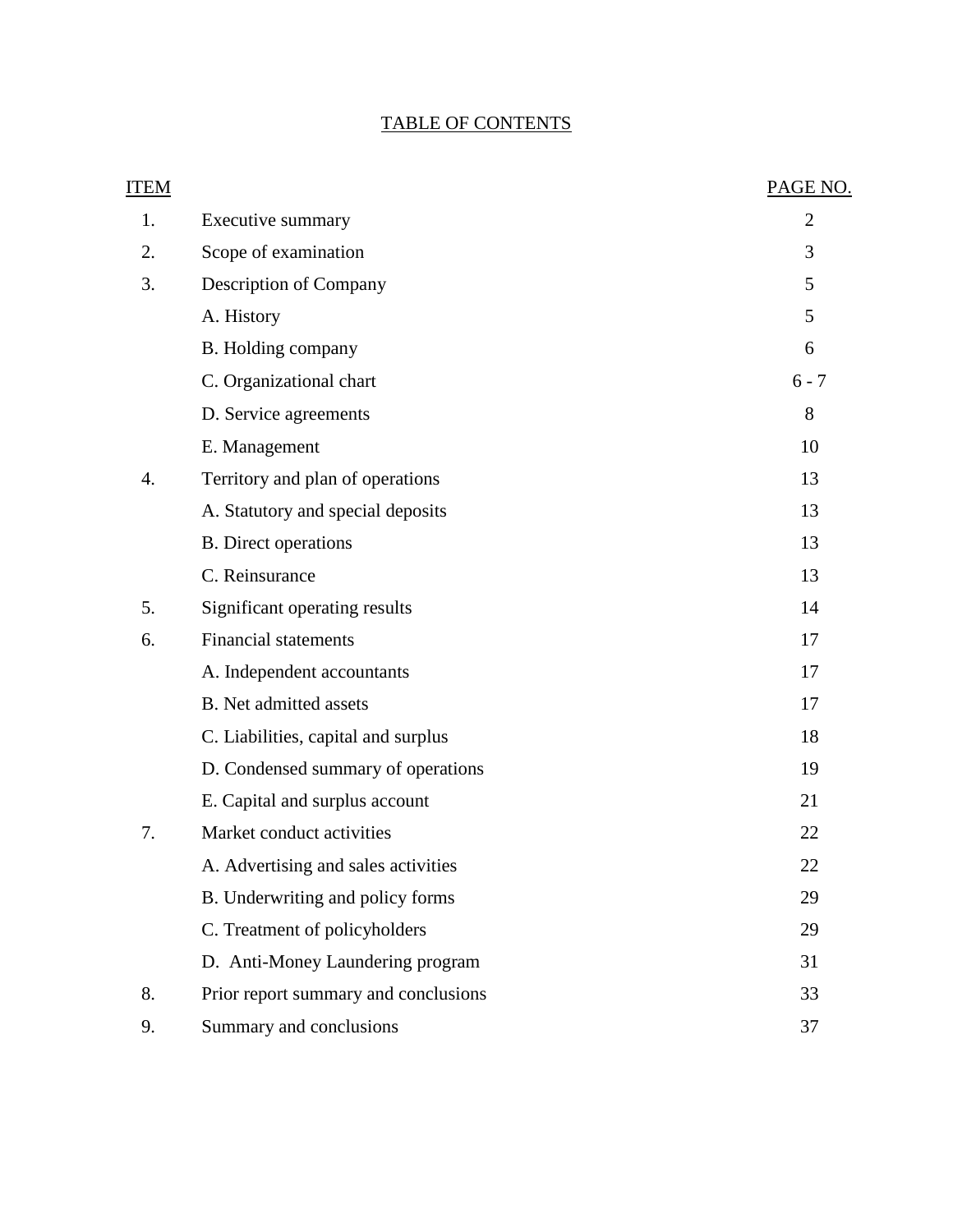

# NEW YORK STATE DEPARTMENT<sub>of</sub> **FINANCIAL SERVICES**

Andrew M. Cuomo Maria T. Vullo Governor Acting Superintendent

April 26, 2016

Honorable Maria T. Vullo Superintendent of Financial Services New York, New York 10004

Madam:

 Fidelity & Guaranty Life Insurance Company of New York, hereinafter referred to as "the In accordance with instructions contained in Appointment No. 30954, dated February 7, 2013, and annexed hereto, an examination has been made into the condition and affairs of Company," at its home office located at 445 Park Avenue, New York, NY 10022.

Wherever "Department" appears in this report, it refers to the New York State Department of Financial Services.

The report indicating the results of this examination is respectfully submitted.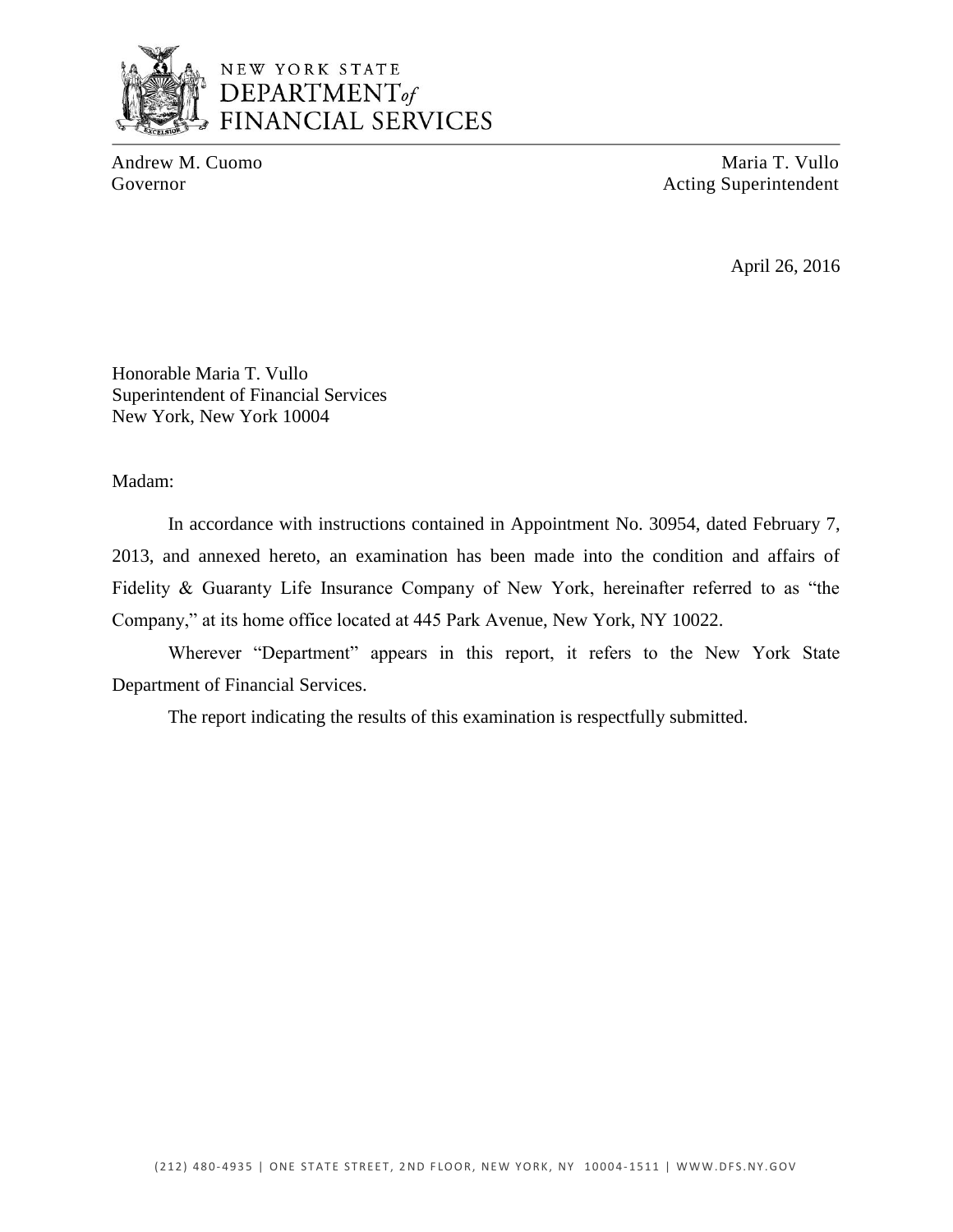#### 1. EXECUTIVE SUMMARY

<span id="page-4-0"></span>The violations contained in this report are summarized below:

- • The Company violated multiple sections of Insurance Regulation No. 60 by failing to: indicate that sales materials were used in the sale of the proposed policy; (ii) state the surrender charge applying to the replaced contracts in Part D of the Disclosure Statements; the agent; (v) maintain copies of the Notification of Replacement to the insurer whose life insurance policy or annuity is to be replaced and the replaced Company's response as part of its policy record; (vi) provide composite comparisons when the replacements involved two or carriers with the information necessary for the completion of the Disclosure Statement with (iii) maintain evidence that the Disclosure Statement and sales materials were purportedly sent to the replaced Company; (iv) indicate the date of the Authorization by the applicant or more existing contracts being replaced; (vii) state the advantages of continuing the existing contracts in the agent's section of the Disclosure statement; and (ix) provide the external respect to the life insurance policy proposed to be replaced. (See item 7A of this report)
- The Company violated Insurance Regulation No. 33, 11 NYCRR Section 91.4(f)(5) by using premiums, policy counts, assets under management and reserves as the basis for distributing costs among companies and annual statement lines of business within the Company. (See item 3D of this report)
- The Company violated Insurance Regulation No.33, 11 NYCRR Section 91.4(a) by failing to maintain records with sufficient detail to show fully, the system used for the allocation of expenses and the actual bases of the allocation. (See item 3D of this report)
- The company violated Insurance Regulation 34-A, 11 NYCRR Section 219.5(a) by not maintaining at its home office a complete advertising file including the manner and extent of distribution of the advertisements. (See item 7A of this report)
- The Company violated Insurance Regulation No. 95, 11 NYCRR Section 86.4(a) by failing to include the required fraud warning statement in its claim form. (See item 7C of this report)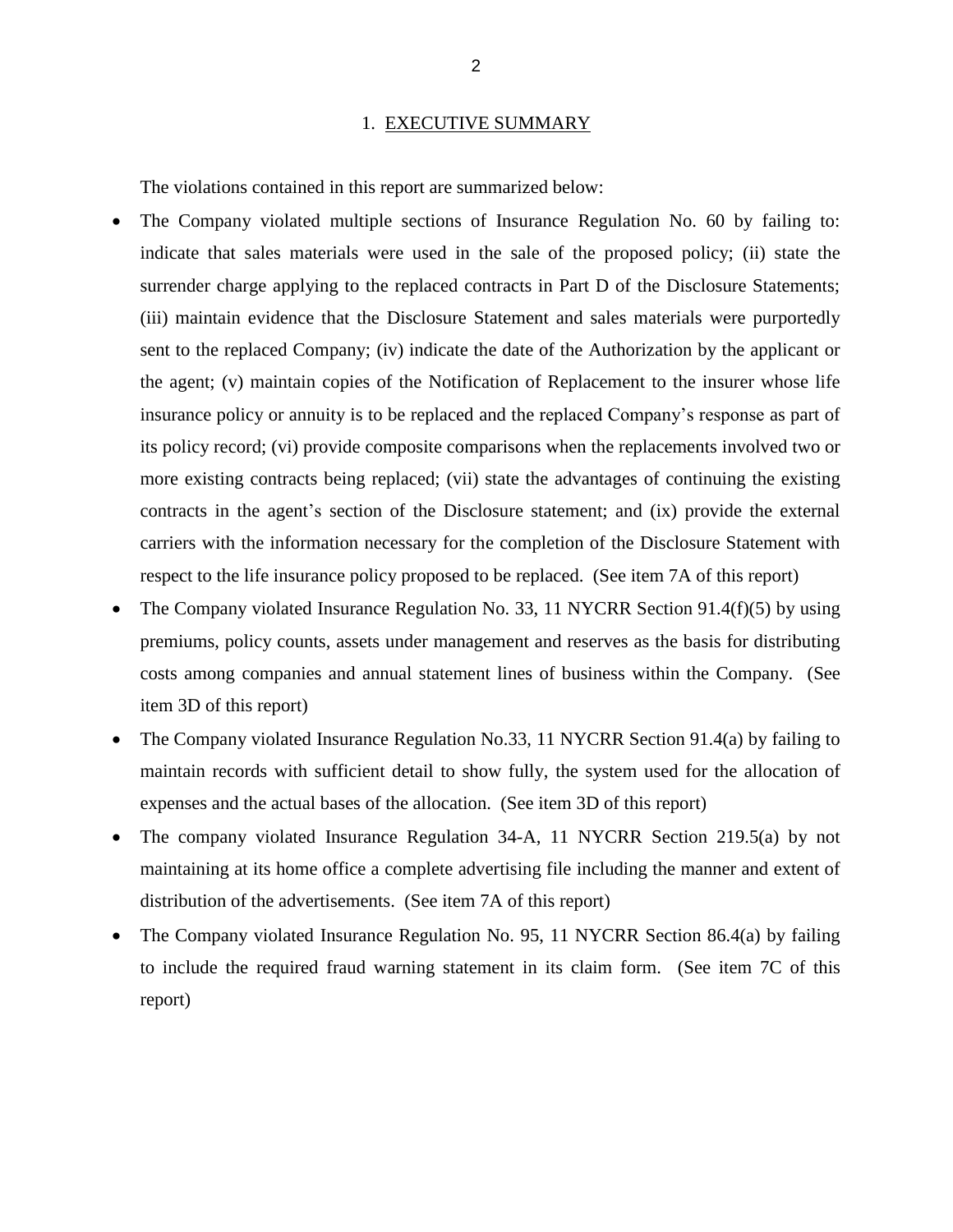#### 2. SCOPE OF EXAMINATION

<span id="page-5-0"></span> The examination of the Company was a full scope examination as defined in the *NAIC*  covers the three-year period from January 1, 2010 to December 31, 2012. The examination was conducted observing the guidelines and procedures in the Handbook and, where deemed appropriate by the examiner, transactions occurring subsequent to December 31, 2012 but prior *Financial Condition Examiners Handbook, 2013 Edition* (the "Handbook"). The examination to the date of this report (i.e., the completion date of the examination) were also reviewed.

 During the examination, a review was also made of the manner in which the Company conducts its business and fulfills its contractual obligations to policyholders and claimants. The results of this review are contained in item 7 of this report.

 examiner's assessment of risk in the insurer's operations and utilizing that evaluation in The examination was conducted on a risk focused basis in accordance with the provisions of the Handbook published by the National Association of Insurance Commissioners ("NAIC"). The Handbook guidance provides for the establishment of an examination plan based on the formulating the nature and extent of the examination.

 Company's parent, Fidelity & Guaranty Life Insurance Company ("F&G Life") as of December 31, 2012. The examination period for the MIA examination is from January 1, 2010 through December 31, 2012. Since the Company's information systems and internal controls are the same as its parent, the examiner leveraged the work performed by the MIA examination team in This examination was coordinated with Maryland as the lead state. The Maryland Insurance Administration ('MIA') also conducted a risk focused financial examination of the order to avoid duplication of procedures.

 condition as well as identify prospective risks that may threaten the future solvency of the insurer. The examiner identified key processes, assessed the risks within those processes, and examination also included assessing the principles used and significant estimates made by The examiner planned and performed the examination to evaluate the current financial evaluated the internal control systems and procedures used to mitigate those risks. The management, evaluating the overall financial statement presentation, and determining management's compliance with New York statutes and Department guidelines, Statutory Accounting Principles as adopted by the Department and annual statement instructions.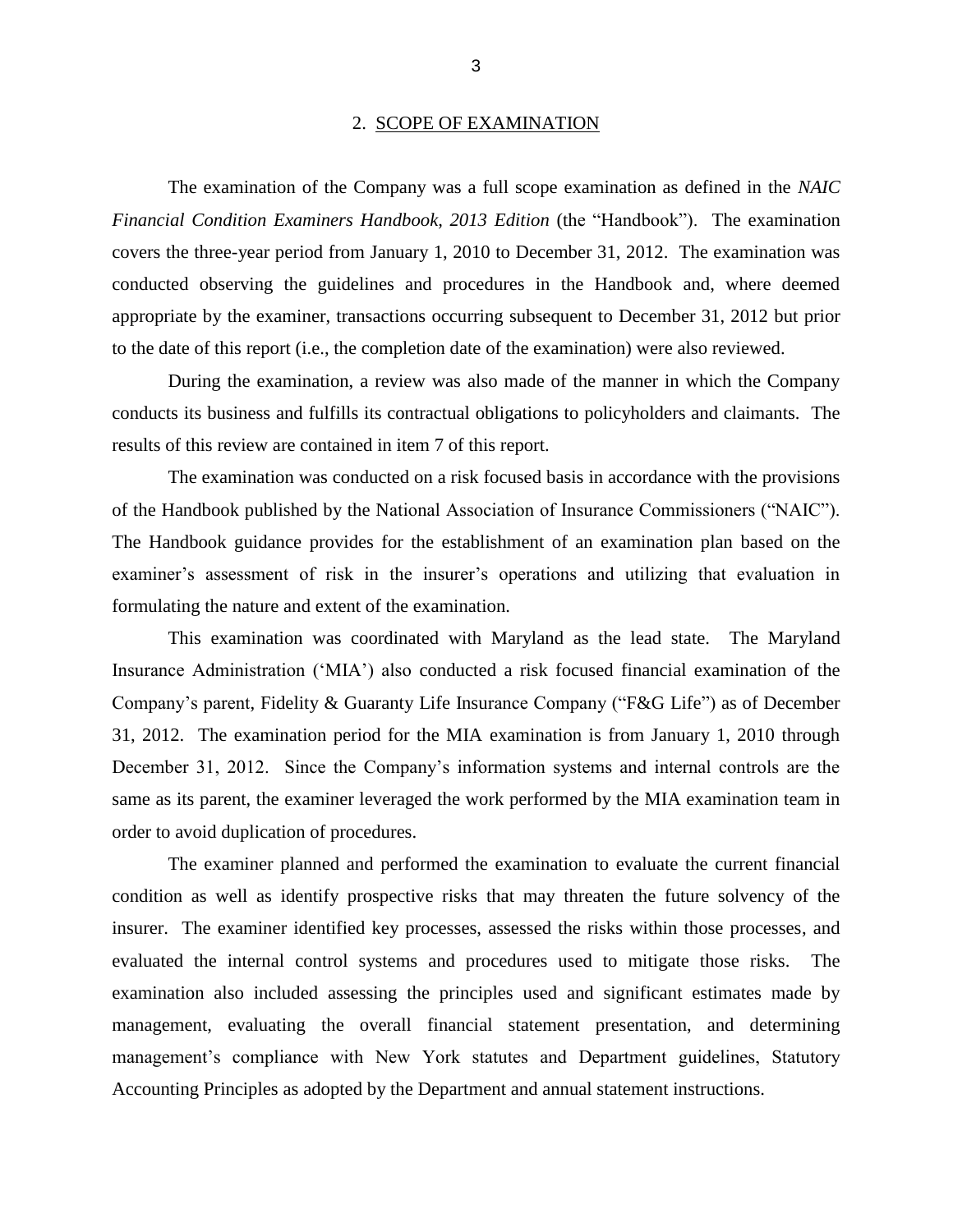environment were utilized to develop the examination approach. The Company's risks and management activities were evaluated incorporating the NAIC's nine branded risk categories. Information about the Company's organizational structure, business approach and control These categories are as follows:

- Pricing/Underwriting
- Reserving
- Operational
- Strategic
- Credit
- Market
- Liquidity
- Legal
- Reputational

 The Company was audited annually, for the years 2010 through 2012, by the accounting firm of KPMG, LLP. The Company received an unqualified opinion in all years. Certain audit examination. The Company utilizes its parent's internal audit department as well as a separate and compliance with the Sarbanes-Oxley Act of 2002 ("SOX"). Where applicable, SOX workpapers of the accounting firm were reviewed and relied upon in conjunction with this internal control department, which was given the task of assessing the internal control structure workpapers and reports were reviewed and portions were relied upon for this examination

 The examiner reviewed the corrective actions taken by the Company with respect to the violations and recommendations contained in the prior report on examination. The results of the examiner's review are contained in item 8 of this report.

 matters which involve departure from laws, regulations or rules, or which require explanation or This report on examination is confined to financial statements and comments on those description.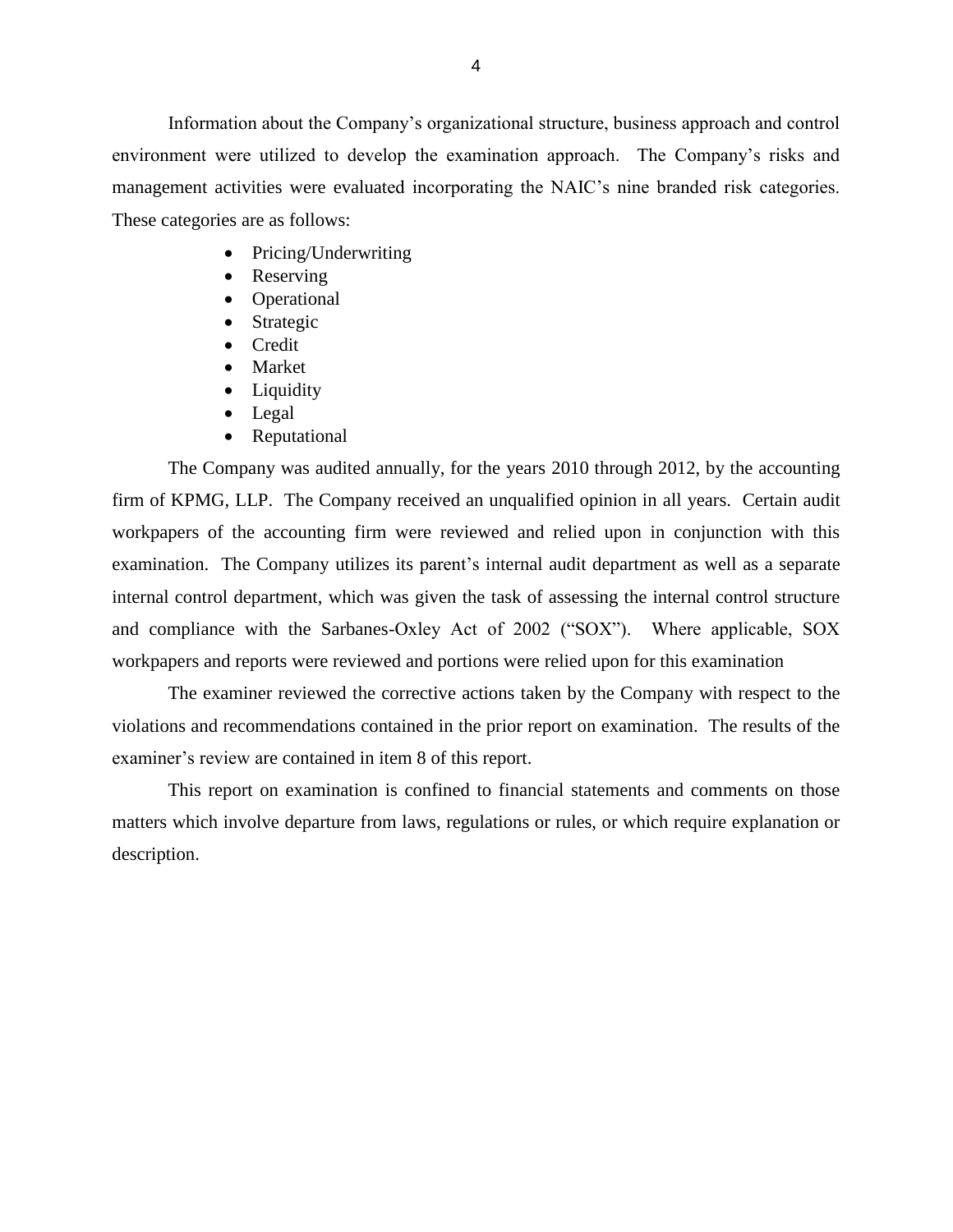#### 3. DESCRIPTION OF COMPANY

#### <span id="page-7-0"></span>A. History

 The Company was incorporated as a stock life insurance company under the laws of the State of New York on January 23, 1962, under the name of General Economics Life Insurance Company of New York. The Company was licensed and commenced business on November 26, stock (with a par value of \$2 each) for \$5 per share. The Company changed its name to Thomas Jefferson Life Insurance Company on January 21, 1965. 1962. Initial resources of \$300,000 were provided through the sale of 60,000 shares of common

 In August 1969, the Company became a wholly owned subsidiary of F&G Life, which in turn was wholly owned by United States Fidelity and Guaranty Company ("USF&G"), an underwriter of multiple lines of property and casualty insurance.

On October 1, 1981, USF&G became a subsidiary of United States Fidelity and Guaranty Corporation ("USF&G Corporation"), a newly formed holding company.

 through a stock exchange in which each share of USF&G Corporation stock was converted into On January 19, 1998, The St. Paul Companies, Inc. ("St. Paul") and USF&G Corporation entered into an agreement and plan of merger whereby St. Paul acquired USF&G Corporation 0.2821 of a share of St. Paul stock.

 U.S. Life Holdings, Inc. ("OMUSLH"), a wholly owned subsidiary of Old Mutual U.S. Holdings, Inc. ("OMUSH"), which in turn is a wholly owned subsidiary of Old Mutual plc of London, England ("OM"). The Company received a surplus contribution of \$15 million from its parent, F&G Life, prior to the acquisition by OM. The Company changed its name to Fidelity and Guaranty Life Insurance Company of New York on March 28, 2002. On September 28, 2001, F&G Life and its subsidiaries were purchased by Old Mutual

 Company ("OMFLIC"), and the Company changed its name to OM Financial Life Insurance On January 1, 2007, F&G Life changed its name to OM Financial Life Insurance Company of New York.

 On December 28, 2009, the Company received a capital contribution of \$10 million from OMFLIC.

 Capital Partners to sell its US Life operations, including the Company and its parent, OMFLIC. On August 6, 2010, OM announced that it had entered into an agreement with Harbinger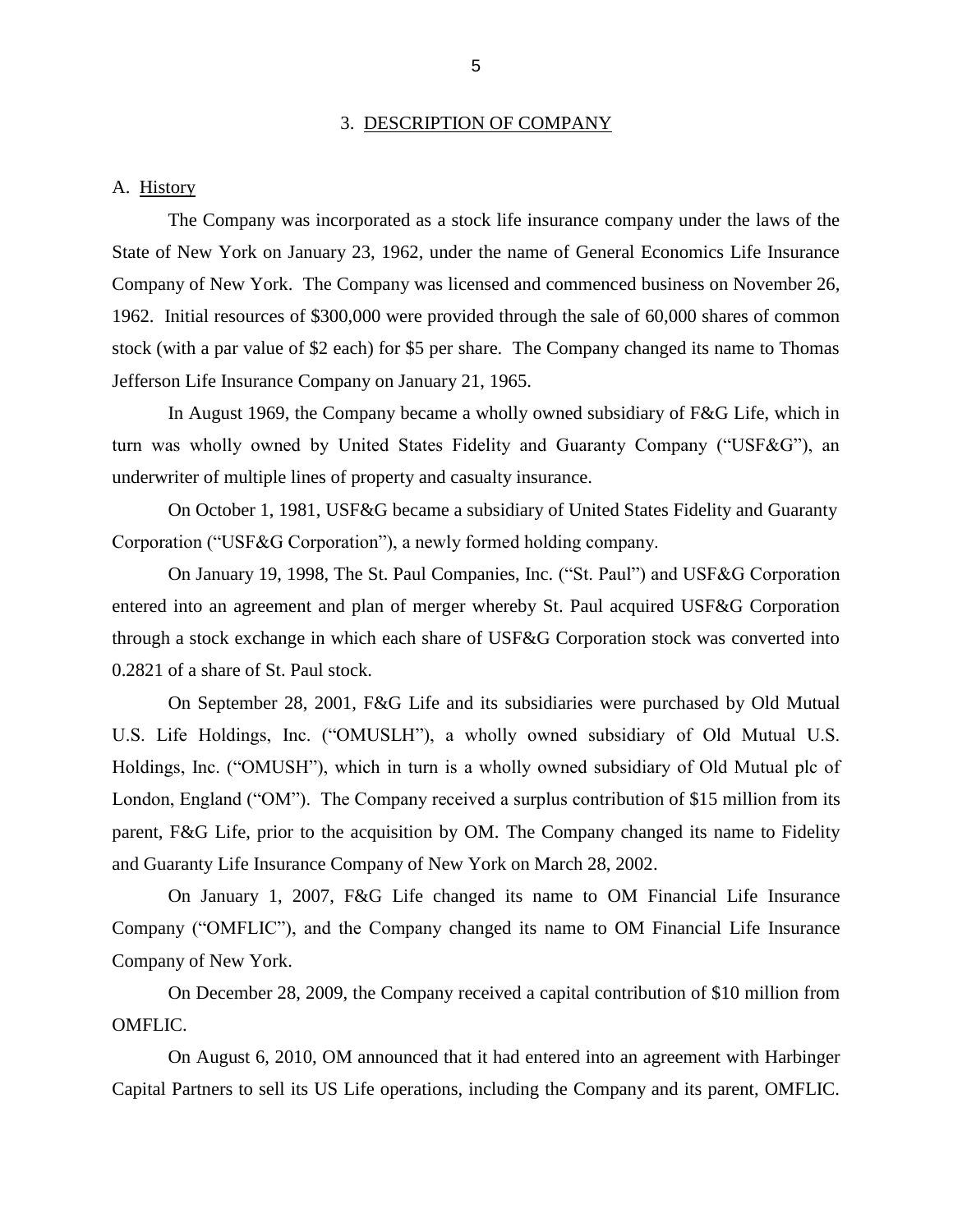<span id="page-8-0"></span> The transaction was approved by the Department on April 1, 2011. On April 6, 2011, Harbinger Group Inc. acquired OMUSLH and its subsidiaries from OM through a stock purchase agreement. The Company's present name Fidelity & Guaranty Life Insurance Company of New York was adopted on April 11, 2011.

#### B. Holding Company

 The Company is a wholly owned subsidiary of F&G Life, a Maryland domiciled life insurance company. F&G Life is in turn a wholly owned subsidiary of Fidelity & Guaranty Life Holdings, Inc., a Delaware holding company. The ultimate parent of the Company is Harbinger Capital Partners Master Fund 1, Ltd., an equity hedge fund.

#### C. Organizational Chart

.

An organization chart reflecting the relationship between the Company and significant entities in its holding company system as of December 31, 2012 follows: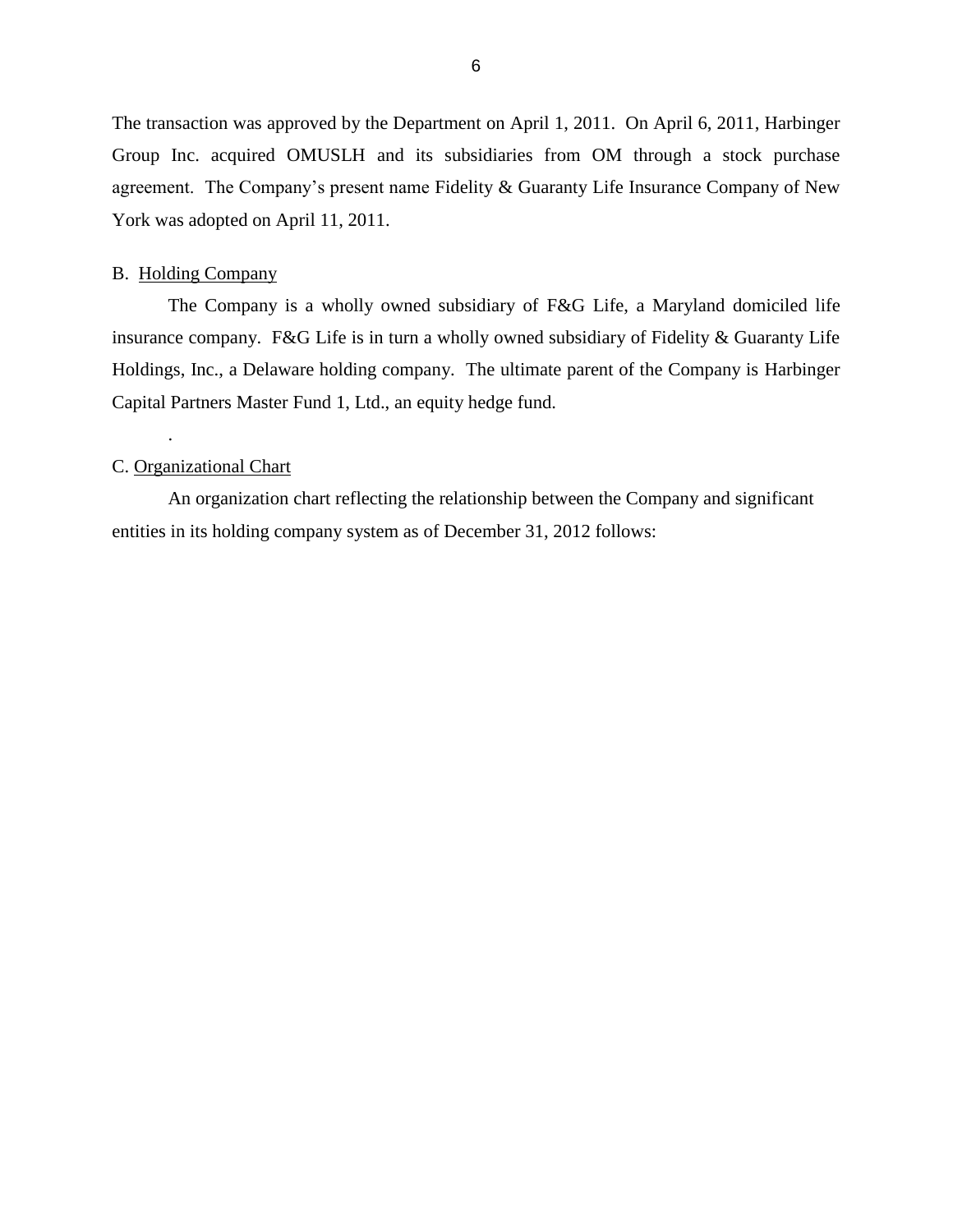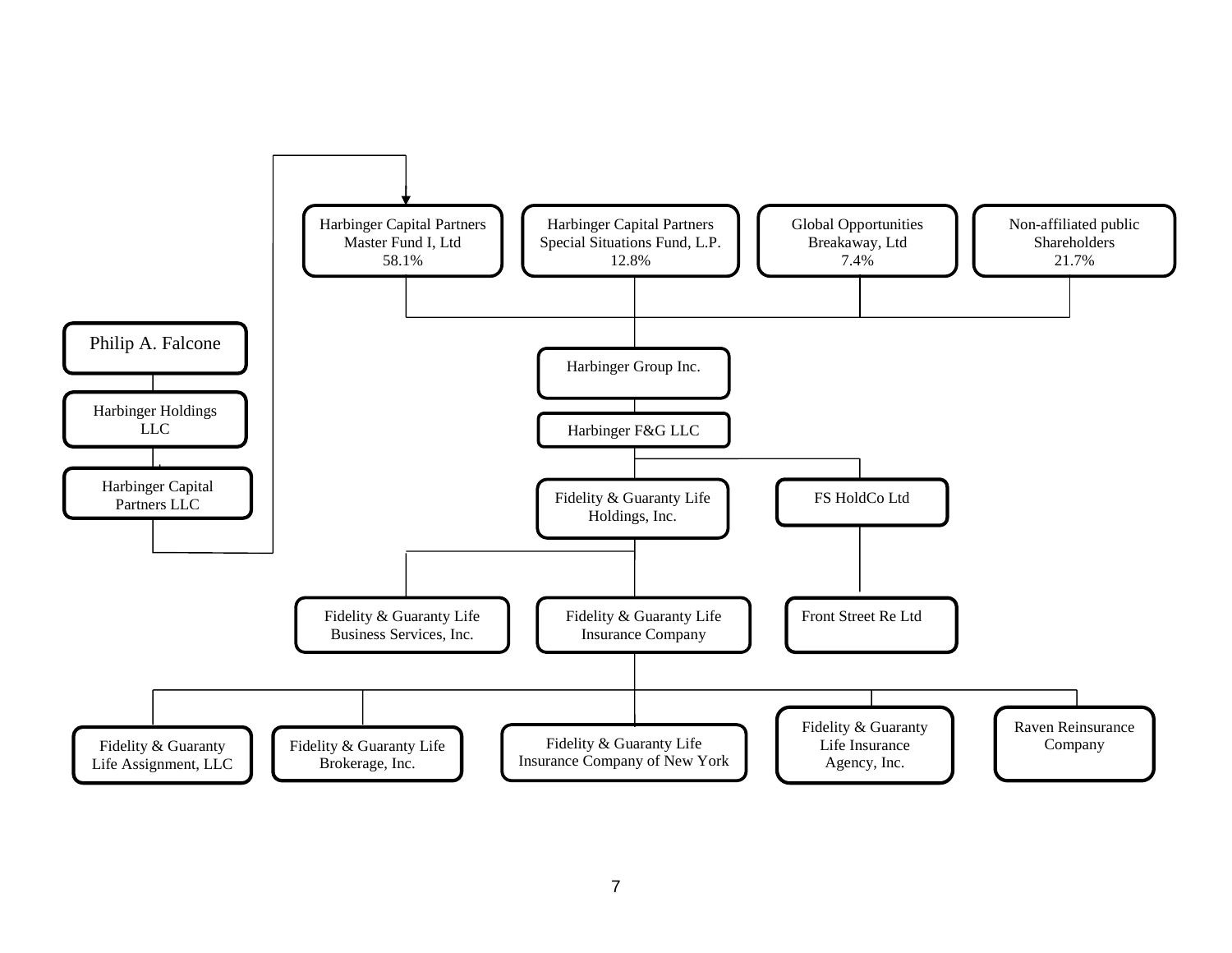#### D. Service Agreements

 The Company had two service agreements in effect with affiliates during the examination period.

| Type of         |           |                 |                  |                          | Income/                        |
|-----------------|-----------|-----------------|------------------|--------------------------|--------------------------------|
| Agreement       |           |                 |                  |                          | $(Express)*For$                |
| and             |           | Provider(s)     | Recipient(s)     | Specific Service(s)      | Each Year of the               |
| Department      | Effective | of $Service(s)$ | of Service $(s)$ | Covered                  | Examination                    |
| File Number     | Date      |                 |                  |                          |                                |
| Management      | 11/01/01  | Fidelity $\&$   | The              | Administrative           | 2010 \$ (901,345)              |
| <b>Services</b> |           | Guaranty        | Company          | <b>Support Services</b>  | 2011 \$(1,202,136)             |
| Agreement       |           | Life            |                  |                          | 2012 \$ (992,342)              |
| Department      |           | <b>Business</b> |                  |                          |                                |
| File No.        |           | Services,       |                  |                          |                                |
| 29826           |           | Inc.            |                  |                          |                                |
|                 |           | ("FGLBS")       |                  |                          |                                |
| Amendment       | 05/01/03  |                 |                  |                          |                                |
| Department      |           |                 |                  |                          |                                |
| File No.        |           |                 |                  |                          |                                |
| 29826A          |           |                 |                  |                          |                                |
| Investment      | 01/01/10  | Barrow,         | The              | Investment               | 2010 \$ (316,270)              |
| Management      |           | Hanley          | Company          | Management and           | $2011 \text{ }$ \$(<br>74,833) |
| Agreement       |           | MeWhinney       |                  | <b>Advisory Services</b> |                                |
| Department      |           | and             |                  |                          |                                |
| File No.        |           | Strauss**       |                  |                          |                                |
| 42818           |           |                 |                  |                          |                                |

\* Amount of Income or (Expense) Incurred by the Company

\*\* As of April 6, 2011, Barrow Hanley MeWhinney and Strauss is no longer an affiliate of the Company.

The Company participates in a federal income tax allocation agreement with its parent.

Insurance Regulation No. 33, 11 NYCRR Section 91.4(f)(5) states:

 "General indexes such as premium volume, number of policies, and insurance in force shall not be used as basis for distributing costs among major annual such general indexes, or except where there is no more appropriate basis for measurement. Such general indexes may not be used in distributing claim costs to statement lines of business, except where the incidence of cost is closely related to secondary annual statement lines of business."

 under the inter-company service agreement between the Company and FGLBS indicated that A review of the records maintained by the Company supporting the charges and fees general indices such as annual premium equivalencies ("APE"), policy counts, assets under management ("AUM") and reserves were used as the basis to allocate functional department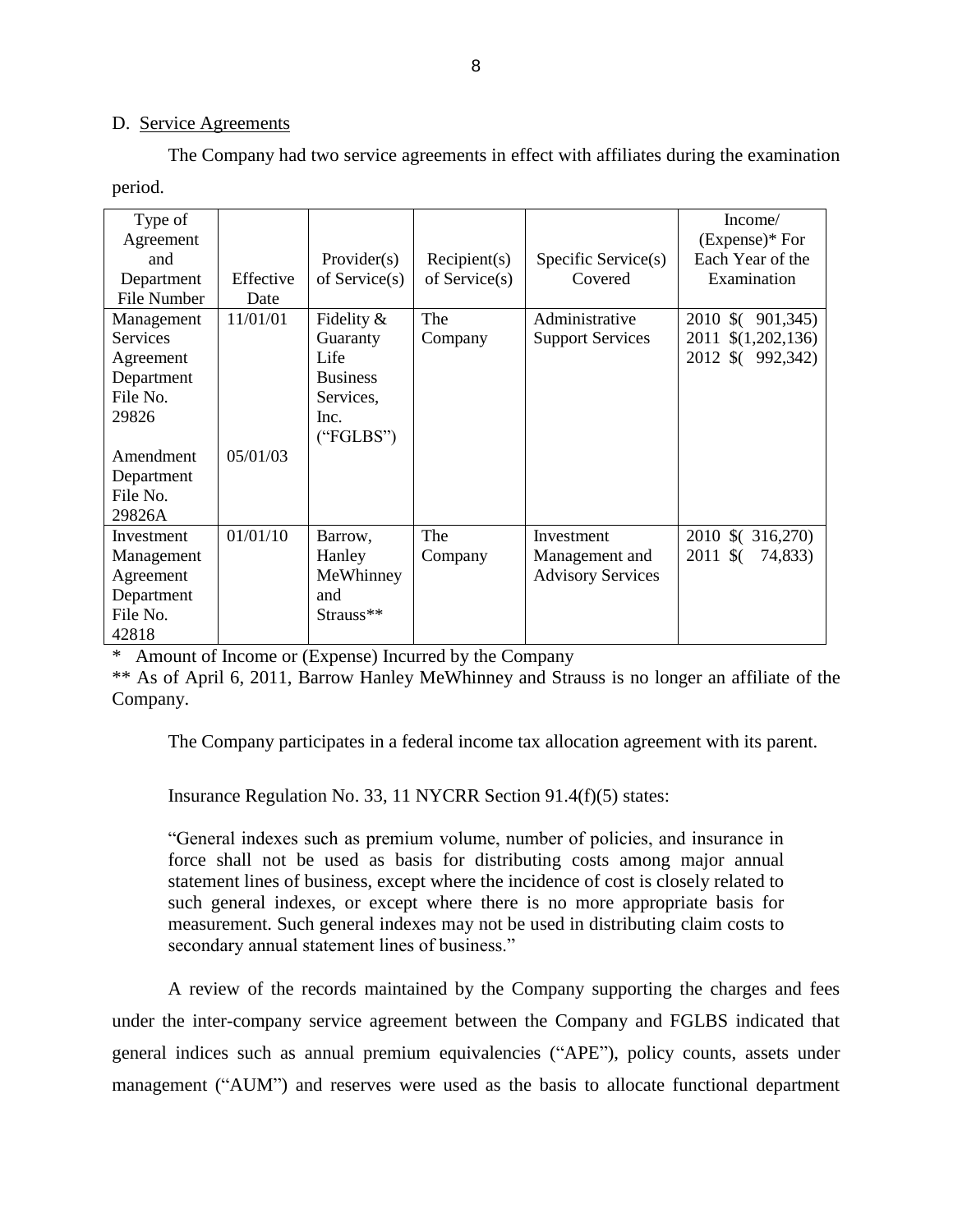with FGLBS. The review also noted that, the Company used APE, policy counts, AUM and expenses between the insurance companies (the Company and F&G Life) within the agreement reserves to allocate its expenses for each line of business within the Company.

 The Company violated Insurance Regulation No.33, 11 NYCRR Section 91.4(f)(5) by using premiums, policy counts, AUM and reserves as the basis for distributing costs among companies and annual statement lines of business within the Company.

Insurance Regulation No. 33, 11 NYCRR Section 91.4 states, in part:

"(a) General instructions. . . .

(2) Each life insurer shall maintain records with sufficient detail to show fully:

(i) the system actually used for allocation of income and expenses;

(ii) the actual bases of allocation;

(iii) the actual monetary distribution of the respective items of income, salaries, wages, expenses, and taxes to . . .

(d) companies . . .

(3) Such records shall be classified and indexed in such form as to permit ready identification between the item allocated and the basis upon which it was allocated, and shall be maintained in such a manner as to be readily accessible for examination . . .

(5) Allocations of income and expenses between companies shall be treated in the same manner as if made for major annual statement lines of business."

 The Company indicated in correspondence with the examiner that it used policy counts statement lines of business within the Company. However, the Company failed to provide supporting documentation demonstrating how policy counts and reserve amounts were used to and reserve amounts to allocate expenses between F&G Life and the Company and annual allocate expenses between the companies and lines of business.

 The Company violated Insurance Regulation No. 33, 11 NYCRR Section 91.4(a) by failing to maintain records with sufficient detail to show fully the system actually used for the allocation of expenses and the actual bases of the allocation.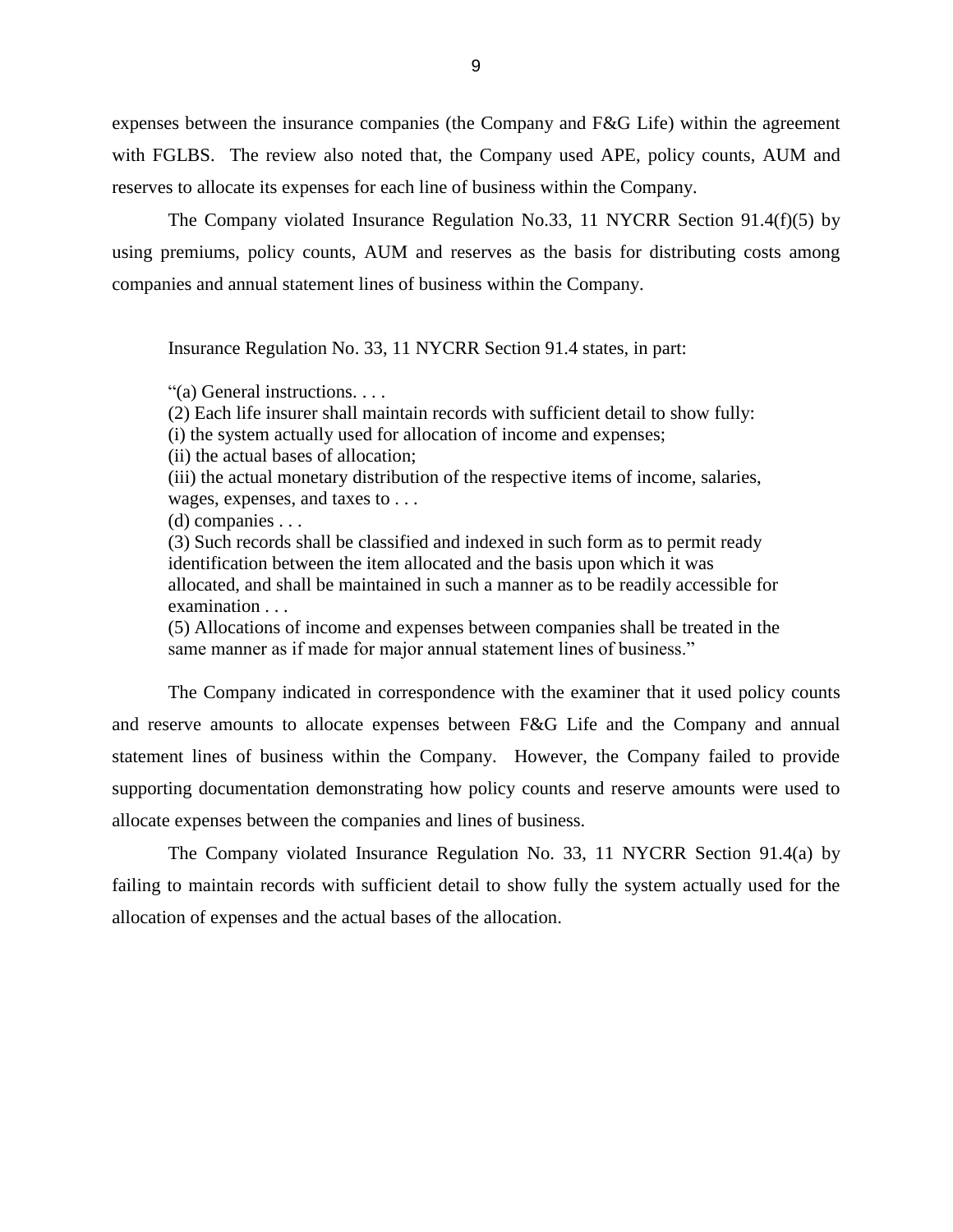<span id="page-12-0"></span>Section 1505(d)(3) of the New York Insurance Law states, in part:

"The following transactions between a domestic controlled insurer and any person in its holding company system may not be entered into unless the insurer has notified the superintendent in writing of its intention to enter into any such transaction at least thirty days prior thereto, or such shorter period as he may permit, and he has not disapproved it within such period . . .

(3) rendering of services on a regular or systematic basis . . . "

 A review of the documentation provided by the Company related to inter-company service agreements indicated that the investment service agreement between Harrow Hanley Goldman Sachs Asset Management assumed responsibility for much of the Company's significant portion of the investment management function was assumed by FGLBS. The review of the filed Management Services Agreement, dated November 1, 2001 and amended May 1, MeWhinney and Strauss, LLC and the Company was terminated in 2011. Subsequently, investment portfolio management beginning on April 6, 2011. Beginning in October, 2011, a 2003, between the Company and FGLBS revealed that investment management services were not included in the service agreement.

 The Company violated Section 1505(d)(3) of the New York Insurance Law by having FGLBS manage its investment function without notifying the Superintendent in writing of its intention to enter into such transaction at least 30 days prior thereto.

#### E. Management

 The Company's by-laws provide that the board of directors shall be comprised of not less than 7 and not more than 21 directors. Directors are elected for a period of one year at the annual meeting of the stockholders held in May of each year. As of December 31, 2012, the board of directors consisted of nine members. Meetings of the board are held quarterly.

 2012, were as follows: The nine board members and their principal business affiliation, as of December 31,

| Name and Residence            | <b>Principal Business Affiliation</b> | Year First<br>Elected |
|-------------------------------|---------------------------------------|-----------------------|
| Omar M. Asali<br>New York, NY | President<br>Harbinger Group Inc.     | 2011                  |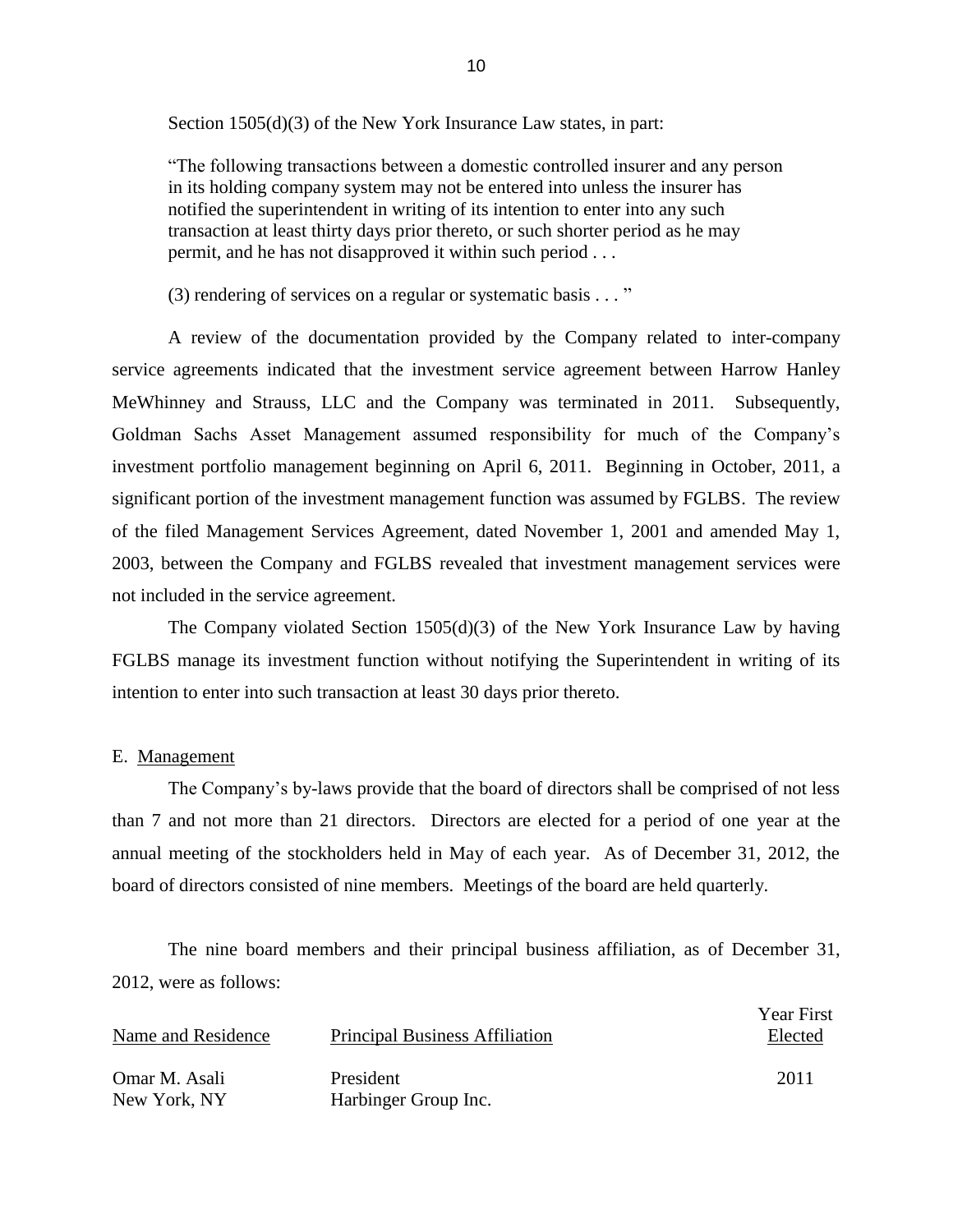| <b>Name and Residence</b>                   | <b>Principal Business Affiliation</b>                                                              | <b>Year First</b><br>Elected |
|---------------------------------------------|----------------------------------------------------------------------------------------------------|------------------------------|
| Fred L. Cohen*<br>Maplewood, NJ             | Semi-Retired, Managing Director<br>Perception Advisor, Inc.                                        | 2011                         |
| Ian W. Estus<br>Larchmont, NY               | <b>Managing Director</b><br>Harbinger Capital Partners LLC                                         | 2011                         |
| Philip J. Gass<br>Stamford, CT              | Vice President<br>Harbinger Group Inc.                                                             | 2011                         |
| Kevin J. Gregson*<br>Chappaqua, NY          | <b>Management Consultant</b><br><b>Alvarez and Marsal Business Consulting</b>                      | 2011                         |
| Keith M. Hladek<br>Cortlandt Manor, NY      | Chief Financial Officer and Chief Operating Officer<br>Harbinger Capital Partners LLC              | 2011                         |
| Leland C. Launer, Jr.<br>New Providence, NJ | President and Chief Executive Officer<br>Fidelity & Guaranty Life Insurance Company of New<br>York | 2011                         |
| William P. Melchionni*<br>Naples, FL        | <b>Independent Consultant</b><br>Self – employed                                                   | 2011                         |
| Lemuel J. Tweedie<br>Far Hills, NJ          | Chairman<br>Front Street Re Ltd                                                                    | 2011                         |

\* Not affiliated with the Company or any other company in the holding company system

 In June 2013, Fred L. Cohen and Ian W. Estus resigned from the board and were replaced by William Bawden and Thomas Williams. On September 27, 2013, Keith M. Hladek resigned from the board.

 committees indicated that one of the directors did not attend a majority of the meetings during the examination period. Mr. Asali did not attend seven of the ten board meetings held between The examiner's review of the minutes of the meetings of the board of directors and its August 3, 2011 and January 29, 2013.

 Members of the board have a fiduciary responsibility and must demonstrate an ongoing and express their views on relevant matters so that, appropriate decisions may be reached by the interest in the affairs of the Company. It is essential that directors attend meetings consistently board. Individuals who fail to attend regular meetings do not fulfill such criteria.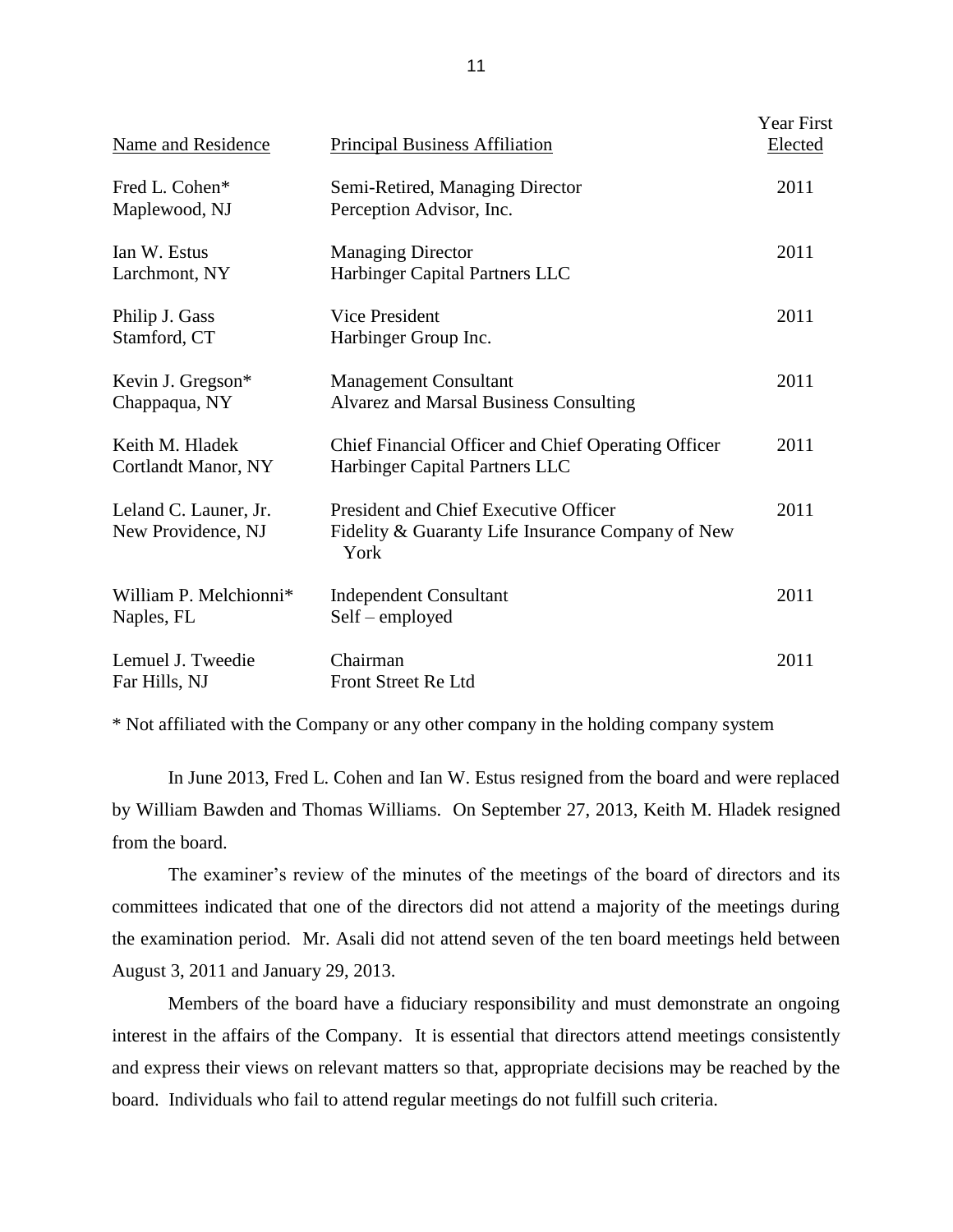The examiner recommends that all board members attend scheduled board meetings on a regular basis.

 The following is a listing of the principal officers of the Company as of December 31, 2012:

| Name                   | Title                                                                                |
|------------------------|--------------------------------------------------------------------------------------|
| Leland C. Launer, Jr.  | <b>President and Chief Executive Officer</b>                                         |
| Rajesh Krishnan        | <b>Executive Vice President and Chief Investment Officer</b>                         |
| Barry G. Ward          | Executive Vice President and Chief Financial Officer                                 |
| John P. O'Shaughnessy  | Senior Vice President, Chief Actuary, Chief Risk Officer<br>and Illustration Actuary |
| Christopher S. Fleming | Senior Vice President, Operations and IT                                             |
| Eric L. Marhoun        | Senior Vice President, General Counsel and Secretary                                 |
| John A. Phelps II      | Senior Vice President and Chief Distribution Officer                                 |
| George C. Nicholson    | Vice President and Controller                                                        |
| Russell Laws*          | Vice-President, Client Services and Claims                                           |
| Martin E. Uhl, Jr      | <b>Assistant Vice President and Appointed Actuary</b>                                |
| Claire M. Smith        | <b>Assistant Vice President and Treasurer</b>                                        |

\* Designated consumer services officer per Insurance Regulation No. 64, 11 NYCRR Section 216.4(c)

 On May 6, 2013, George C. Nicholson and Barry G. Ward resigned from the Company, and were replaced by Christine Schmitt as Vice President and Controller and Wendy Young as Vice President and Chief Financial Officer.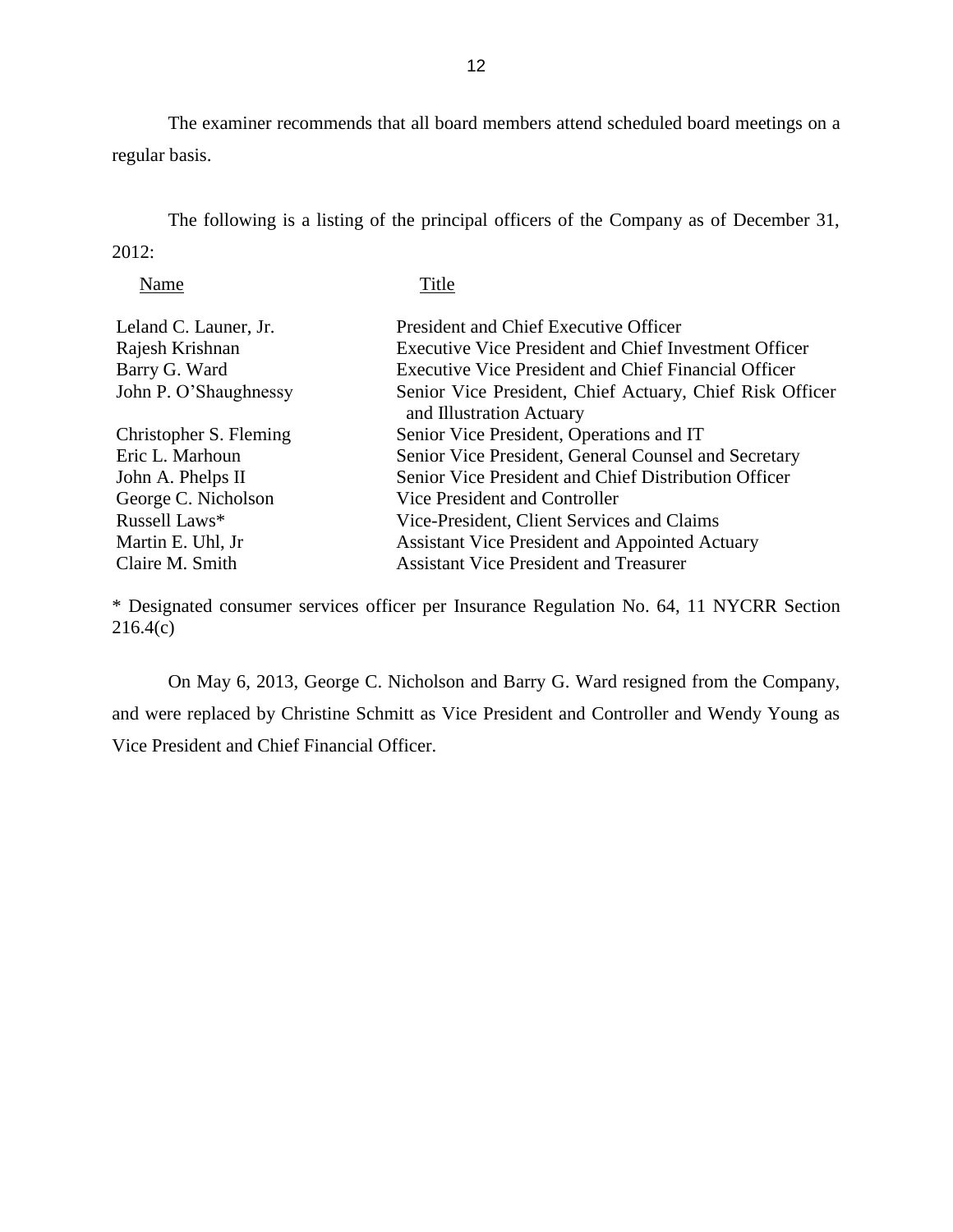<span id="page-15-0"></span> The Company is authorized to write life insurance, annuities and accident and health insurance as defined in paragraphs 1, 2 and 3 of Section 1113(a) of the New York Insurance Law.

 The Company is only licensed to transact business in New York. In 2012, 100% of life premiums and annuity considerations were received from New York. Policies are written on a non-participating basis.

#### A. Statutory and Special Deposits

 Treasury Notes on deposit with the State of New York, its domiciliary state, for the benefit of all As of December 31, 2012, the Company had \$375,000 (par value) of United States policyholders, claimants and creditors of the Company.

#### B. Direct Operations

 The Company writes individual life and annuity products through independent agents, managing general agents and specialty brokers. Premium income was comprised of 92.5% ordinary annuities and 7.5% individual life. All annuity contracts issued were fixed index annuities. The Company did not issue any life policies during the examination period.

#### C. Reinsurance

 companies, of which seven were authorized or accredited. The Company's life business is reinsured on a coinsurance and yearly renewable term basis. Reinsurance is provided on an As of December 31, 2012, the Company had reinsurance treaties in effect with eight automatic and facultative basis.

 The maximum retention limit for individual life contracts is \$100,000. The total face amount of life insurance ceded as of December 31, 2012, was \$307,754,030, which represents 55% of the total face amount of life insurance in force. Reserve credit taken for reinsurance ceded to unauthorized companies, totaling \$424,289 was supported by funds withheld.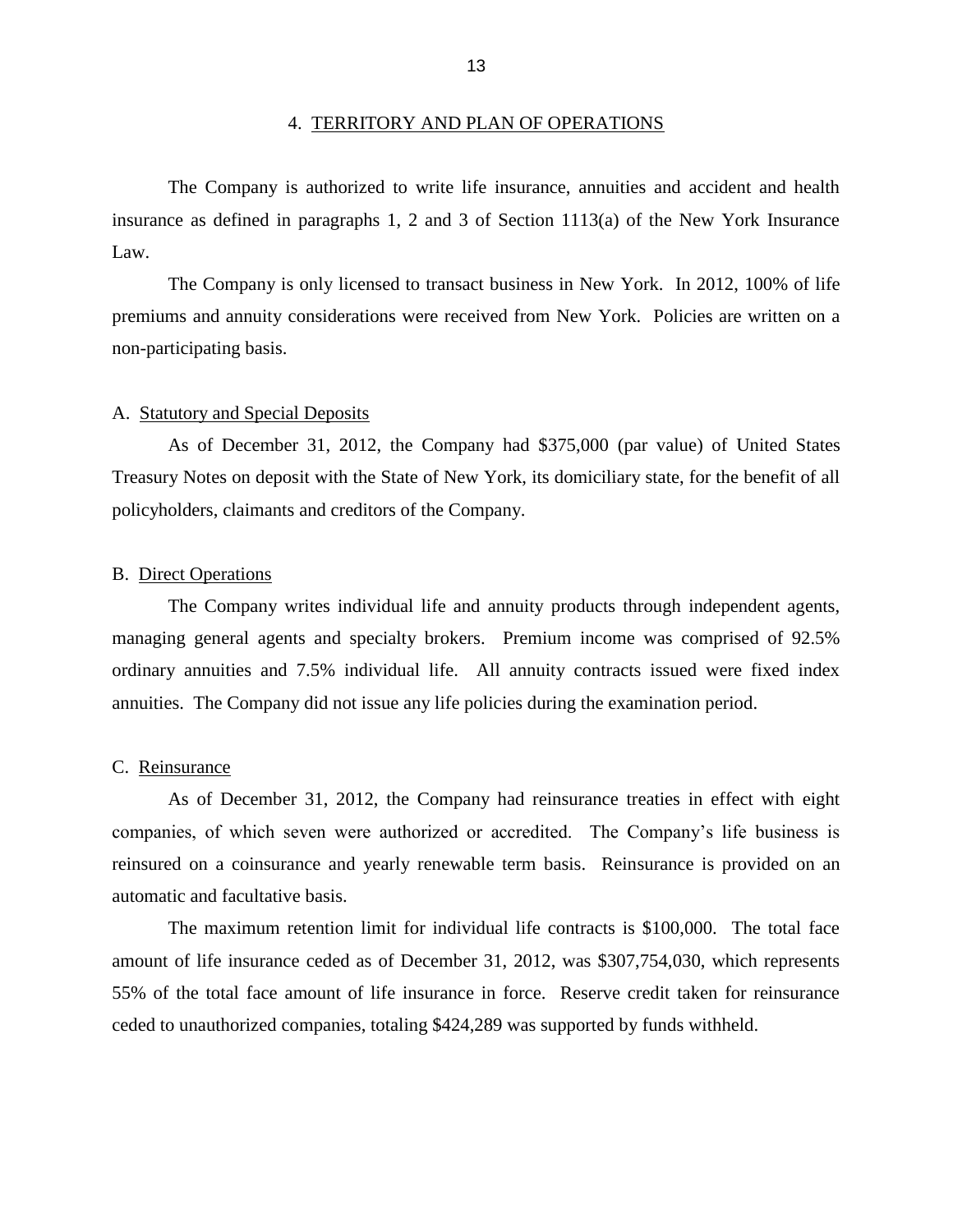<span id="page-16-0"></span> during the period under examination as extracted from its filed annual statements. Failure of Indicated below is significant information concerning the operations of the Company items to add to the totals shown in any table in this report is due to rounding.

The following table indicates the Company's financial growth (decline) during the period under review:

|                                                                                                                                 | December 31,<br>2009 | December 31,<br>2012 | Increase<br>(Decrease) |
|---------------------------------------------------------------------------------------------------------------------------------|----------------------|----------------------|------------------------|
| <b>Admitted assets</b>                                                                                                          | \$461,819,565        | \$472,682,394        | \$10,862,829           |
| Liabilities                                                                                                                     | \$422,448,611        | \$431,575,253        | 9,126,642<br>S.        |
| Common capital stock                                                                                                            | \$<br>440,000        | \$<br>440,000        | \$<br>$\theta$         |
| Gross paid in and contributed surplus<br>admitted<br>Additional<br>deferred<br>tax<br>asset pursuant to SSAP<br>10 <sub>R</sub> | 36,241,340           | 36,241,340           | $\theta$               |
| paragraph 10.e                                                                                                                  | 568,380              | $\theta$             | (568,380)              |
| Unassigned funds (surplus)                                                                                                      | 2,121,234            | 4,425,801            | 2,304,567              |
| Total capital and surplus                                                                                                       | \$39,370,954         | \$41,107,141         | \$1,736,187            |
| Total liabilities, capital and surplus                                                                                          | \$461,819,565        | \$472,682,394        | \$10,862,829           |

 The Company's invested assets as of December 31, 2012 were mainly comprised of bonds (85.4%) and short-term investments (12.0%). The majority (94.4%) of the Company's bond portfolio, as of December 31, 2012, was comprised of investment grade obligations.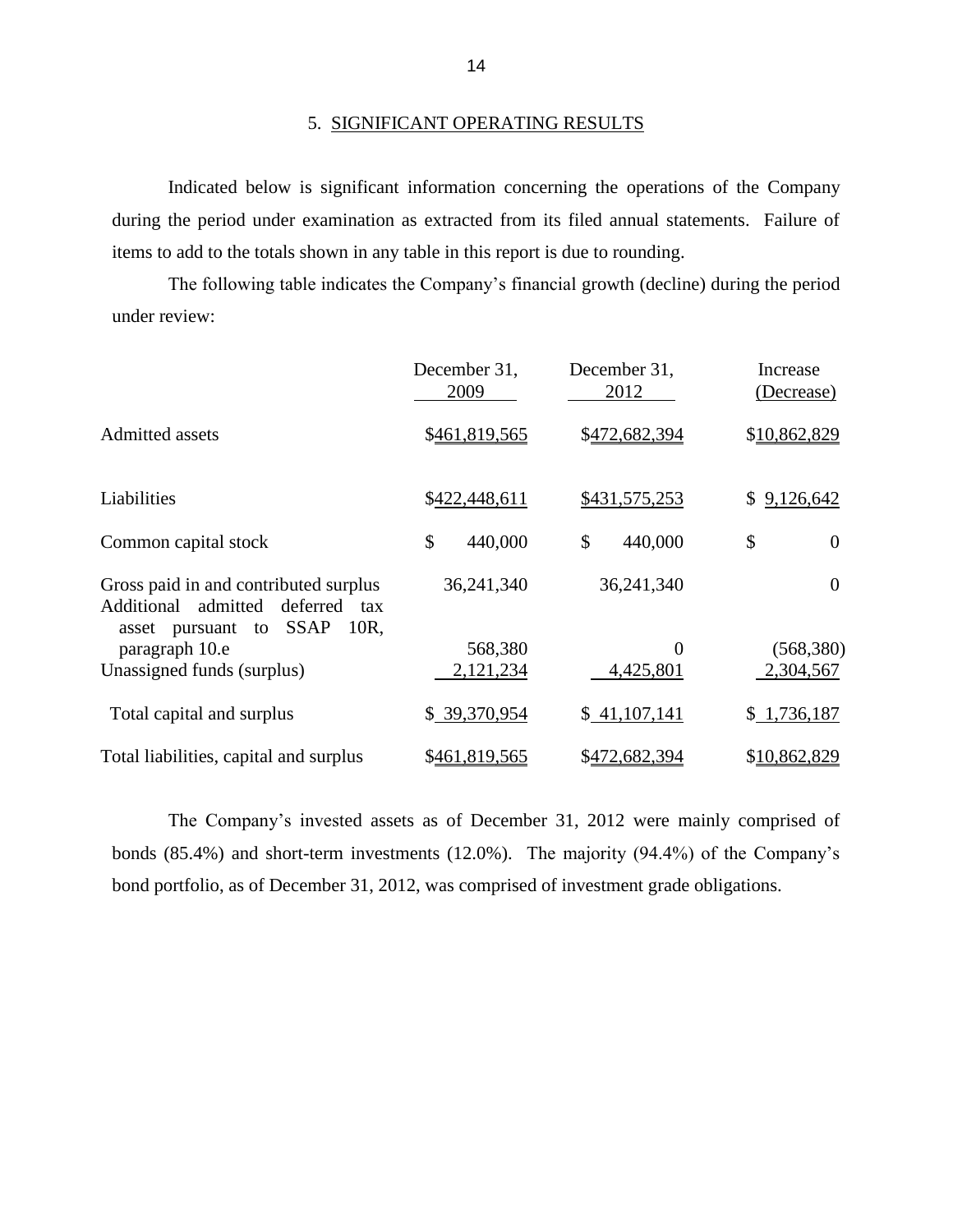|                                                                                                  | <b>Ordinary Annuities</b> |                      |                       |  |
|--------------------------------------------------------------------------------------------------|---------------------------|----------------------|-----------------------|--|
|                                                                                                  | 2010                      | 2011                 | 2012                  |  |
| Outstanding, end of previous year<br>Issued during the year<br>Other net changes during the year | 6,648<br>535<br>(693)     | 6,490<br>82<br>(390) | 6,182<br>159<br>(351) |  |
| Outstanding, end of current year                                                                 |                           | 6,182                |                       |  |

 The following has been extracted from the Exhibits of Annuities in the filed annual statements for each of the years under review:

 The decrease in ordinary annuities issued in 2011 as compared to 2010 was primarily due to lower sales of deferred and fixed indexed annuity products in 2011. As the interest rate environment steadily dropped after 2010, the Company reduced its offering rates which resulted in lower sales.

 The increase in ordinary annuities issued in 2012 as compared to 2011 was primarily attributable to the exit of a competitor from the fixed indexed annuity market which increased demand for the Company's fixed indexed annuity products and resulted in an increase in sales of these products.

 The fluctuation in other net annuity changes in 2010 as compared to 2011 and 2012 is primarily a result of more policies reaching the end of the interest rate guarantee period and surrendering in 2010. In addition, competitors pulled back on product offerings in the latter half of 2011 which helped improve retention of the fixed indexed annuity business. Also, more policyholders were approaching the age of 90 during 2010, which resulted in a higher level of annuitizations in 2010 as compared to 2011 and 2012.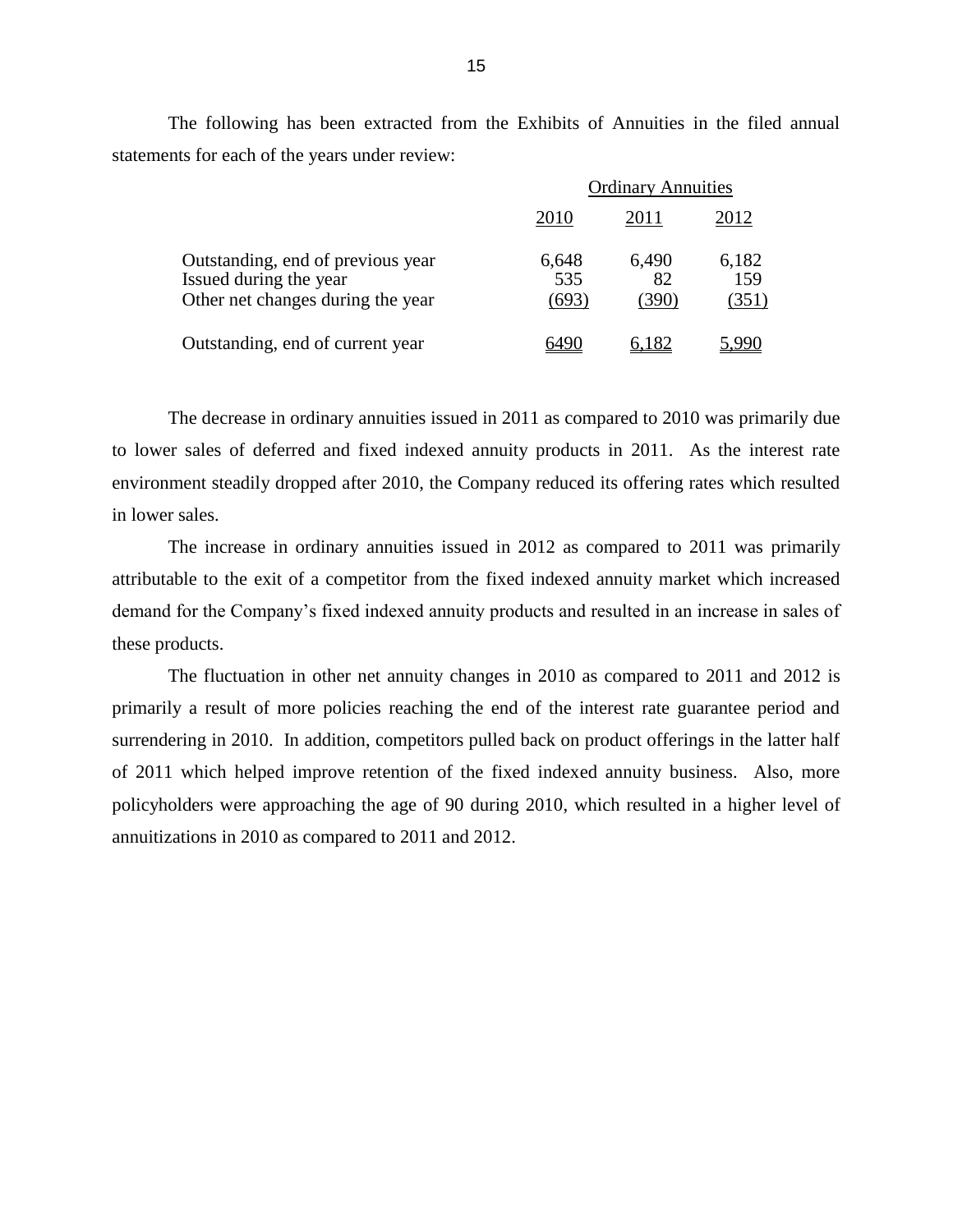The following is the net gain (loss) from operations by line of business after federal income taxes but before realized capital gains (losses) reported for each of the years under examination in the Company's filed annual statements:

|                         | 2010          | 2011        | 2012        |
|-------------------------|---------------|-------------|-------------|
| Ordinary:               |               |             |             |
| Life insurance          | \$<br>604,349 | \$1,235,159 | \$1,570,665 |
| Individual annuities    | 2,476,304     | 4,005,758   | (650, 966)  |
| Supplementary contracts | 533,589       | 256,630     | 110,969     |
| Total ordinary          | \$3,614,242   | \$5,497,547 | \$1,030,668 |
| Group life insurance    | \$<br>4,630   | 7,224       | \$<br>5,858 |
| Total                   | \$3,618,872   | \$5,504,771 | \$1,036,526 |

 The increase in net operating gain for the life insurance in 2011 as compared to 2010 is primarily a result of the federal income tax benefit recognized in 2011 as compared to federal income tax expense recognized in 2010 and a lower level of disability and surrender benefits in 2011.

 The increase in net operating gain for the life insurance in 2012 as compared to 2011 is primarily due to favorable mortality experience and a lower level of commissions, general expenses and taxes, licenses and fees partially offset by the lower level of net investment income earned in 2012.

 The increase in net gain for the individual annuities in 2011 as compared to 2010 is primarily a result of the federal income tax benefit recognized in 2011 as compared to federal income tax expense recognized in 2010.

 gain in 2011 is primarily due to the lower level of net investment income earned in 2012. The decrease in investment income is primarily due to a lower yield on the investment portfolio as a The net operating loss for the individual annuities in 2012 as compared to a net operating result of lower reinvestment rates, higher cash and short term investment holdings throughout 2012, and a decline in achievable yields due to lower interest rates compared to 2011.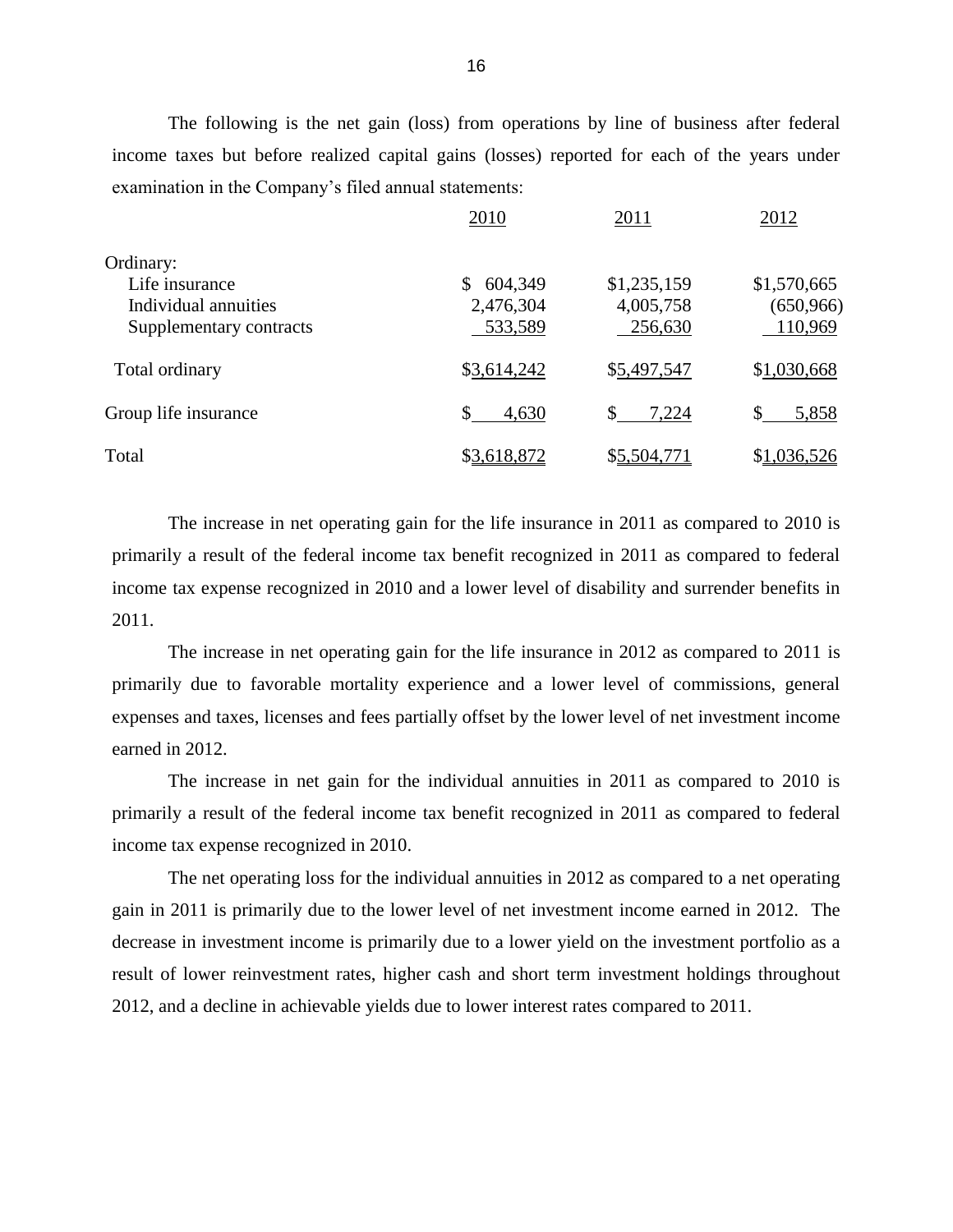#### 6. FINANCIAL STATEMENTS

 December 31, 2012, as contained in the Company's 2012 filed annual statement, a condensed summary of operations, and a reconciliation of the capital and surplus account for each of the years under review. The examiner's review of a sample of transactions did not reveal any The following statements show the assets, liabilities, capital and surplus as of differences which materially affected the Company's financial condition as presented in its financial statements contained in the December 31, 2012 filed annual statement.

#### A. Independent Accountants

statutory basis statements of financial position as of December  $31<sup>st</sup>$  of each year in the The firm of KPMG, LLP was retained by the Company to audit the Company's combined examination period, and the related statutory-basis statements of operations, capital and surplus, and cash flows for the year then ended.

 material respects, the financial position of the Company at the respective audit dates. Balances KPMG, LLP concluded that the statutory financial statements presented fairly, in all reported in these audited financial statements were reconciled to the corresponding years' annual statements with no discrepancies noted.

#### B. Net Admitted Assets

| <b>Bonds</b>                                                            | \$397,477,686 |
|-------------------------------------------------------------------------|---------------|
| Stocks:                                                                 |               |
| Preferred stocks                                                        | 4,452,103     |
| Cash, cash equivalents and short term investments                       | 55,840,590    |
| Contract loans                                                          | 1,727,840     |
| Derivatives                                                             | 1,236,986     |
| Other invested assets                                                   | 4,739,616     |
| Receivable for securities                                               | 67,043        |
| Investment income due and accrued                                       | 5,017,226     |
| Premiums and considerations:                                            |               |
| Uncollected premiums and agents' balances in the course of collection   | (103,270)     |
| Deferred premiums, agents' balances and installments booked but         |               |
| deferred and not yet due                                                | 309,800       |
| Reinsurance:                                                            |               |
| Other amounts receivable under reinsurance contracts                    | 10,362        |
| Current federal and foreign income tax recoverable and interest thereon | 419,985       |
| Net deferred tax asset                                                  | 1,483,774     |
| Receivables from parent, subsidiaries and affiliates                    | 2,653         |
| Total admitted assets                                                   | \$472,682,394 |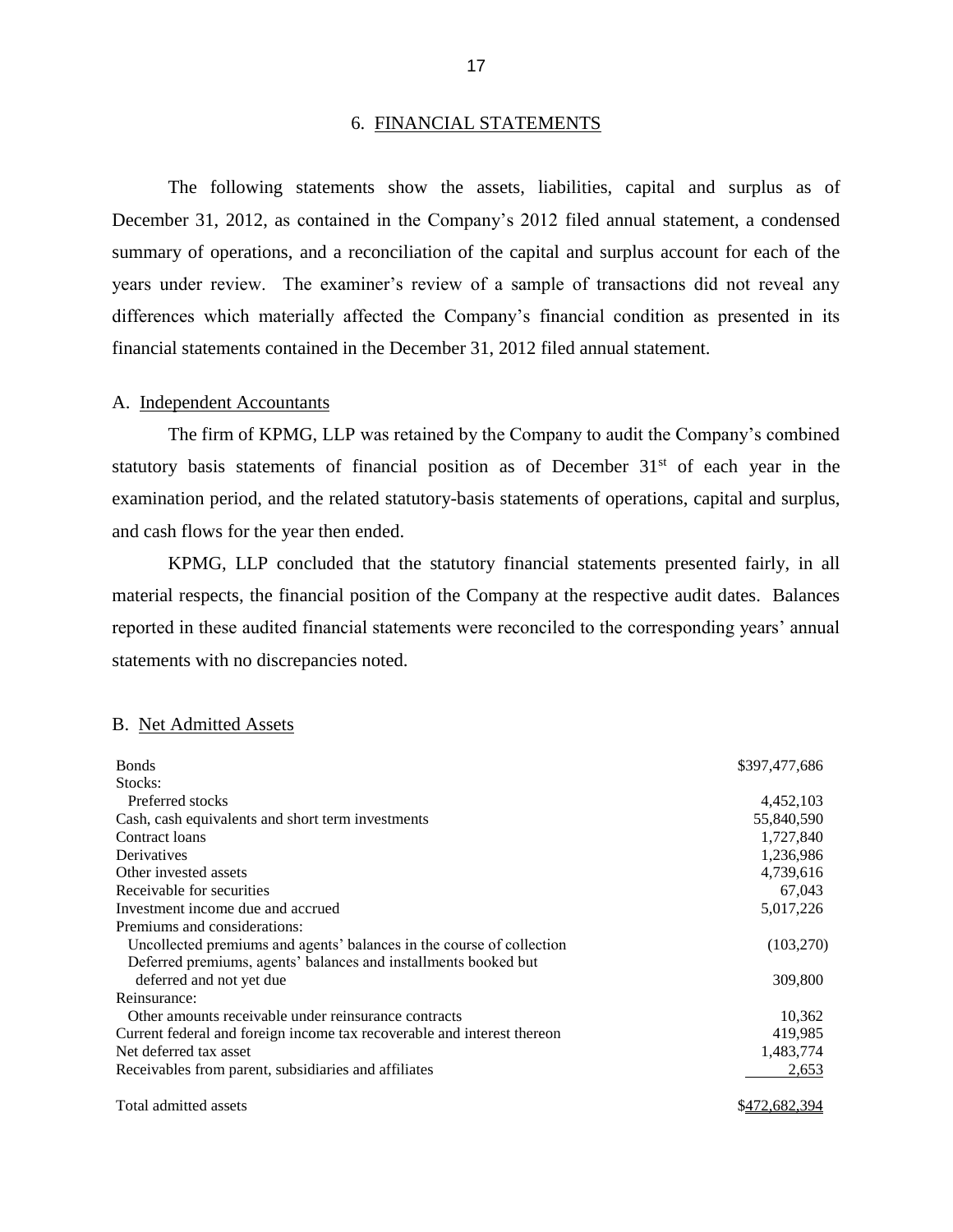# C. Liabilities, Capital and Surplus

| Aggregate reserve for life policies and contracts                       | \$378,295,815 |
|-------------------------------------------------------------------------|---------------|
| Liability for deposit-type contracts                                    | 37,003,718    |
| Contract claims:                                                        |               |
| Life                                                                    | 715,931       |
| Policyholders' dividends and coupons due and unpaid                     | 218           |
| Provision for policyholders' dividends and coupons payable in           |               |
| following calendar year – estimated amounts                             |               |
| Dividends apportioned for payment                                       | 3,142         |
| Dividends not yet apportioned                                           | 6,886         |
| Premiums and annuity considerations for life and accident and health    |               |
| contracts received in advance                                           | 45,541        |
| Contract liabilities not included elsewhere:                            |               |
| Interest maintenance reserve                                            | 8,984,355     |
| Commissions to agents due or accrued                                    | 26,071        |
| General expenses due or accrued                                         | 17,376        |
| Taxes, licenses and fees due or accrued, excluding federal income taxes | 774,264       |
| Amounts withheld or retained by company as agent or trustee             | 2,953         |
| Remittances and items not allocated                                     | 2,585,027     |
| Miscellaneous liabilities:                                              |               |
| Asset valuation reserve                                                 | 1,192,397     |
| Funds held under reinsurance treaties with unauthorized reinsurers      | 540,000       |
| Payable to parent, subsidiaries and affiliates                          | 201,851       |
| Unpresented drafts pending escheatment                                  | 1,179,708     |
| <b>Total liabilities</b>                                                | \$431,575,253 |
| Common capital stock                                                    | \$440,000     |
| Gross paid in and contributed surplus                                   | 36,241,340    |
| Unassigned funds (surplus)                                              | 4,425,801     |
| <b>Surplus</b>                                                          | \$40,667,141  |
| Total capital and surplus                                               | \$41,107,141  |
| Total liabilities, capital and surplus                                  | \$472,682,394 |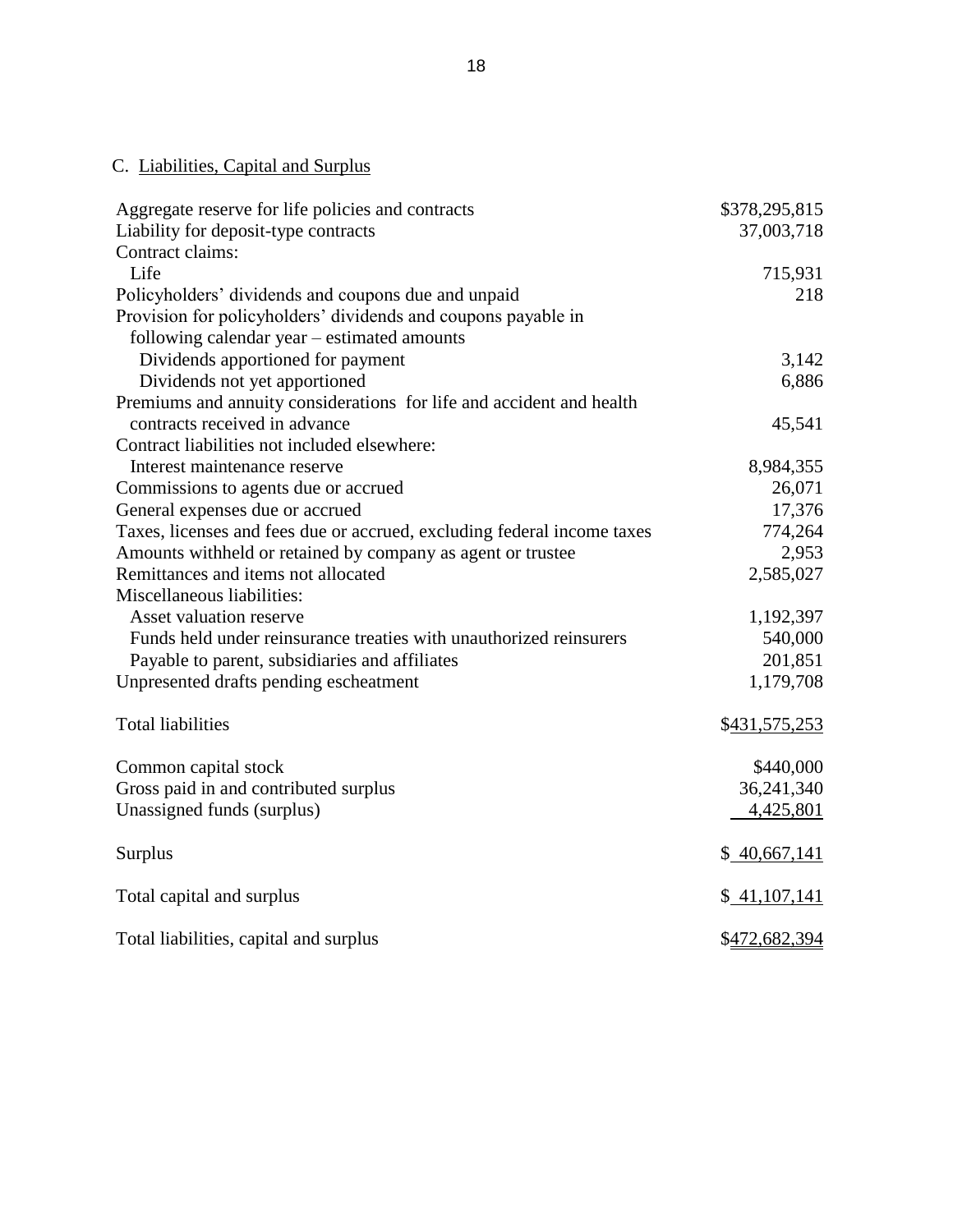### D. Condensed Summary of Operations

|                                                                          | 2010                       | 2011                      | 2012                       |
|--------------------------------------------------------------------------|----------------------------|---------------------------|----------------------------|
| Premiums and considerations<br>Investment income                         | \$36,838,814<br>27,993,350 | \$9,727,676<br>27,461,691 | \$19,188,735<br>21,376,172 |
| Commissions and reserve adjustments<br>on reinsurance ceded              | 117,568                    | 119,125                   | 110,504                    |
| Miscellaneous income                                                     | 175                        | 263                       | 50                         |
| Total income                                                             | \$64,949,907               | \$37,308,755              | \$40,675,461               |
| Benefit payments                                                         | \$48,294,969               | \$35,671,392              | \$34,726,721               |
| Increase in reserves                                                     | 7,660,418                  | (6, 137, 127)             | 2,357,242                  |
| Commissions                                                              | 1,575,683                  | 491,071                   | 1,098,192                  |
| General expenses and taxes                                               | 1,748,627                  | 1,849,603                 | 1,516,464                  |
| Increase in loading on deferred and                                      |                            |                           |                            |
| uncollected premium                                                      | (45,160)                   | 3,075                     | (24, 228)                  |
| Miscellaneous deductions                                                 | 1,027                      | 4,345                     | 3,708                      |
| <b>Total deductions</b>                                                  | \$59,235,564               | \$31,882,359              | \$39,678,099               |
| Net gain (loss)                                                          | \$5,714,343                | \$5,426,396               | \$<br>997,362              |
| Dividends                                                                | 9,430                      | 11,614                    | 9,809                      |
| Federal and foreign income taxes incurred                                | 2,086,040                  | (89,989)                  | (48, 972)                  |
| Net gain (loss) from operations                                          |                            |                           |                            |
| before net realized capital gains<br>Net realized capital gains (losses) | \$3,618,873<br>(2,737,220) | \$5,504,771<br>(964, 528) | \$1,036,525<br>(491)       |
| Net income                                                               | \$<br>881,653              | \$4,540,243               | \$1,036,034                |

 The decrease in premiums and annuity considerations in 2011 as compared to 2010 is primarily due to lower sales of deferred and fixed indexed annuity products in 2011. As the interest rate environment steadily dropped from 2010, the Company reduced its offering rates which resulted in lower sales.

 The increase in premiums and annuity considerations in 2012 as compared to 2011 is primarily attributable to the exit of a competitor from the fixed indexed annuity market, which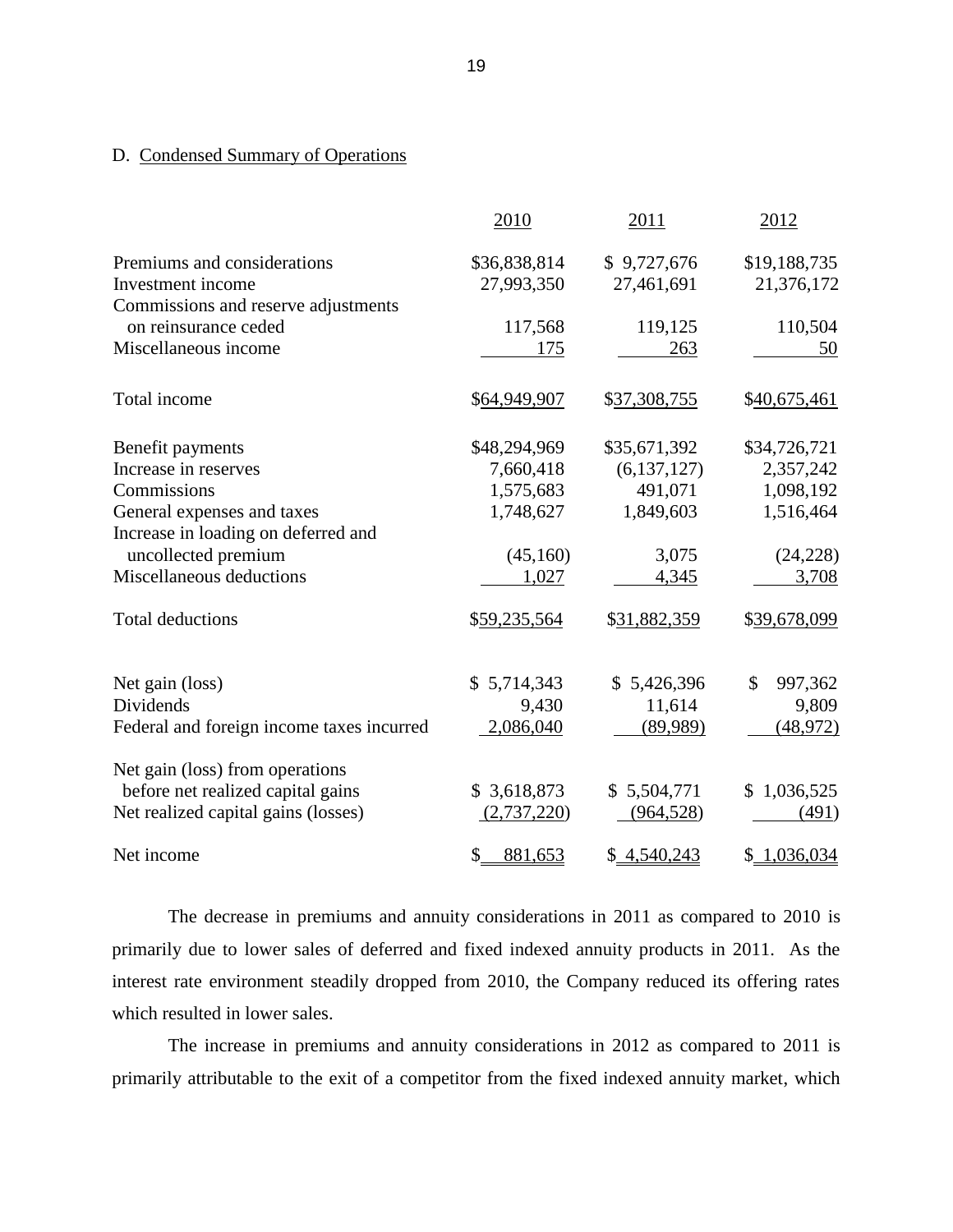increased demand for the Company's fixed indexed annuity products and resulted in an increase in sales of these products.

 The decrease of benefit payments in 2011 as compared to 2010 is primarily a result of improve retention of the fixed indexed annuity business. Also, more policyholders were approaching the age of 90 during 2010 which resulted in a higher level of annuitization benefits more policies reaching the end of the interest rate guarantee period and surrendering in 2010. In addition, competitors pulled back on product offerings in the latter half of 2011 which helped in 2010 as compared to 2011.

 The decrease in the change in reserves in 2011 as compared to 2010 is primarily due to the lower level of sales of deferred annuity and fixed indexed annuity products in 2011 partially offset by the lower level of annuitization and surrender benefits in 2011 as compared to 2010.

 The increase in the change in reserves in 2012 as compared to 2011 is primarily due to the higher level of sales of fixed indexed annuity products in 2012.

 The significant fluctuation of commissions in 2011 as compared to 2010 and 2012 is primarily due to the lower level of premium and annuity considerations in 2011.

 The significant decrease in federal income taxes incurred is due to a decrease in taxable income and a tax sharing benefit in 2011 due to utilization of the Company's capital losses in the consolidated tax return. The Company was reimbursed by its parent, F&G Life, for the utilization of its capital losses. Taxable income decreased in 2011 primarily as a result of net unrealized losses on equity call options in 2011 and a decrease to pre-tax statutory operating income.

The fluctuation in net realized capital losses during the examination period is due to the Company recognizing impairment losses of \$2.3 million, \$1.7 million and \$0.4 million in 2010, 2011 and 2012, respectively.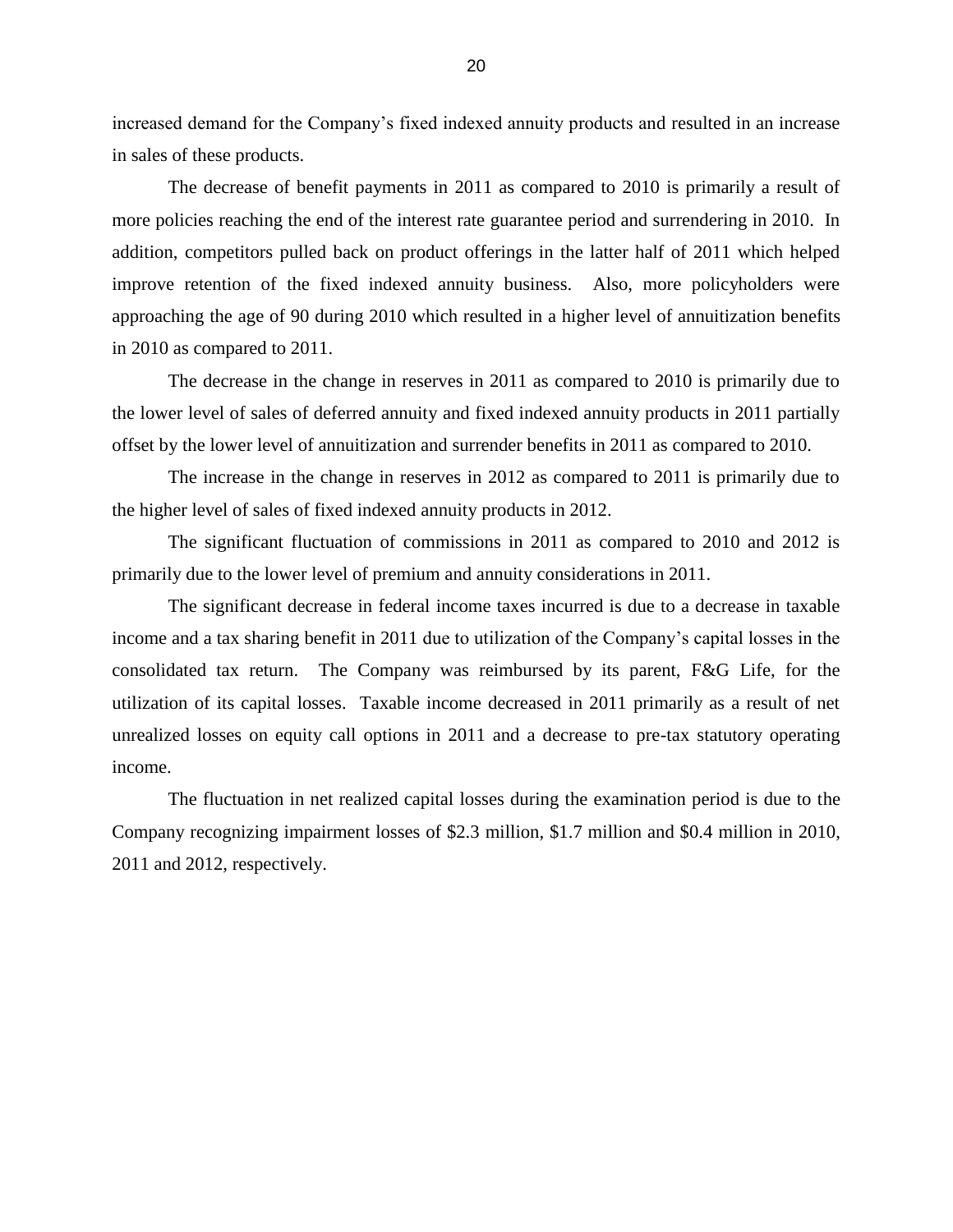#### E. Capital and Surplus Account

|                                                                                 | 2010                     | 2011                               | 2012                   |
|---------------------------------------------------------------------------------|--------------------------|------------------------------------|------------------------|
| Capital and surplus,<br>December 31, prior year                                 | \$39,370,954             | \$41,883,487                       | \$44,656,586           |
| Net income                                                                      | $\mathcal{S}$<br>881,653 | \$4,540,243                        | \$1,036,034            |
| Change in net unrealized capital<br>gains (losses)                              | 1,764,242                | (1,926,297)                        | 543,718                |
| Change in net deferred income tax                                               | 582,496                  | 113,403                            | (756, 693)             |
| Change in non-admitted assets<br>and related items                              | (781, 293)               | 165,113                            | 966,112                |
| Change in asset valuation reserve<br>Cumulative effect of changes in accounting | $\theta$                 | (253,779)                          | (938, 618)             |
| Principles<br>Dividends to stockholders                                         | $\theta$<br>$\theta$     | $\boldsymbol{0}$<br>$\overline{0}$ | 768,231<br>(4,400,000) |
| Aggregate write ins for gains and losses                                        |                          |                                    |                        |
| in surplus                                                                      | 65,435                   | 134,416                            | (768, 231)             |
| Net change in capital and surplus for the year                                  | \$2,512,533              | \$2,773,099                        | (3,549,447)            |
| Capital and surplus,<br>December 31, current year                               | \$41,883,487             | \$44,656,586                       | \$41,107,139           |

 period is due to recognized gains (losses) on the equity call options. It was a \$1.9 million loss The significant fluctuation in change in net unrealized capital loss during the examination and \$0.5 million gain for 2011 and 2012, respectively.

 The decrease in change in net deferred income tax in 2011 as compared to 2010 is primarily due to book/tax difference for investments and accrued expenses and a decrease in the tax-basis deferred policy acquisition expenses due to the decrease in sales during 2011, partially offset by book/tax differences in reserves.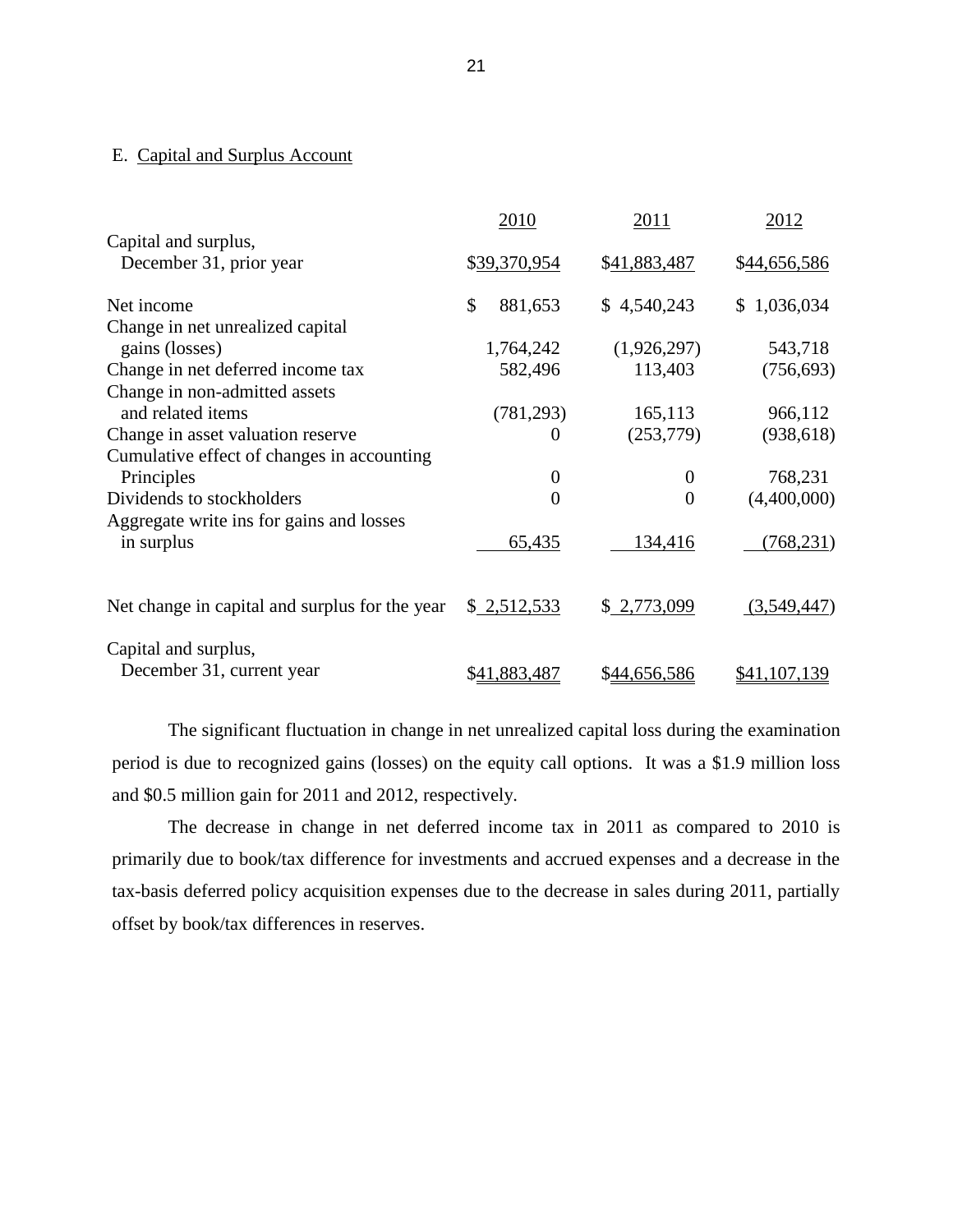#### 7. MARKET CONDUCT ACTIVITIES

<span id="page-24-0"></span> affecting policyholders, claimants, and beneficiaries to determine compliance with applicable The examiner reviewed various elements of the Company's market conduct activities statutes and regulations and the operating rules of the Company.

#### A. Advertising and Sales Activities

 The examiner reviewed a sample of the Company's advertising files and the sales activities of the agency force including trade practices, solicitation and the replacement of insurance policies.

Section 1313(f) of the New York Insurance Law states, in part:

 "Advertisements and other public announcements directed primarily at calling the a statement of the separate financial condition of the holding company shall also attention of the policyholder or prospective policy holder to an insurer and contain contain a statement of the separate financial conditions of the insurer . . . "

 parent company, F&G Life, but do not present separately the financial conditions of the Based on the review of the Company's advertisement files, three advertisements contained a chart "Financial & Business Highlights" that illustrates the financial condition of the Company.

 The Company violated Section 1313(f) of the New York Insurance Law by providing policyholders and prospective policyholders advertisements illustrating the financial condition of the parent company without separately illustrating the financial condition of the insurer.

Insurance Regulation No. 34-A, 11 NYCRR Section 219.5(a) states:

 "Each insurer shall maintain at its home office a complete file containing a specimen copy of every printed, published or prepared advertisement hereafter distribution and the form number of any policy advertised. In order to be complete, the file must contain all advertisements whether used by the company, its agents or solicitors or other persons. That portion of the advertising file which disseminated in this state, with a notation indicating the manner and extent of has been covered by a filed report on examination may be eliminated."

 failed to maintain six advertisements at its home office. In addition, the manner and extent of The examiner's review of the Company's advertising files revealed that the Company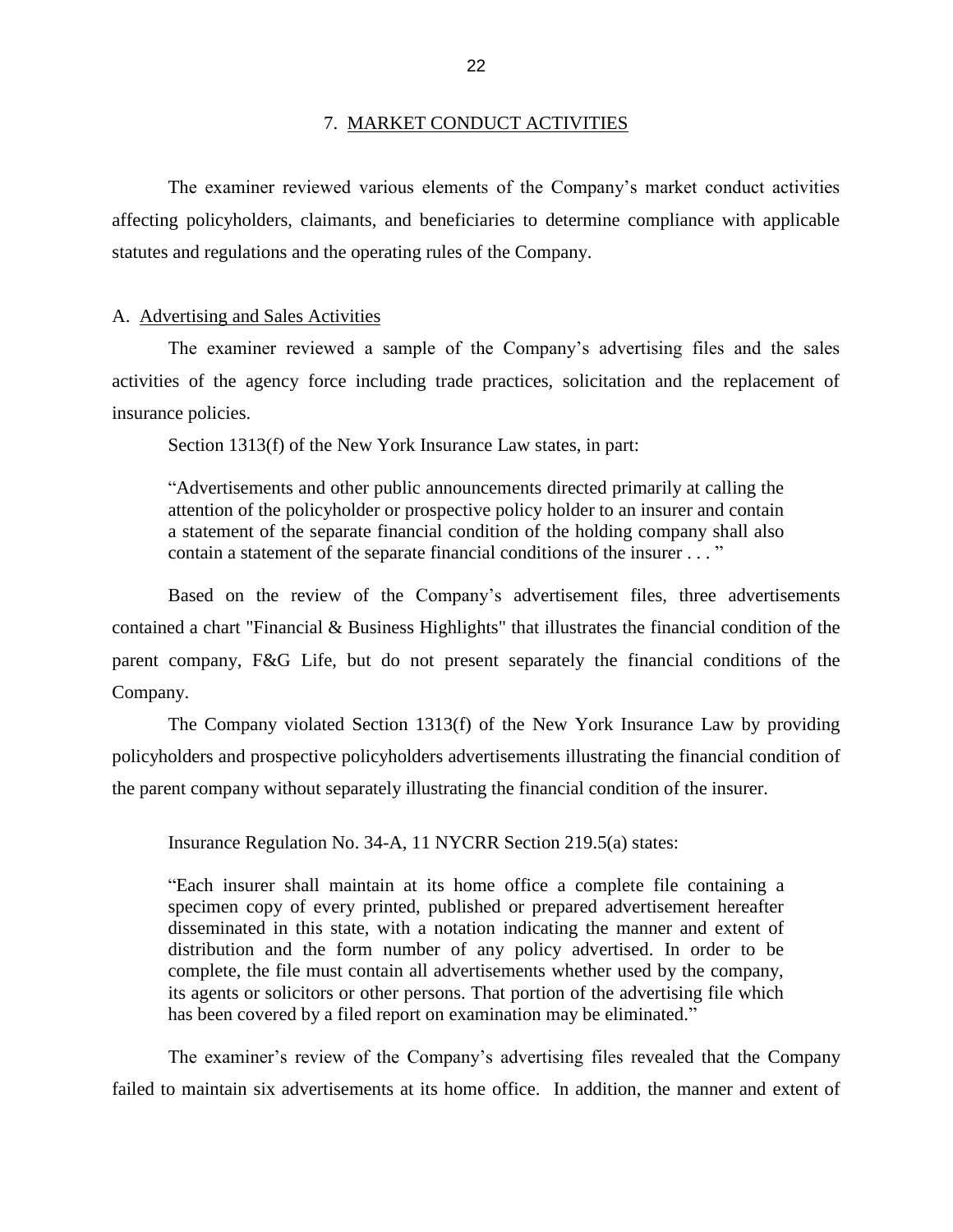office. The Company ultimately provided the manner and extent of distribution when requested by the examiner. However, the Company's agents can download advertisements through a sales distribution was not maintained for the advertisements maintained in the Company's home link from an agent portal and the Company does not track the number of advertising downloads that are ultimately distributed to the public.

 The Company violated Insurance Regulation 34-A, 11 NYCRR Section 219.5(a) by not maintaining certain advertisements at its home office, and by failing to track the extent of distribution of advertisements distributed to the public in all cases.

Insurance Regulation No. 60, 11 NYCRR Section 51.6 states, in part:

 "(b) Where a replacement has occurred or is likely to occur, the insurer replacing the life insurance policy or annuity contract shall . . .

 (3) Examine any proposal used, including the sales material used in the sale of the proposed life insurance policy or annuity contract, and the "Disclosure Statement", and ascertain that they are accurate and meet the requirements of the Insurance Law and this Part . . .

 (7) Where the required forms are not received with the application, or if the forms the date of receipt of the application either have any deficiencies corrected or reject the application and so notify the applicant of such rejection and the reason therefor. In such cases, the insurer shall maintain any material used in the do not meet the requirements of this Part or are not accurate, within ten days from proposed sale, in accordance with the guidelines of Section  $51.6(b)(6)$  herein . . ."

 The examiner reviewed a sample of 50 replaced annuity contracts. The following was noted as a result of the review:

In several instances, the Disclosure Statement was either incomplete or contained inaccuracies as follows:

 found in the file to verify the proposed contract information in the Summary Result Comparison a. In 19 of the 50 (38%) replacement contracts reviewed, no supporting documentation was Section of the Disclosure Statement.

 inaccurately indicated that no sales material was used in the sale of the proposed policy. b. In 34 of the 50 (68%) replacement contracts reviewed, the Disclosure Statement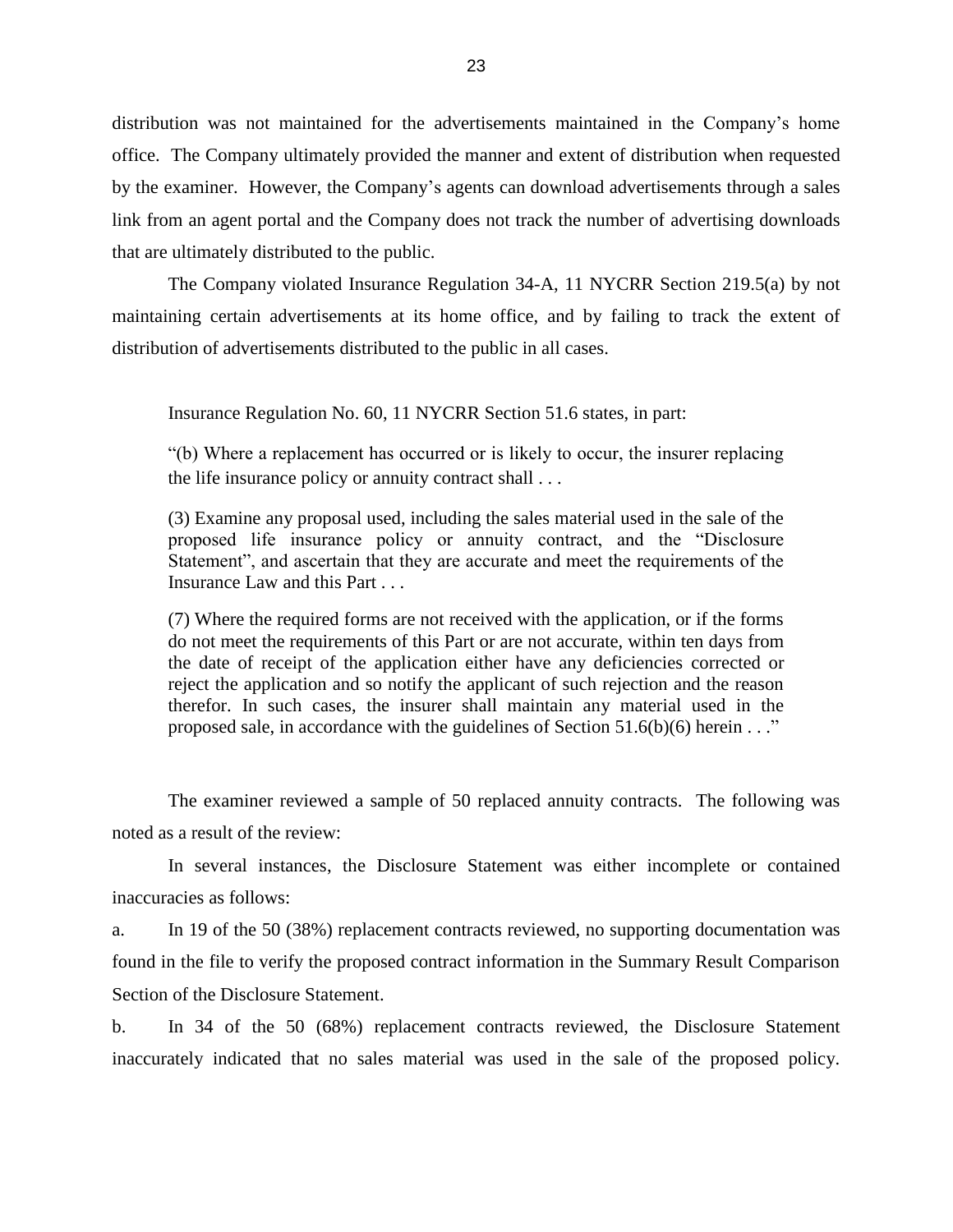However, the confirmation letter indicated that a brochure was used in the sale of the proposed policy.

c. In seven of the 50 (14%) replacements, Part D of the Disclosure Statements did not state the surrender charge applicable to the replaced contracts. Instead, the agent stated that there were no surrender charges.

 The Company violated Insurance Regulation No. 60, 11 NYCRR Section 51.6(b)(3) by failing to examine and ascertain that the Disclosure Statements, completed by its agents and submitted with policy applications during the examination period, were accurate and complete.

 The Company violated Insurance Regulation No. 60, 11 NYCRR Section 51.6(b)(7) by failing to either have any deficiencies corrected or reject the application and so notify the applicant of such rejection and the reason therefor within ten days from the date of receipt of the application.

Insurance Regulation No. 60, 11 NYCRR Section 51.6 states, in part:

 "(b) Where a replacement has occurred or is likely to occur, the insurer replacing the life insurance policy or annuity contract shall . . .

 coverage is being replaced a copy of any proposal, including the sales material used in the sale of the proposed life insurance policy or annuity contract, and the (4) Within ten days of receipt of the application furnish to the insurer whose completed "Disclosure Statement" . . . "

The following discrepancies were observed in regard to the disclosure statement and sales materials sent to the replaced Company:

 a. In 27 of the 50 (54%) replacement contracts reviewed, there was no evidence that the Disclosure Statement and sales materials were sent to the replaced Company.

 letter as evidence of the completed Disclosure Statement being sent to the replaced Company. that statement whether Disclosure Statement and sales materials were sent to the replaced b. In 23 of the 50 (46%) replacement contracts reviewed, the Company provided a cover The cover letter stated that a replacement form was enclosed. The examiner cannot determine by Company.

c. In four of the 23 (8%) replacement contracts where the Company provided a cover letter as evidence of the completed Disclosure Statement being sent to the replaced Company, the Company failed to furnish the insurer whose coverage was being replaced with a copy of the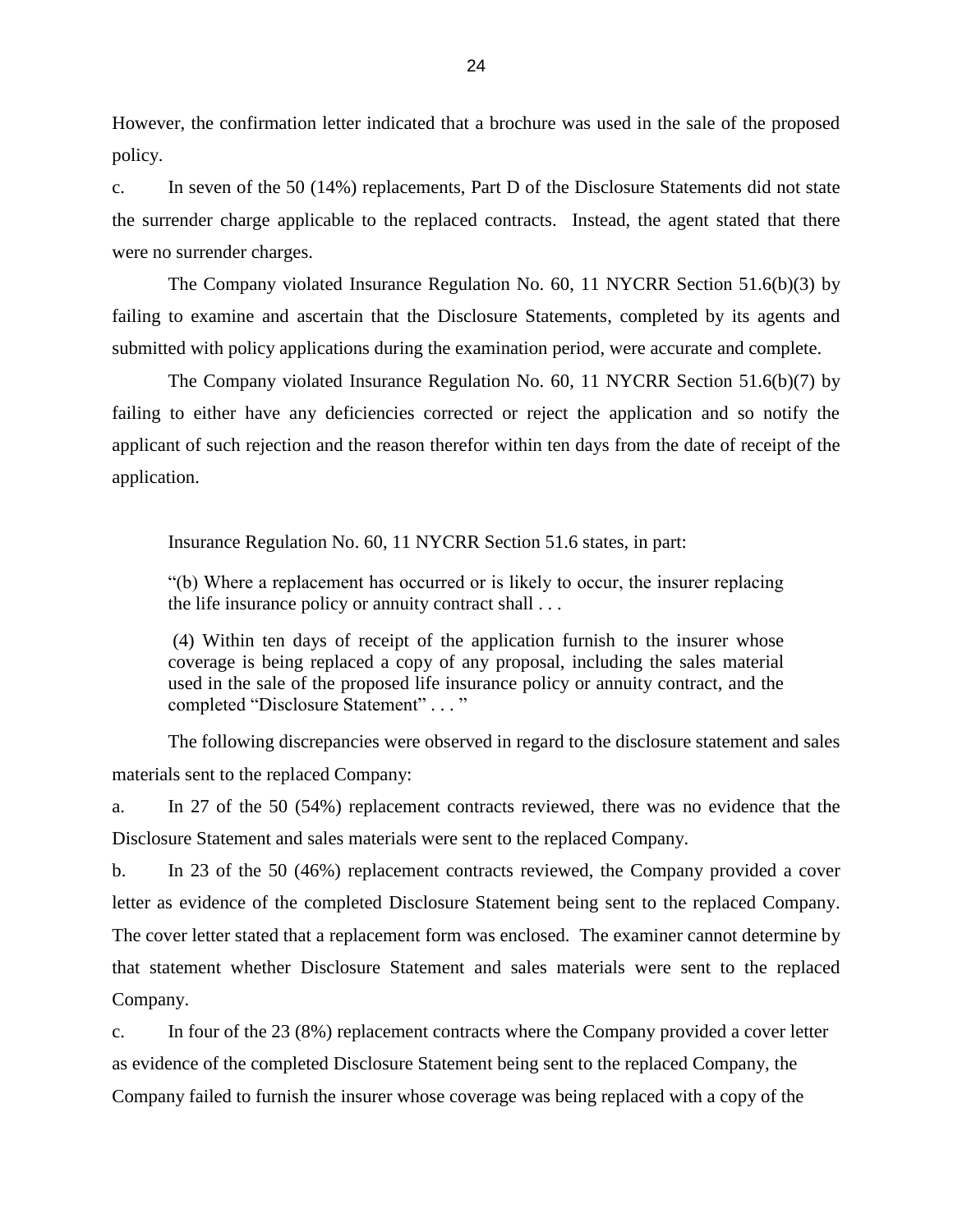sales material used in the sale of the proposed life insurance policy, and the completed Disclosure Statement within ten days of receipt of the application.

 failing to furnish to the insurer whose coverage was being replaced a copy of any proposal, The Company violated Insurance Regulation No. 60, 11 NYCRR Section 51.6(b)(4) by including the sales material used in the sale of the proposed life insurance policy or annuity contract, and the completed Disclosure Statement within ten days of receipt of the application.

Insurance Regulation No. 60, 11 NYCRR Section 51.7(b) states:

 any other licensee of this Department shall fail to comply with or engage in other person failing to comply with this Part, or engaging in other practices that would prevent the orderly working of this Part, shall be subject to penalties under the Insurance Law of the State of New York, which may include, but shall not be "No insurer, agent, broker, representative, officer, or employee of an insurer or practices that would prevent the orderly working of this Part in accomplishing its intended purpose in the protection of policyholders and contract holders. Any limited to, monetary restitution, restoration of policies or contracts, removal of directors or officers, suspension or revocation of agent's, broker's or company's licenses and monetary fines."

In 44 of the 50 (88%) annuity replacements reviewed, the Authorization was not dated by the applicant or the agent. In 13 of the 44 cases, the examiner could not find those contracts in the Company's tracking database. For those contracts, the examiner could not ascertain the initiation of the replacement process.

 In 16 of the 50 (32%) replacement contracts reviewed, the definition of replacement was signed the same date as the application. The examiner could not ascertain a timeline as to the initiation of the replacement process.

 The Company violated Insurance Regulation No.60, 11 NYCRR Section 51.7(b) when it failed to comply with the orderly working of this part in accomplishing its intended purpose in the protection of policyholders and contract holders.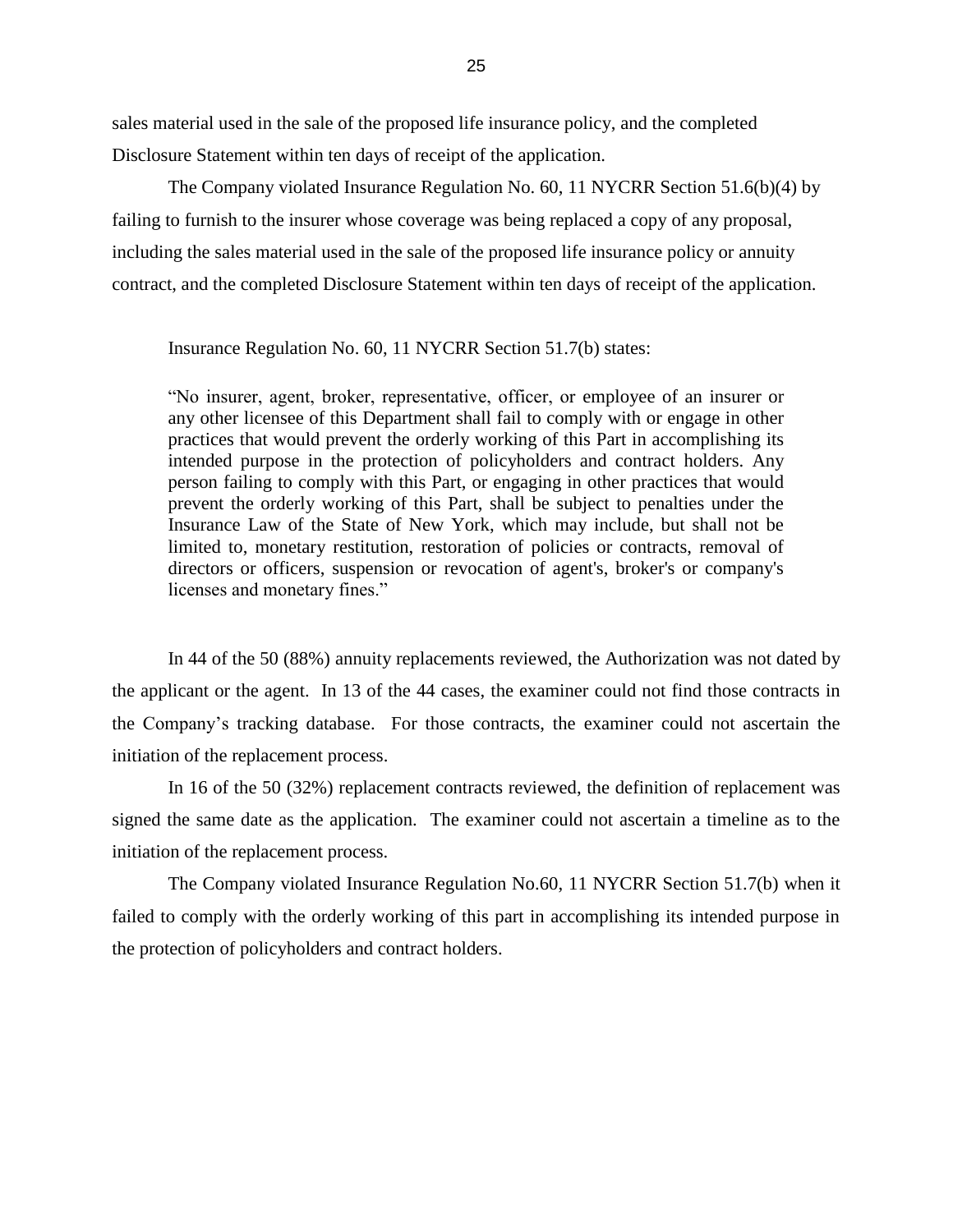Insurance Regulation No. 60, 11 NYCRR Section 51.6 states, in part:

 "(b) Where a replacement has occurred or is likely to occur, the insurer replacing the life insurance policy or annuity contract shall . . .

 (6) Where the required forms are received with the application and found to be in material used in the sale of the proposed life insurance policy or annuity contract; proof of receipt by the applicant of the "IMPORTANT Notice Regarding Replacement or Change of Life Insurance Policies or Annuity Contracts;" the signed and completed "Disclosure Statement;" and the notification of replacement to the insurer whose life insurance policy or annuity contract is to be replaced compliance with this Part, maintain copies of: any proposal, including the sales indexed by agent and broker, for six calendar . . . "

Insurance Regulation No. 152, 11 NYCRR Section 243.2 states, in part:

 (1) A policy record for each insurance contract or policy for six calendar years after the date the policy is no longer in force or until after the filing of the report "(b) Except as otherwise required by law or regulation, an insurer shall maintain: on examination in which the record was subject to review, whichever is longer A policy record shall include . . .

 (iv) other information necessary for reconstructing the solicitation, rating, and underwriting of the contract or policy . . .

 (8) Any other record for six calendar years from its creation or until after the filing of a report on examination or the conclusion of an investigation in which the record was subject to review."

The following discrepancies were noted during review of the authorization forms and replacement Company's response:

a. In 44 of the 50 (88%) replacement contracts reviewed, a copy of the notification of replacement sent to replaced company to request existing contract information was not included in the file.

 b. In three of the 50 (6%) replacement contracts reviewed, the replaced Company's response regarding existing contract information was not included in the file.

 The Company violated Insurance Regulation No. 60, 11 NYCRR Section 51.6 (b)(6) by failing to maintain copies of the notification of replacement to the insurer whose life insurance policy or annuity was to be replaced. The Company also violated Insurance Regulation No. 152, 11 NYCRR Section 243.2 by failing to maintain copies of the replacement notices sent to the replaced insurers, copies of the authorization form and the replaced insurer's response as part of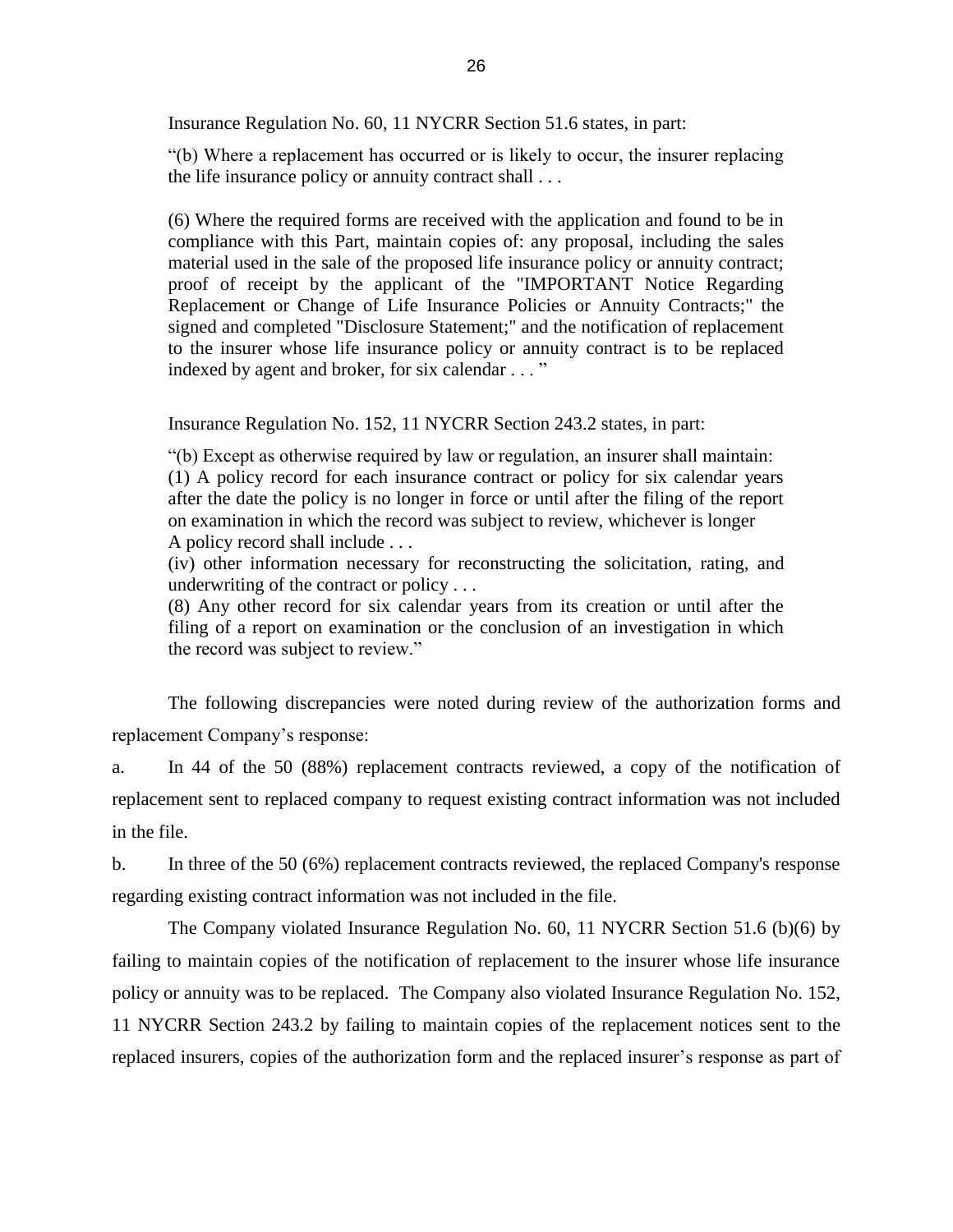its policy records, so that the examiner could reconstruct the solicitation and underwriting of the contract or policy.

Insurance Regulation No.60, 11 NYCRR Section 51.5 states, in part:

"Each agent and broker shall . . .

(c) Where a replacement has occurred or is likely to occur . . .

 application, the "IMPORTANT Notice Regarding Replacement or Change of Life Insurance Policies or Annuity Contracts" and a completed "Disclosure Statement" signed by the agent or broker in the form prescribed by the Superintendent of Financial Services and leave copies of such forms with the applicant for his or her (3) Present to the applicant, not later than at the time the applicant signs the records . . ."

 In two of the 50 (4%) replacement contracts reviewed, Disclosure Statement was signed after the date that the annuity application was signed.

 presenting to the applicant "Disclosure Statement" signed by the agent or broker, after the The Company violated Insurance Regulation No.60, 11 NYCRR Section 51.5(c)(3) by application was signed.

The instructions for completing Disclosure Statements, regarding replacement transactions involving multiple policies are contained in Appendix 10B of Insurance Regulation No. 60, 11 NYCRR Section 51.8 which states, in part:

 "If more than three existing annuity contracts are to be affected by this transaction Disclosure Statement must be completed for such additional annuity contracts. In policies or annuity contracts to all proposed life insurance policies or annuity or if more than one new annuity contract is proposed, the first page of this addition, a composite comparison shall be completed for all existing life insurance contracts ... "

The examiner reviewed 11 replacements which involved two or more existing contract being replaced. The following discrepancies were noted during the review:

Two of the 11 (18%) contracts reviewed involved two or more contracts being replaced; a composite comparison was not completed as part of the Disclosure Statement.

The Company violated Insurance Regulation No.60, 11 NYCRR Section 51.8 by failing to complete a composite Disclosure Statement in situations involving multiple policies or contracts.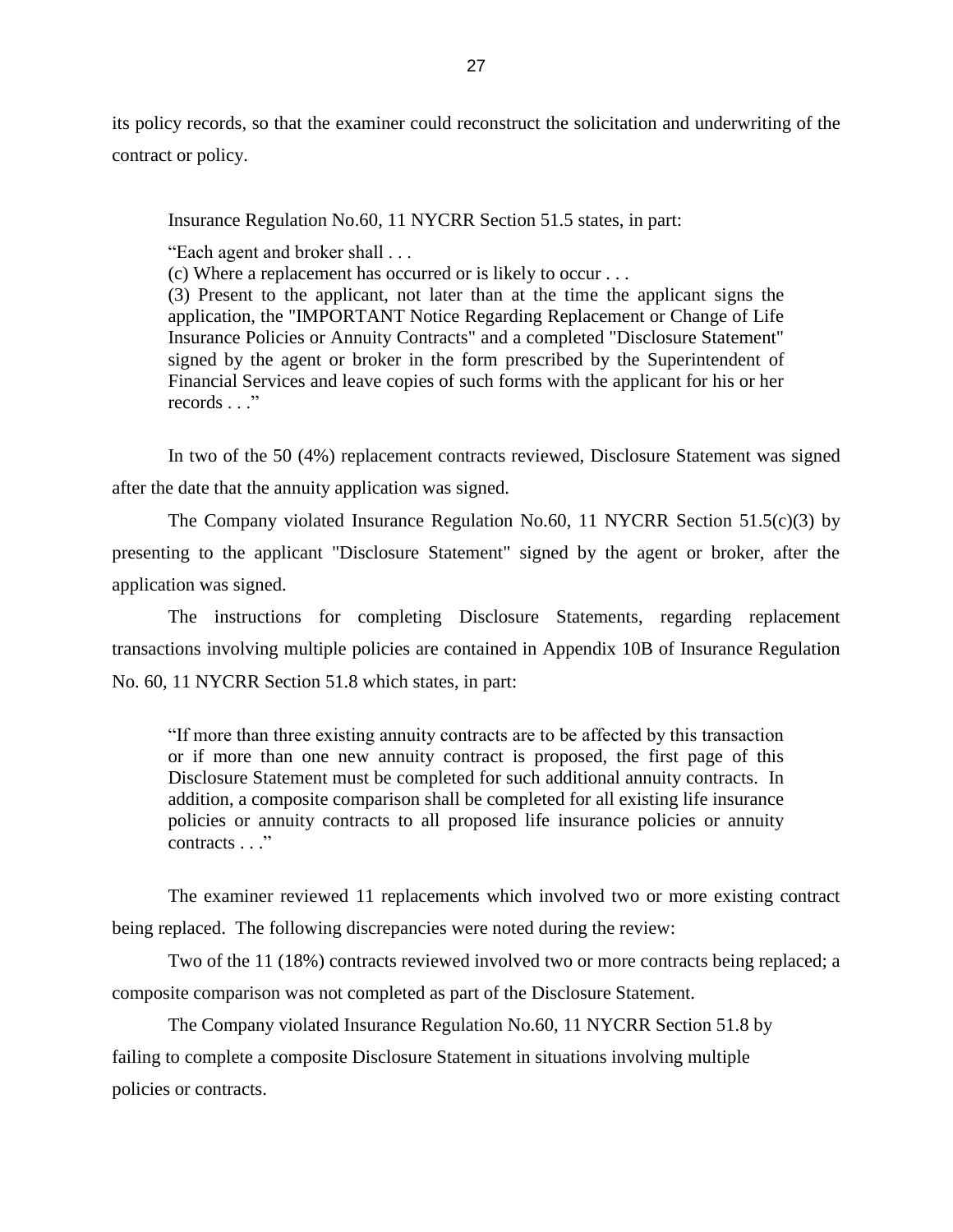Insurance Regulation No. 60, 11 NYCRR Section 51.7 states, in part:

"(a) No insurer, agent or broker shall:

 (1) make or give any deceptive or misleading information in the "Disclosure Statement" or in any proposal, including the sales material used in the sale of the proposed life insurance policy or annuity contract . . ."

 In four of 50 (8%) replacement contracts reviewed, the agent stated "None" as the amount of surrender charges, and guaranteed higher surrender value than the proposed replaced contract. Based on the review, the examiner determined that the agents misstated the advantage of continuing the existing contracts by stating "None" in the Disclosure Statement for these advantage of continuing the existing contracts in the agent section of the Disclosure Statement. During the review of the Disclosure Statements, the examiner noted that advantages of continuing the existing contracts included shorter period for surrender charges, lower or zero contracts.

The Company violated Insurance Regulation No. 60, 11 NYCRR Section 51.7(a)(1) by providing misleading information in the Disclosure Statement.

Insurance Regulation No. 60, 11 NYCRR Section 51.6(c) states, in part:

 "Where a replacement has occurred or is likely to occur, the insurer whose life insurance policy contract is to be replaced shall . . . "

 (2) Within twenty days of receipt of a request from a licensee of the Department, for information necessary for completion of the "Disclosure Statement" with respect to the life insurance policy or annuity contract proposed to be replaced, policy or annuity contract being replaced and the agent and insurer replacing the life insurance policy or annuity contract. This information shall include the insurer's customer service telephone number, the current status of the existing life insurance policy or annuity contract and the currently illustrated together with proper authorization from the applicant, furnish the required information simultaneously to the agent of record of the existing life insurance dividends/interest and other non-guaranteed costs and benefits."

The review of the 41 outgoing replacement files revealed the following:

 Statement with respect to the life insurance policy proposed to be replaced. In one out of the 41 In 11 out of the 41 (26.8%) outgoing replacement files, the Company failed to provide the external carriers with the information necessary for the completion of the Disclosure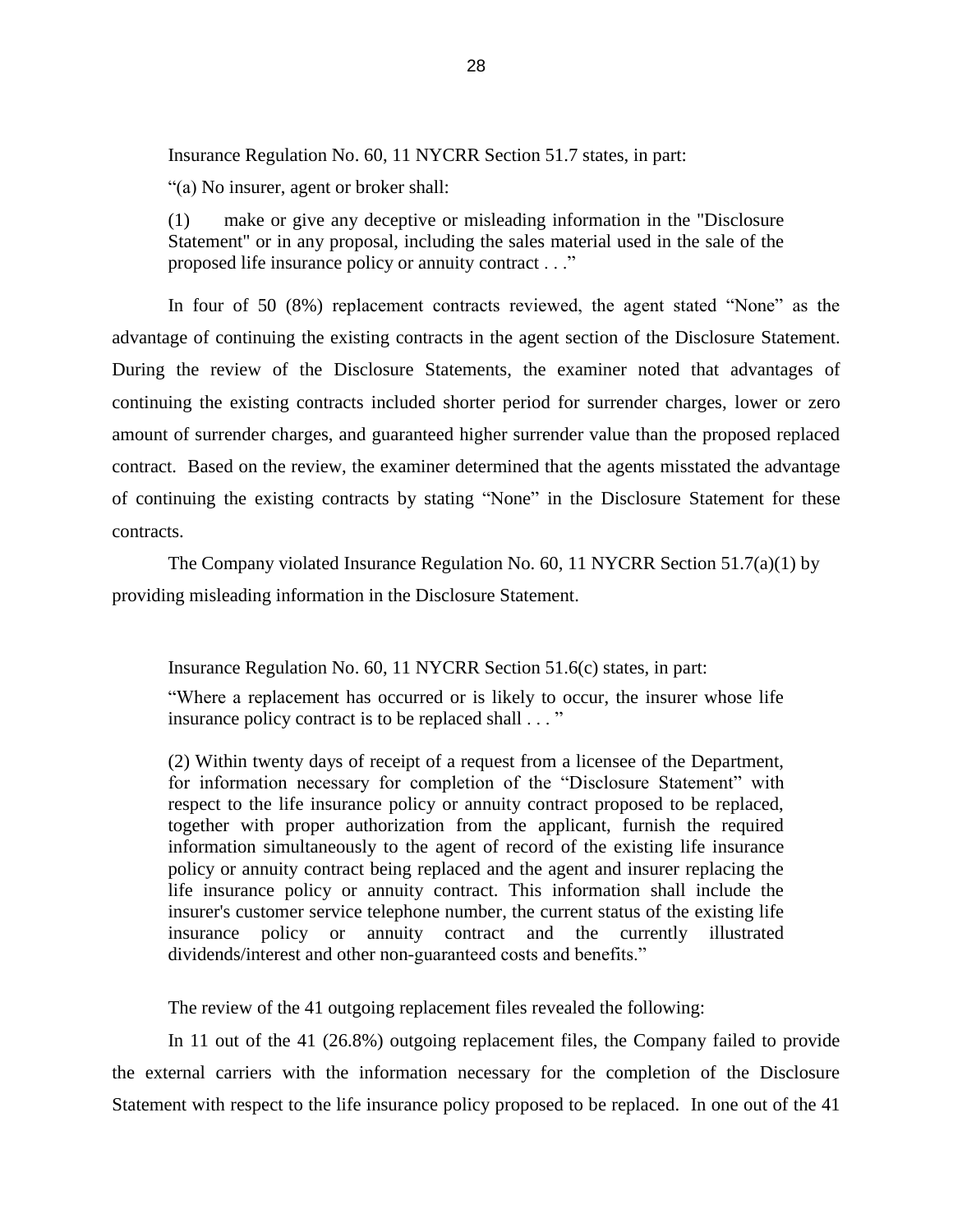<span id="page-31-0"></span> (2.43%) outgoing replacement files, the Company failed to provide the external carriers with the information necessary to complete the Disclosure Statement with respect to the life insurance policy proposed to be replaced within twenty days of receipt of the request. It took the Company 56 days to provide information to the external carrier after receipt of the request.

 The Company violated Insurance Regulation No. 60, 11 NYCRR Section 51.6(c)(2) by failing to provide the external carriers with the information necessary for the completion of the Disclosure Statement with respect to the life insurance policy proposed to be replaced.

 the Department to mitigate the deficiencies noted above and provide relief to all policy and contract holders that did not receive complete, accurate and timely disclosure prior to completing The examiner recommends that the Company implement a remediation plan acceptable to an application to replace their existing policies and contracts.

 should be approved by the Company's board of directors or its audit committee and the results of The examiner also recommends that the Company develop and implement an audit plan designed to review, test and monitor compliance with Insurance Regulation No. 60. Such plan audits performed should also be reviewed by the board of directors or its audit committee.

#### B. Underwriting and Policy Forms

 The examiner reviewed a sample of new underwriting files, both issued and declined, and the applicable policy forms.

Based upon the sample reviewed, no significant findings were noted.

#### C. Treatment of Policyholders

 The examiner reviewed a sample of various types of claims, surrenders, changes and lapses. The examiner also reviewed the various controls involved, checked the accuracy of the computations and traced the accounting data to the books of account.

Section 403(d) of the New York Insurance Law states, in part:

 "All applications for commercial insurance, individual, group or blanket accident and health insurance and all claim forms . . . shall contain a notice in a form "Any person who knowingly and with intent to defraud any insurance company or other person files an application for insurance or statement of claim containing any materially false information, or conceals for the purpose of misleading, approved by the superintendent that clearly states in substance the following: information concerning any fact material thereto, commits a fraudulent insurance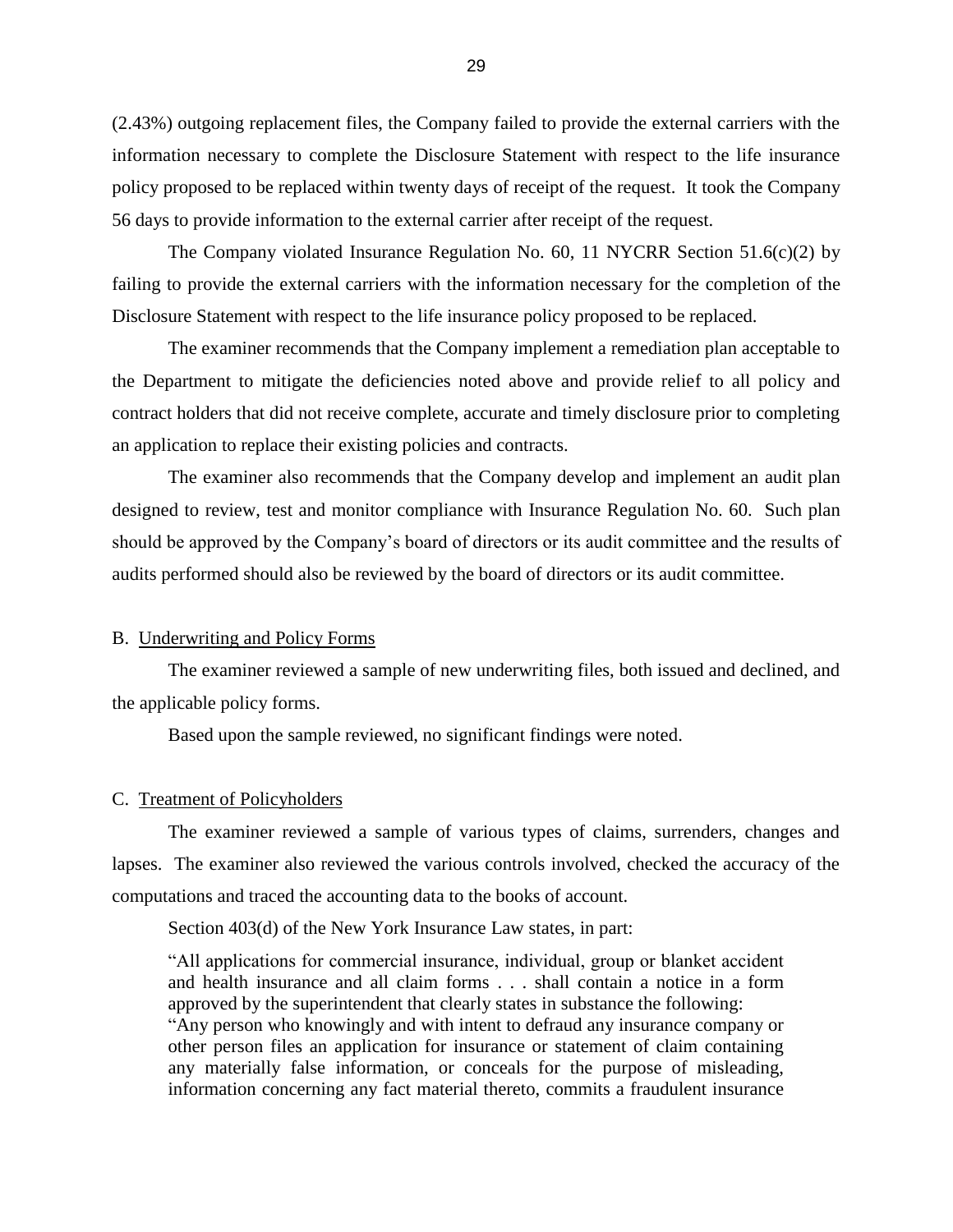act, which is a crime, and shall also be subject to a civil penalty not to exceed five thousand dollars and the stated value of the claim for each such violation."

 Pursuant to Section 403(d) of the New York Insurance Law, the Superintendent promulgated Insurance Regulation No. 95, 11 NYCRR Section 86.4 which states, in part:

 located in this State in connection with insurance policies for issuance or issuance "(a) . . . all claim forms for insurance, and all applications for commercial insurance and accident and health insurance, provided to any person residing or for delivery in this State, shall contain the following statement:

 'Any person who knowingly and with intent to defraud any insurance company or other person files an application for insurance or statement of claim containing any materially false information, or conceals for the purpose of misleading, act, which is a crime, and shall also be subject to a civil penalty not to exceed five information concerning any fact material thereto, commits a fraudulent insurance thousand dollars and the stated value of the claim for each such violation.'..."

 The examiner reviewed 15 of 139 life policy death claims, and 15 of 298 annuity death claims during the examination period. In 11 of 15 (73.3%) life cases and 14 of 15 (93.3%) annuity cases, the company used a claim form that did not contain the required fraud warning statement.

 fraud warning statement on January 7, 2011 as a result of the prior examination review. However, the review of the sampled claims paid after the corrected claim form was adopted revealed that nine out of 10 (90.0%) annuity cases and ten out of 11 (90.1%) cases still did not The examiner noted that the Company modified its claim form to contain the required contain the required fraud warning statement. Although the newly adopted claim form was available, the improper claim form continued to be utilized.

 The Company violated Section 403(d) of the New York Insurance Law and Insurance Regulation No. 95, 11 NYCRR Section 86.4(a) by failing to include the required fraud warning statement on its claim form.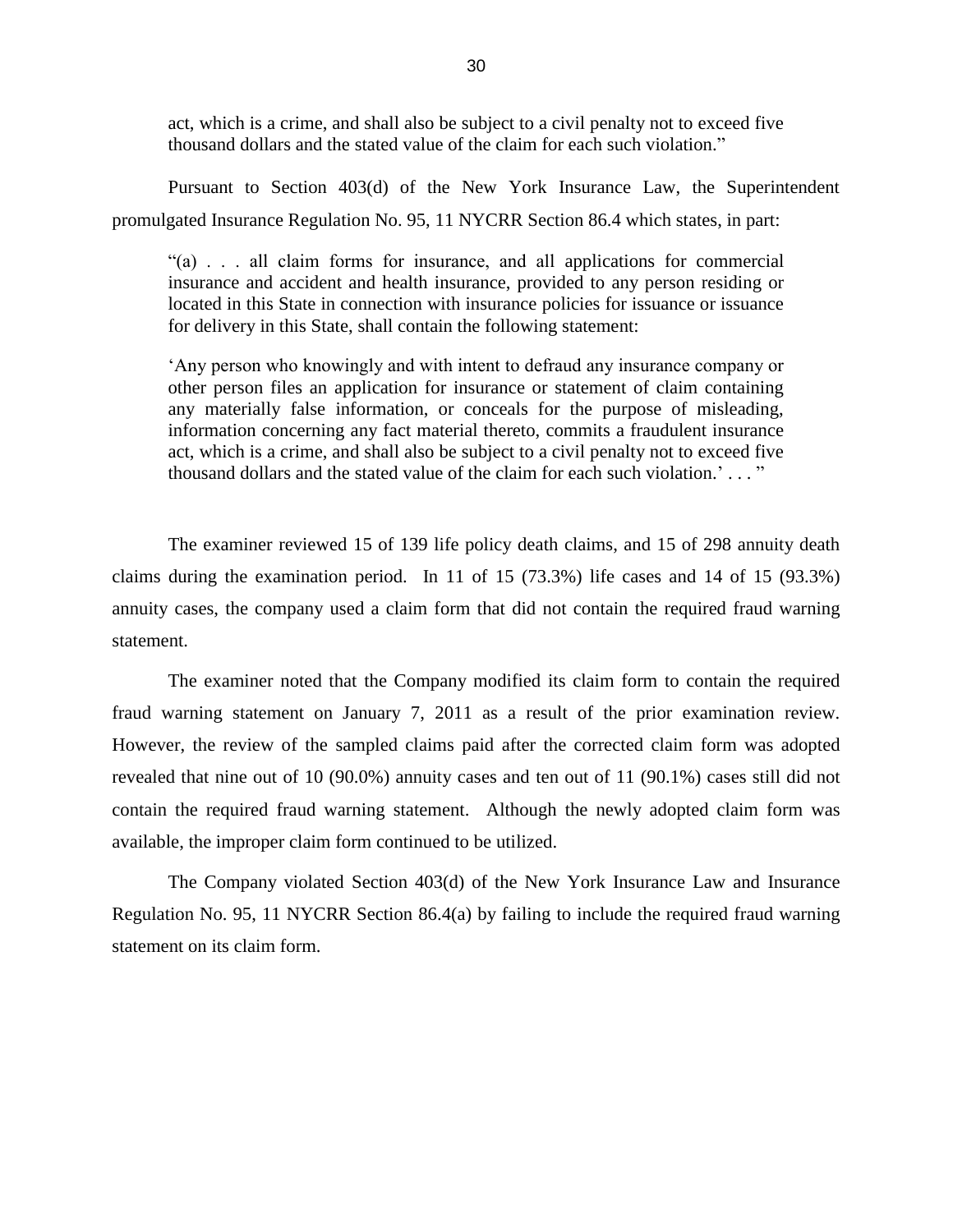<span id="page-33-0"></span>Section 3214(c) of the New York Insurance Law states:

 beneficiary or policy holder shall be computed daily at the rate of interest currently paid by the insurer on proceeds left under the interest settlement option from the date of death of an insured or annuitant in connection with a death claim on such a policy of life insurance or contract of annuity and from the date of maturity of an endowment contract to the date of payment and shall be added to "If no action has been commenced, interest upon the principal sum paid to the and be a part of the total sum paid."

 In two of 15 (13.3%) annuity death claims reviewed, the company failed to pay the due to system error. required interest on the proceeds from the date of death of the annuitant to the date of payment

due to system error.<br>The Company violated Section 3214(c) of the New York Insurance Law by failing to pay the required interest on the proceeds from the date of death of the annuitant to the date of payment.

#### D. Anti-Money Laundering Program

 The company's Anti-Money Laundering Program ("AML") program requires the properly, referred and reported timely; and finally, recommendations to address deficiencies for Company to conduct an annual independent audit to review and test aspects of the implementation and operation of the program. The independent audit ensures that the AML policies and procedures are adequate and effective; that suspicious transactions are identified this program are implemented; if identified and required.

Based on the review, the Company did not perform any independent test during the examination period as required by the Company's AML program.

 The examiner recommends that the Company performs independent test annually as the AML program required.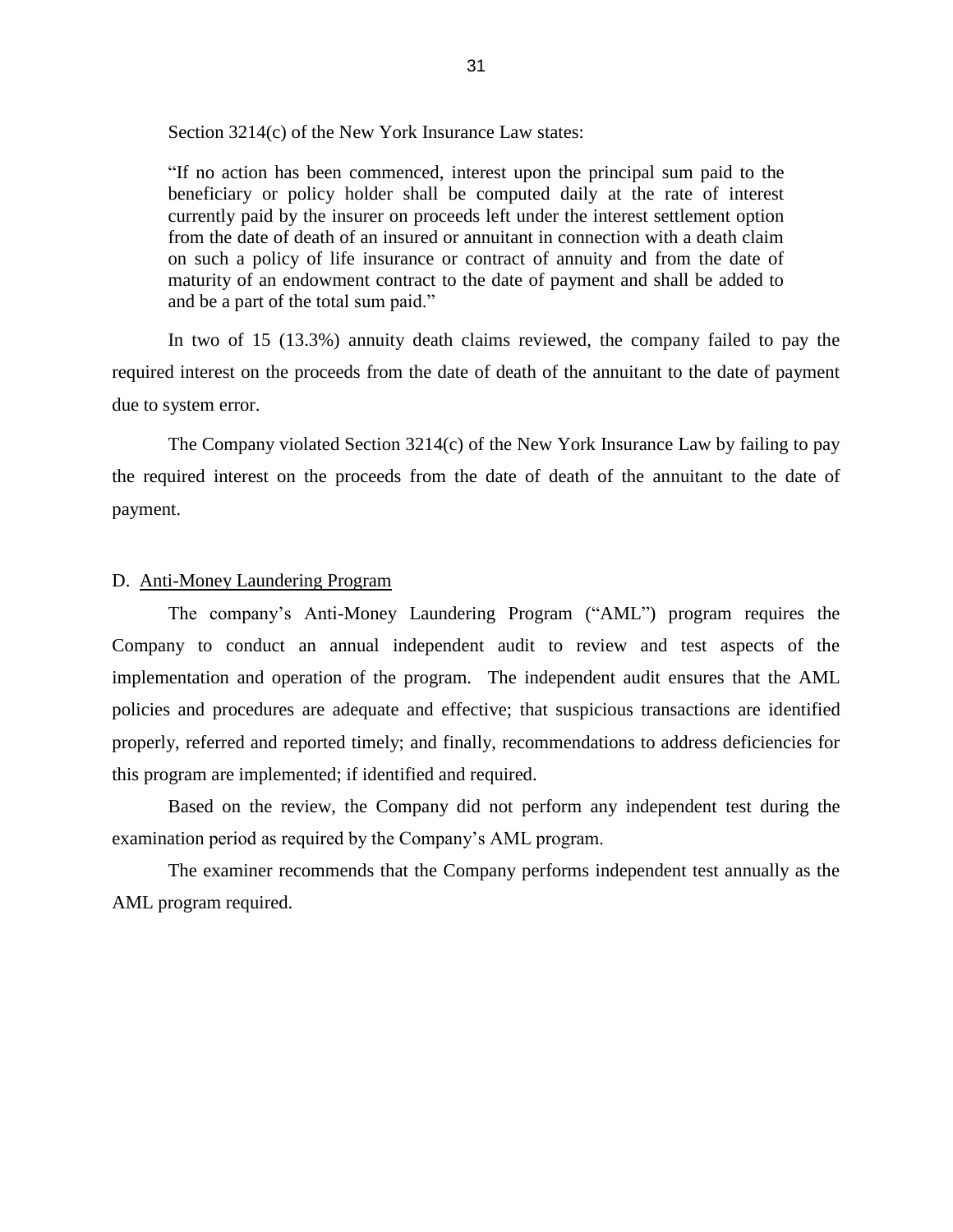Insurance Regulation No. 152, 11 NYCRR Section 243.2 states, in part:

 any other Section of the Insurance Law or other law, or any other provision of this Title, every insurer shall maintain its claims, rating, underwriting . . . records, and "(a) In addition to any other requirement contained in Insurance Law Section 325, such other records subject to examination by the superintendent, in accordance with the provisions of this Part.

(b) Except as otherwise required by law or regulation, an insurer shall maintain:

 (1) A policy record for each insurance contract or policy for six calendar years after the date the policy is no longer in force or until after the filing of the report on examination in which the record was subject to review, whichever is longer . . .

 (2) An application where no policy or contract was issued for six calendar years or until after the filing of the report on examination in which the record was subject to review, whichever is longer.

 (3) A record required under Section 218.7 of this Title for six years after the required report is filed or, if the filing requirement is waived, for six years after the report would have been filed.

 (4) A claim file for six calendar years after all elements of the claim are resolved the claim file was subject to review, whichever is longer. A claim file shall show and the file is closed or until after the filing of the report on examination in which clearly the inception, handling and disposition of the claim, including the dates that forms and other documents were received. . . .

 (7) A financial record necessary to verify the financial condition of an insurer, papers, evidence of asset ownership, and source documents, for six calendar years including ledgers, journals, trial balances, annual and quarterly statement work from its creation or until after the filing of the report on examination in which the record was subject to review, whichever is longer. . . . "

 The review of the company's record retention policy revealed that the Company does not record would have been subject to review, whichever is later. The record retention periods in the Company's policy would suffice except in a case where the report on examination is being require records to be maintained for either six years or until after the examination in which the disputed for a period greater than seven years.

 The examiner recommends that the Company modify its record retention policy to comply with Insurance Regulation No. 152 in all instances.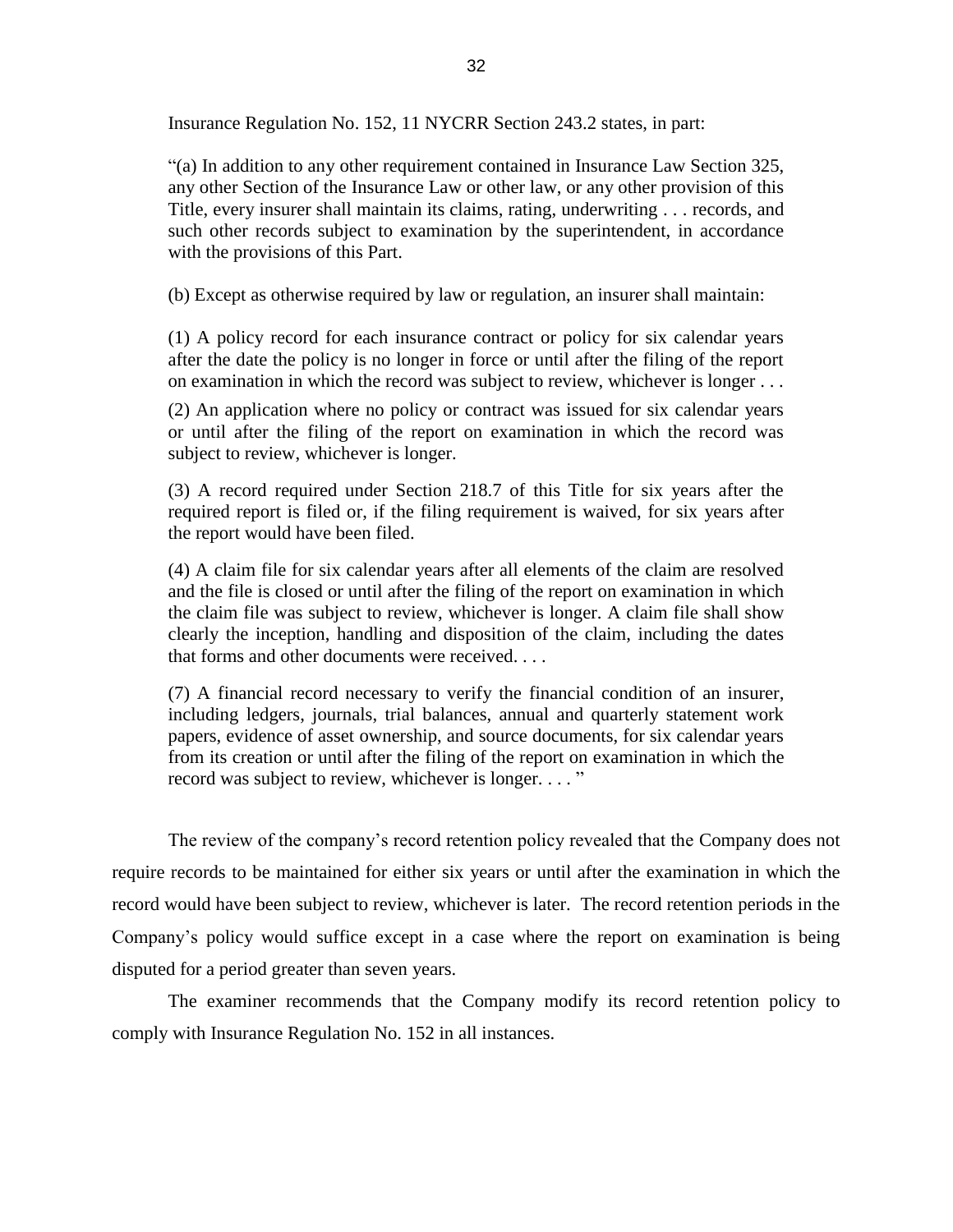#### 8. PRIOR REPORT SUMMARY AND CONCLUSIONS

<span id="page-35-0"></span>Following are the violations and recommendations contained in the prior report on examination and the subsequent actions taken by the Company in response to each citation:

Item Description

| $\mathsf{A}$ | The Company violated Section $1505(d)(3)$ by failing to notify the superintendent   |
|--------------|-------------------------------------------------------------------------------------|
|              | in writing of its intention to enter into a lease agreement and a service agreement |
|              | with an affiliate.                                                                  |

A similar violation appears in this report. (See section 9, item C of this report.)

B The Company violated Section 1505(d)(3) of the New York Insurance Law by failing to comply with its approved service agreement.

A similar violation appears in this report. (See section 9, item C of this report.)

 C The Company violated Section 325(a) of the New York Insurance Law by failing to maintain its by-laws, restated charter, board and committee minutes and a copy of the records constituting the Company's books of account at its principal office in New York.

 The examiner's review did not reveal instances whereby the Company violated Section 325(a) of the New York Insurance Law.

D The Company violated Section 4228(f)(1)(A) of the New York Insurance Law by paying agent compensation during the examination period according to schedules of agent compensation that were never filed with the Department.

 The examiner's review did not reveal instances whereby the Company violated Section 4228(f)(1)(A) of the New York Insurance Law.

 E The Company violated Section 4228(h) of the New York Insurance Law by failing to provide a demonstration of self-support signed by a qualified actuary.

 The examiner's review did not reveal instances whereby the Company violated Section 4228(h) of the New York Insurance Law.

F The Company violated Section 219.5(a) of Department Regulation No. 34-A by not maintaining a complete advertising file at its home office.

This violation is repeated in this report on examination. (See section 9, item F of this report.)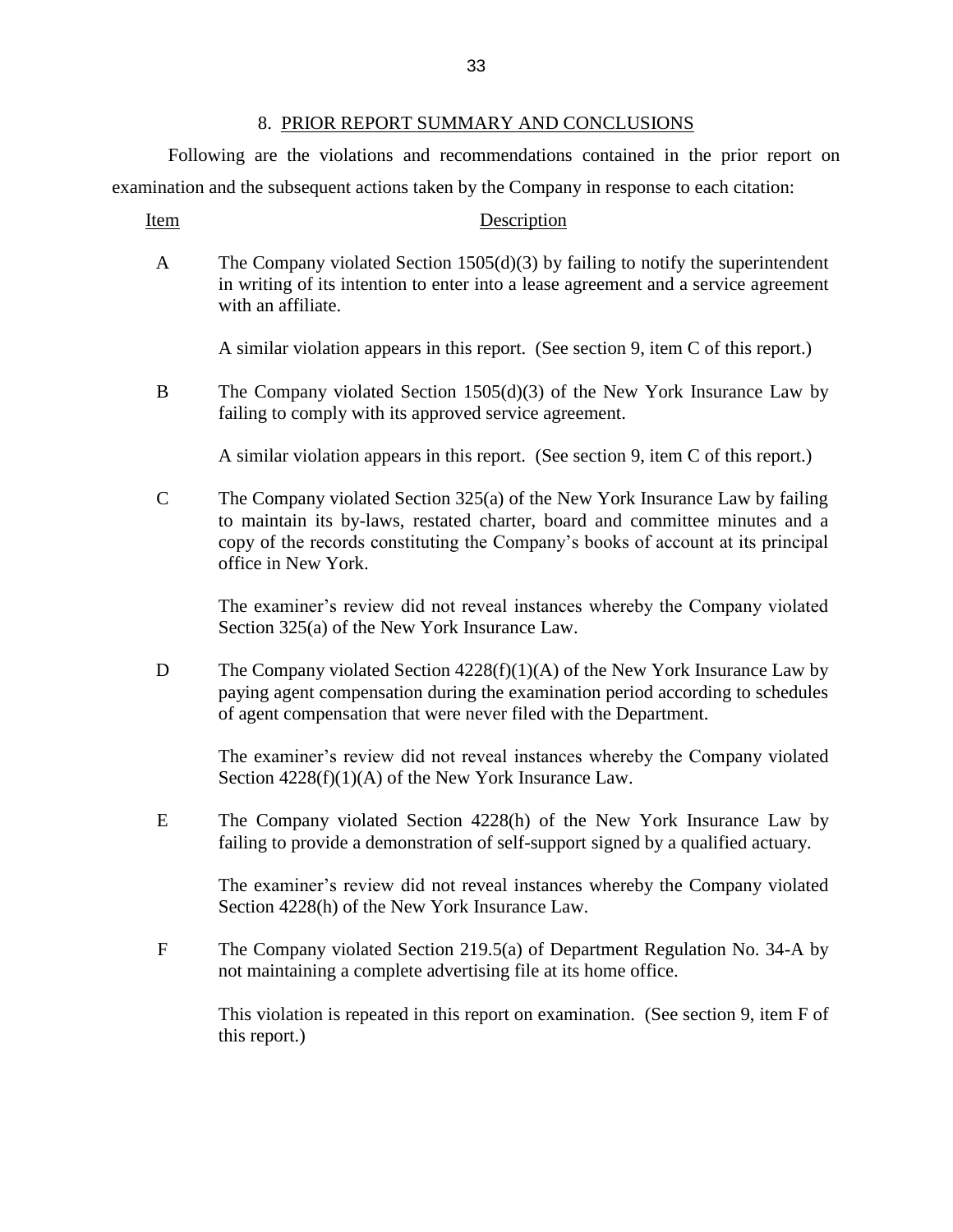#### Item Description

 G The Company violated Section 51.6(b)(3) of Department Regulation No. 60 by failing to examine and ascertain that Disclosure Statements were accurate and complete.

This violation is repeated in this report on examination. (See section 9, item G of this report.)

 H The Company violated Section 51.6(b)(7) of Department Regulation No. 60, receipt of the application, either have any deficiencies corrected or reject the because in the cases where the required forms were not received with the application, or if the forms did not meet the requirements of the Regulation or were not accurate, the Company failed to, within ten days from the date of application and so notify the applicant of such rejection and the reason therefore.

This violation is repeated in this report on examination. (See section 9, item H of this report.)

I The examiner recommended that the Company indicate, on the notification letter to the replaced company, the documents being sent to the replaced company, such as the Disclosure Statement and sales material and/or illustration used in the sale. A similar violation appeared in the prior report on examination.

 The Company violated Section 243.2 of Department Regulation No. 152 by failing to maintain copy of replacement notice sent to replaced company, copy of authorization form, replaced Company's response, Important Notice and Disclosure Statement as part of its policy record, so that the examiner could reconstruct the solicitation, rating and underwriting of the contract or policy. (See section 9, item L of this report.)

 J The examiner recommended that the Company indicate on its letter of company, such as the Disclosure Statement and sales material and/or illustration acceptance to the replaced company, the documents being sent to the replaced used in the sale. A similar violation appeared in the prior report on examination.

 The Company violated 51.6 (b)(6) by failing to maintain copies of the notification of replacement to the insurer whose life insurance policy or annuity is to be replaced, Important Notice and signed and completed Disclosure Statement. (See section 9, item K of this report.)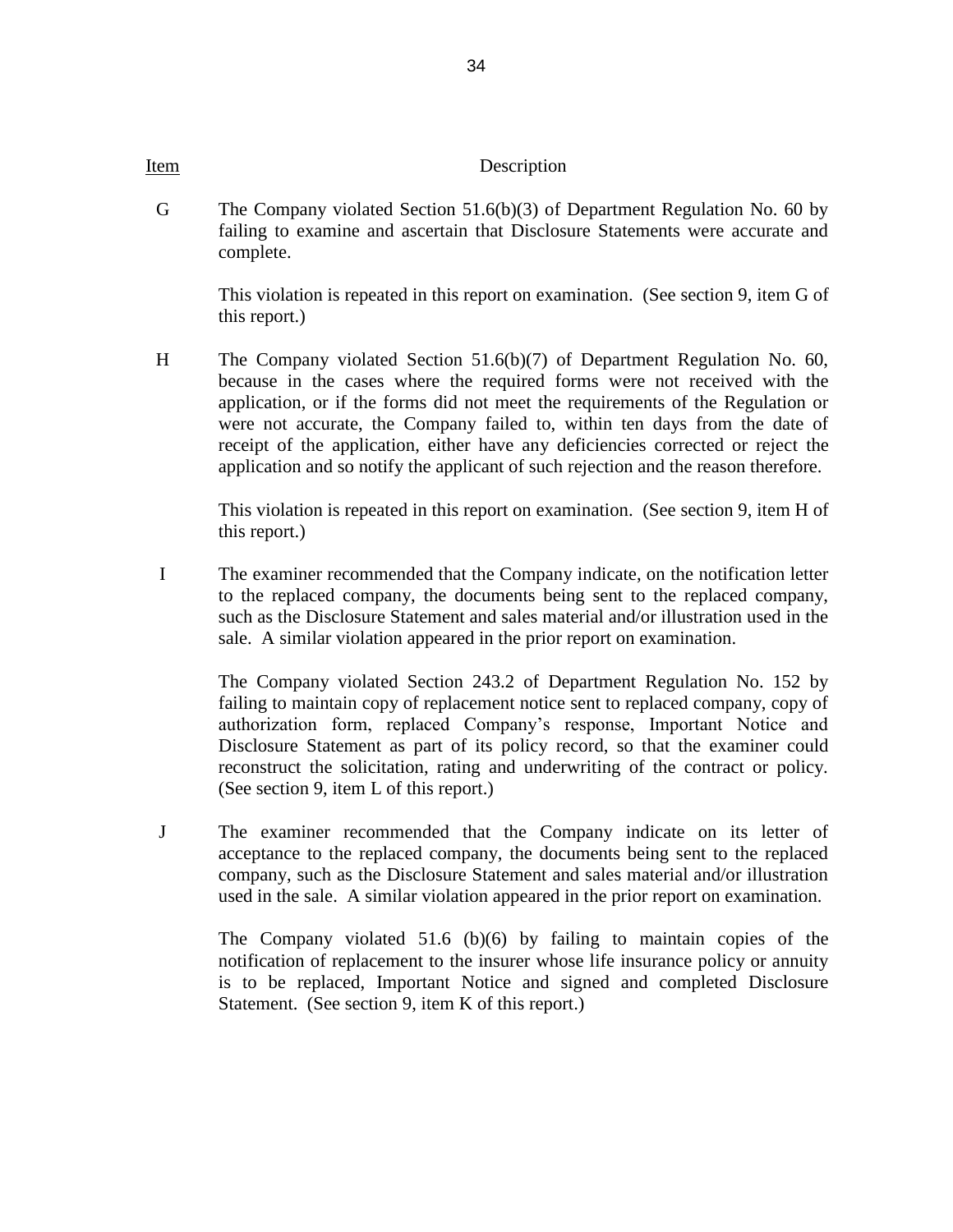#### Item Description

- that any dates documented by the Company be easily accessible to examiners so K The examiner recommended that the Company amend its procedures to assure that compliance with Section 51.6(e) of Department Regulation No. 60 can be easily demonstrated.
- L The Company violated Section 51.7(b) of Department Regulation No. 60 when it intended purpose in the protection of policyholders and contract holders. failed to comply with the orderly working of this Part in accomplishing its

A similar violation appears in this report. (See section 9, item J of this report.)

 M The Company violated Sections 243.2(b)(1) and 243.2(b)(1)(iv) of Department Regulation No. 152 by failing to maintain in its policy record, evidence to support the date the Authorization was sent to the replaced company so that the examiner could reconstruct the solicitation, rating, and underwriting of the contract or policy. This violation appeared in the prior report on examination.

 The Company violated Section 243.2 of Department Regulation No. 152 by failing to maintain copy of replacement notice sent to replaced company, copy of authorization form, replaced Company's response, Important Notice and Disclosure statement as part of its policy record, so that the examiner could reconstruct the solicitation, rating and underwriting of the contract or policy. (See section 9, item L of this report.)

 N The examiner recommended that the Company require its agents to have the applicants date the Authorization so the examiner can ascertain the initiation of the replacement process.

 The Company violated Section 243.2 of Department Regulation No. 152 by failing to maintain copy of replacement notice sent to replaced company, copy of authorization form, replaced Company's response, Important Notice and Disclosure statement as part of its policy record, so that the examiner could reconstruct the solicitation, rating and underwriting of the contract or policy. (See section 9, item L of this report.)

 Regulation No. 60. Such plan should be approved by the Company's board of O The examiner recommended that the Company develop and implement an audit plan designed to review, test and monitor compliance with Department directors or its audit committee and the results of audits performed should also be reviewed by the board of directors or its audit committee.

35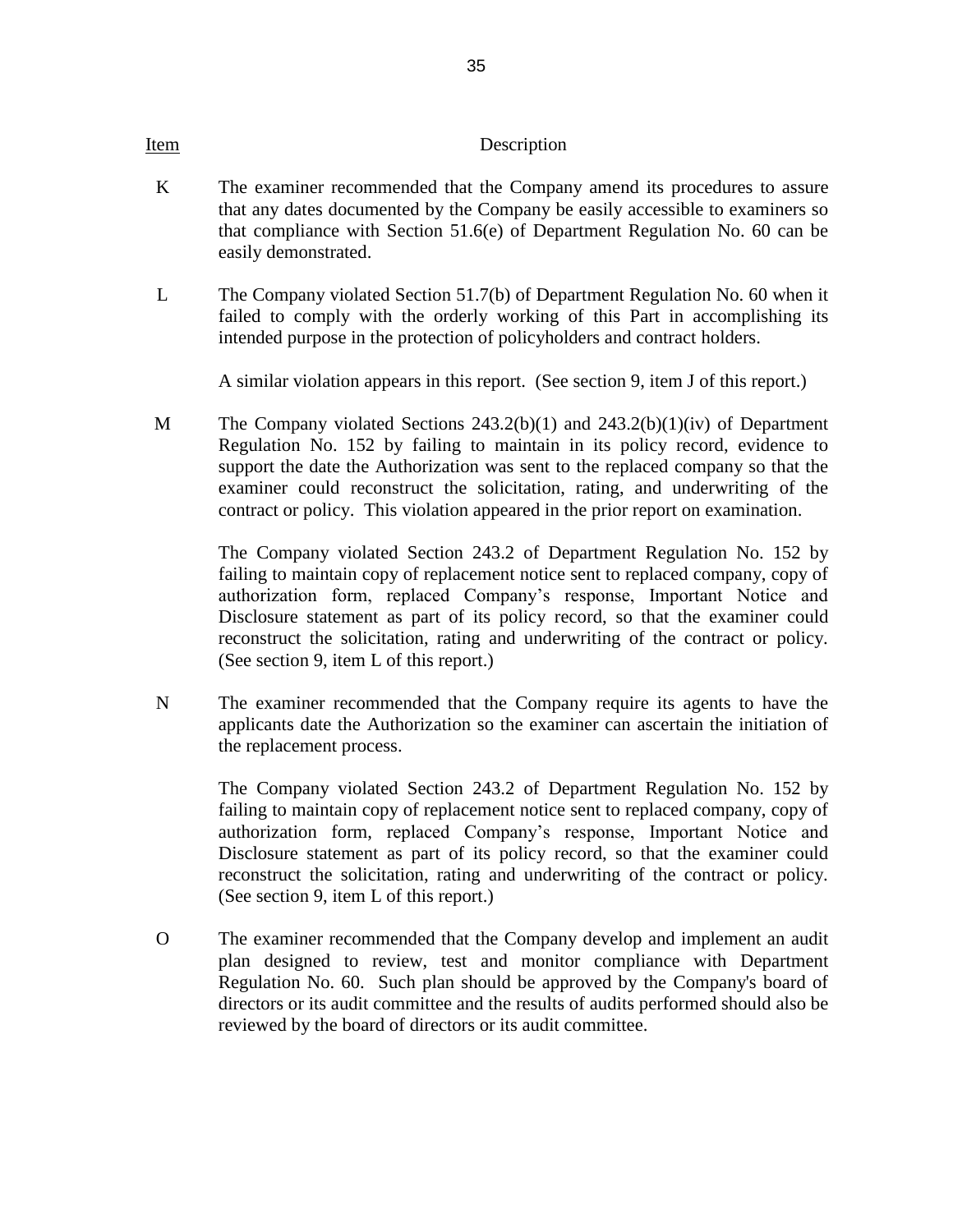#### Item Description

 A similar recommendation appears in this report. (See item L of the summary and conclusions)

P The Company violated Section 216.4(b) of Department Regulation No. 64 when it did not respond within 15 days to complaints received from its policyholders. This violation appeared in the prior report on examination.

The examiner's review did not reveal any violation.

 Q The Company violated Section 216.4(d) of Department Regulation No. 64 when it did not furnish the Department with available information respecting a claim, within 10 business days.

The examiner's review did not reveal any violation.

 R The examiner recommended that the Company maintain its complaint log in accordance with Department Circular Letter No. 11(1978). A similar violation appeared in the prior report on examination.

pertaining to the complaint log. The examiner's review did not reveal any violation or recommendation pertaining to the complaint log.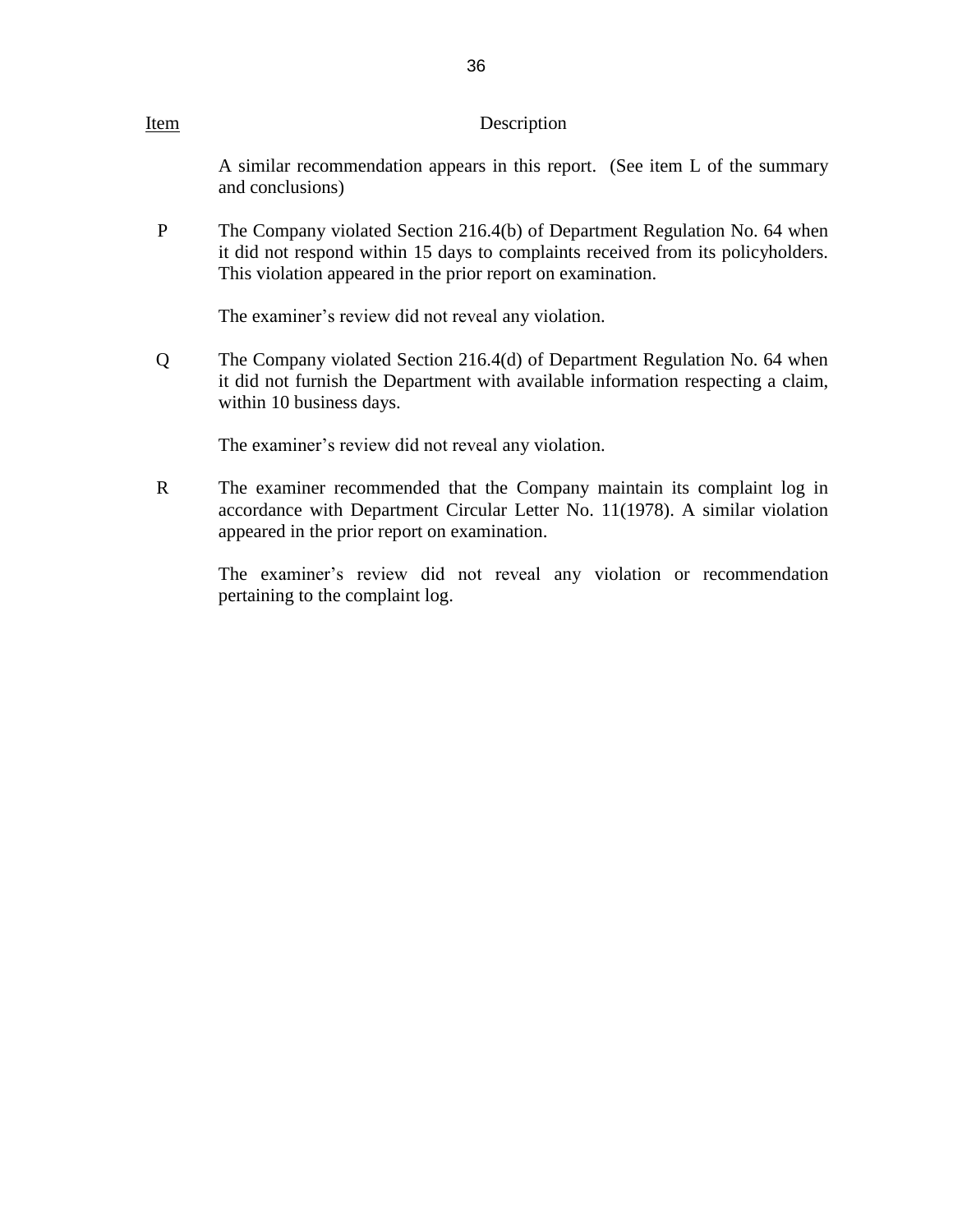# 9. SUMMARY AND CONCLUSIONS

<span id="page-39-0"></span>Following are the violations and recommendations contained in this report:

| Item        | Description                                                                                                                                                                                                                                                                             | Page $No(s)$ . |
|-------------|-----------------------------------------------------------------------------------------------------------------------------------------------------------------------------------------------------------------------------------------------------------------------------------------|----------------|
| A           | The Company violated Insurance Regulation No. 33, 11 NYCRR<br>Section 91.4(f)(5) by using premium, policy count, assets under<br>management and reserves as the basis for distributing costs among<br>companies and annual statement lines of business within the Company.              | 9              |
| B           | The Company violated Insurance Regulation No. 33, 11 NYCRR<br>Section 91.4(a) by failing to maintain records with sufficient detail to<br>show fully the system actually used for the allocation of expenses and<br>the actual bases of the allocation.                                 | 9              |
| $\mathbf C$ | The Company violated Section $1505(d)(3)$ of the New York Insurance<br>Law by having FGLBS manage its investment function without<br>notifying the Superintendent in writing of its intention to enter into such<br>transaction at least 30 days prior thereto.                         | 10             |
| D           | The examiner recommends that board members attend scheduled board<br>meetings.                                                                                                                                                                                                          | $11 - 12$      |
| E           | The Company violated Section 1313(f) of the New York Insurance Law<br>by providing policyholder or prospective policyholder advertisements<br>containing financial condition of the parent company, F&G Life without<br>separately illustrating the financial condition of the insurer. | 22             |
| $\mathbf F$ | The Company violated Insurance Regulation 34-A, 11 NYCRR Section<br>219.5(a) by not maintaining certain advertisements at its home office,<br>and by failing to track the extent of distribution of advertisements<br>distributed to the public in all cases.                           | 23             |
| G           | The Company violated Insurance Regulation No. 60, 11 NYCRR<br>Section $51.6(b)(3)$ by failing to examine and ascertain that the<br>Disclosure Statements completed by its agents and submitted with<br>policy applications during the examination period were accurate and<br>complete. | 24             |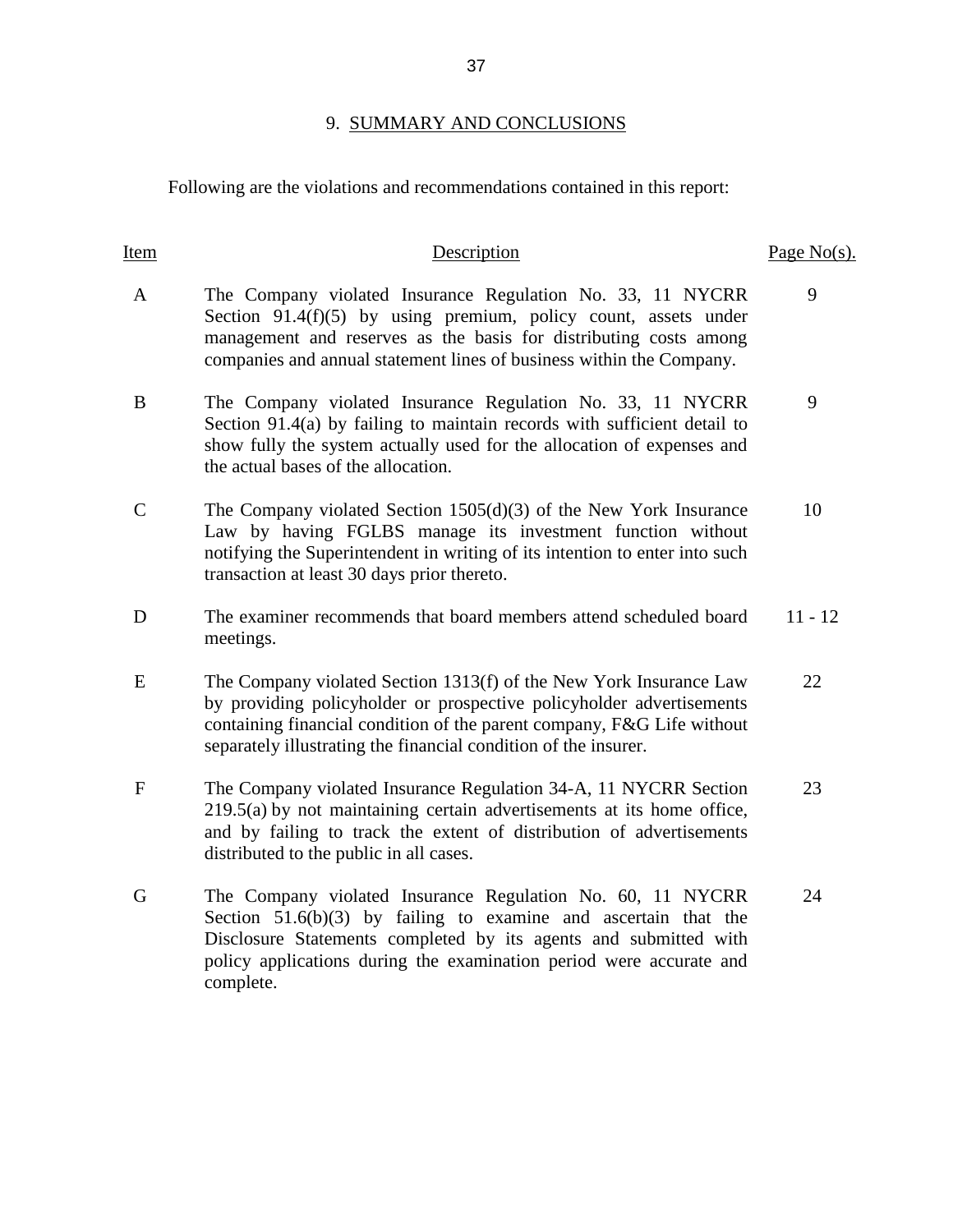| <u>Item</u> | Description                                                                                                                                                                                                                                                                                                                                                                                 | Page $No(s)$ . |
|-------------|---------------------------------------------------------------------------------------------------------------------------------------------------------------------------------------------------------------------------------------------------------------------------------------------------------------------------------------------------------------------------------------------|----------------|
| H           | The Company violated Insurance Regulation No. 60, 11 NYCRR<br>Section $51.6(b)(7)$ by failing to either have any deficiencies corrected or<br>reject the application and so notify the applicant of such rejection and<br>the reason therefor within ten days from the date of receipt of the<br>application.                                                                               | 24             |
| $\mathbf I$ | The Company violated Insurance Regulation No. 60, 11 NYCRR<br>Section $51.6(b)(4)$ by failing to furnish to the insurer whose coverage is<br>being replaced a copy of any proposal, including the sales material used<br>in the sale of the proposed life insurance policy or annuity contract, and<br>the completed Disclosure Statement within ten days of receipt of the<br>application. | 25             |
| J           | The Company violated Insurance Regulation No.60, 11 NYCRR<br>Section 51.7(b) when it failed to comply with the orderly working of<br>this part in accomplishing its intended purpose in the protection of<br>policyholders and contract holders.                                                                                                                                            | 25             |
| $\bf K$     | The Company violated Insurance Regulation No. 60, 11 NYCRR<br>Section 51.6 (b)(6) by failing to maintain copies of the notification of<br>replacement to the insurer whose life insurance policy or annuity is to<br>be replaced, Important Notice and signed and completed Disclosure<br>Statement.                                                                                        | 26             |
| L           | The Company violated Insurance Regulation No. 152, 11 NYCRR<br>Section 243.2 by failing to maintain copies of the replacement notice<br>sent to the replaced insurers, copies of the authorization form and the<br>replaced insurer's response as part of its policy records, so that the<br>examiner could reconstruct the solicitation and underwriting of the<br>contract or policy.     | $26 - 27$      |
| M           | The Company violated Insurance Regulation No.60, 11 NYCRR<br>Section $51.5(c)(3)$ by presenting to the applicant "Disclosure Statement"<br>signed by the agent or broker, after the application was signed.                                                                                                                                                                                 | 27             |
| $\mathbf N$ | The Company violated Insurance Regulation No.60, 11 NYCRR<br>Section 51.8 by failing to complete a composite Disclosure Statement in<br>situations involving multiple policies or contracts.                                                                                                                                                                                                | 27             |
| O           | The Company violated Insurance Regulation No. 60, 11 NYCRR<br>Section $51.7(a)(1)$ by providing misleading information in the<br>Disclosure Statement.                                                                                                                                                                                                                                      | 28             |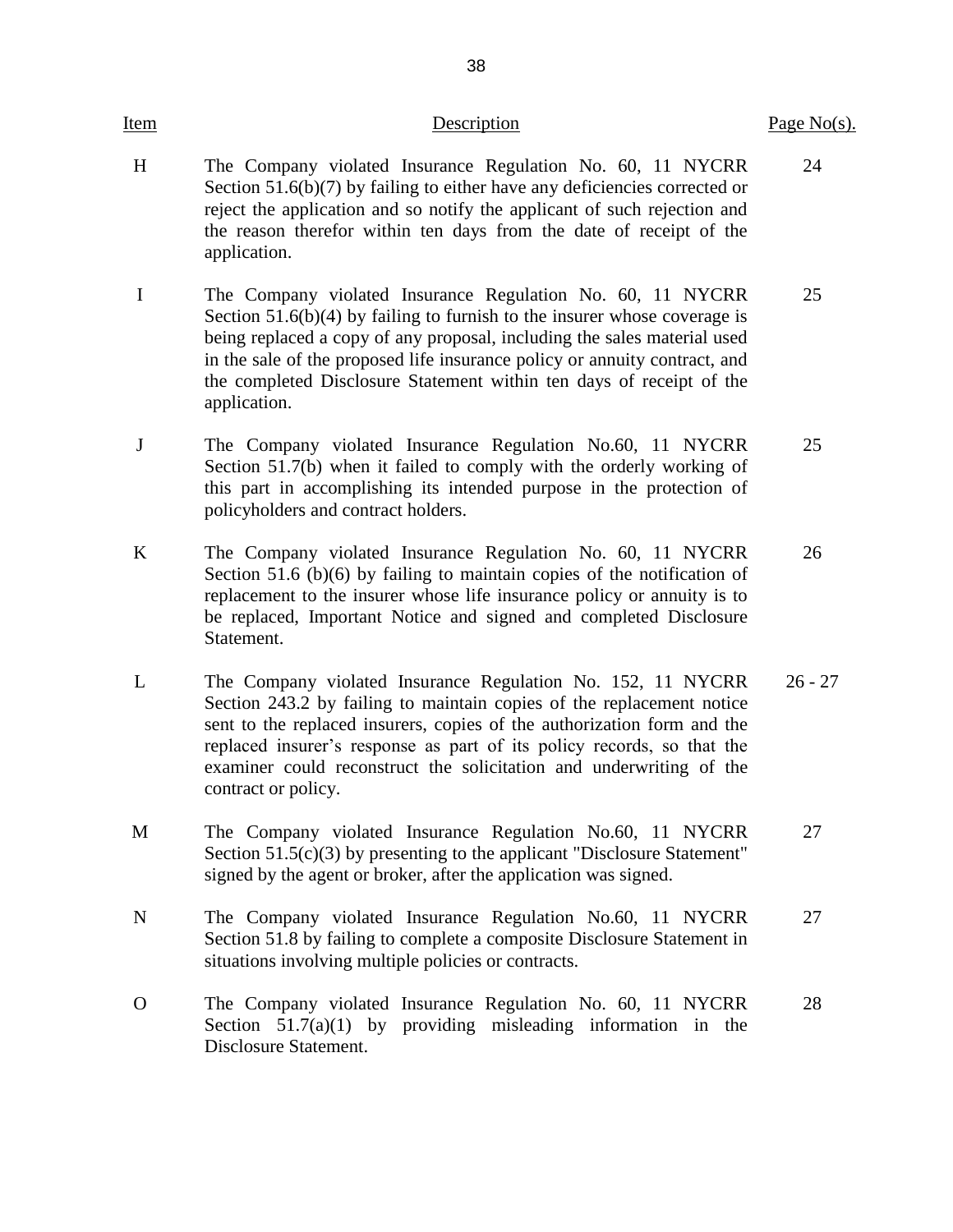| <u>Item</u>  | Description                                                                                                                                                                                                                                                                                                                                                                         | Page $No(s)$ . |
|--------------|-------------------------------------------------------------------------------------------------------------------------------------------------------------------------------------------------------------------------------------------------------------------------------------------------------------------------------------------------------------------------------------|----------------|
| $\mathbf{P}$ | The Company violated Insurance Regulation No. 60, 11 NYCRR<br>Section $51.6(c)$ (2) by failing to provide the external carriers with the<br>information necessary for the completion of the Disclosure Statement<br>with respect to the life insurance policy proposed to be replaced.                                                                                              | 29             |
| Q            | The examiner recommends that the Company implement a remediation<br>plan acceptable to the Department to mitigate the deficiencies noted<br>above and provide relief to all policy and contract holders that did not<br>receive complete, accurate and timely disclosure prior to completing an<br>application to replace their existing policies and contracts.                    | 29             |
| $\mathbf R$  | The examiner recommends that the Company develop and implement an<br>audit plan designed to review, test and monitor compliance with<br>Insurance Regulation No. 60. Such plan should be approved by the<br>Company's board of directors or its audit committee and the results of<br>audits performed should also be reviewed by the board of directors or its<br>audit committee. | 29             |
| S            | The Company violated Section 403(d) of the New York Insurance Law<br>and Insurance Regulation No. 95, 11 NYCRR Section 86.4(a) by failing<br>to include the required fraud warning statement on its claim form.                                                                                                                                                                     | 30             |
| T            | The Company violated Section 3214(c) of the New York Insurance Law<br>by failing to pay the required interest on the proceeds from the date of<br>death of the annuitant to the date of payment.                                                                                                                                                                                    | 31             |
| U            | The examiner recommends that the Company performs independent test<br>annually as the AML program required.                                                                                                                                                                                                                                                                         | 31             |
| V            | The examiner recommends the company modify its record retention<br>policy as to comply with Insurance Regulation No. 152, in all instances.                                                                                                                                                                                                                                         | 32             |
|              |                                                                                                                                                                                                                                                                                                                                                                                     |                |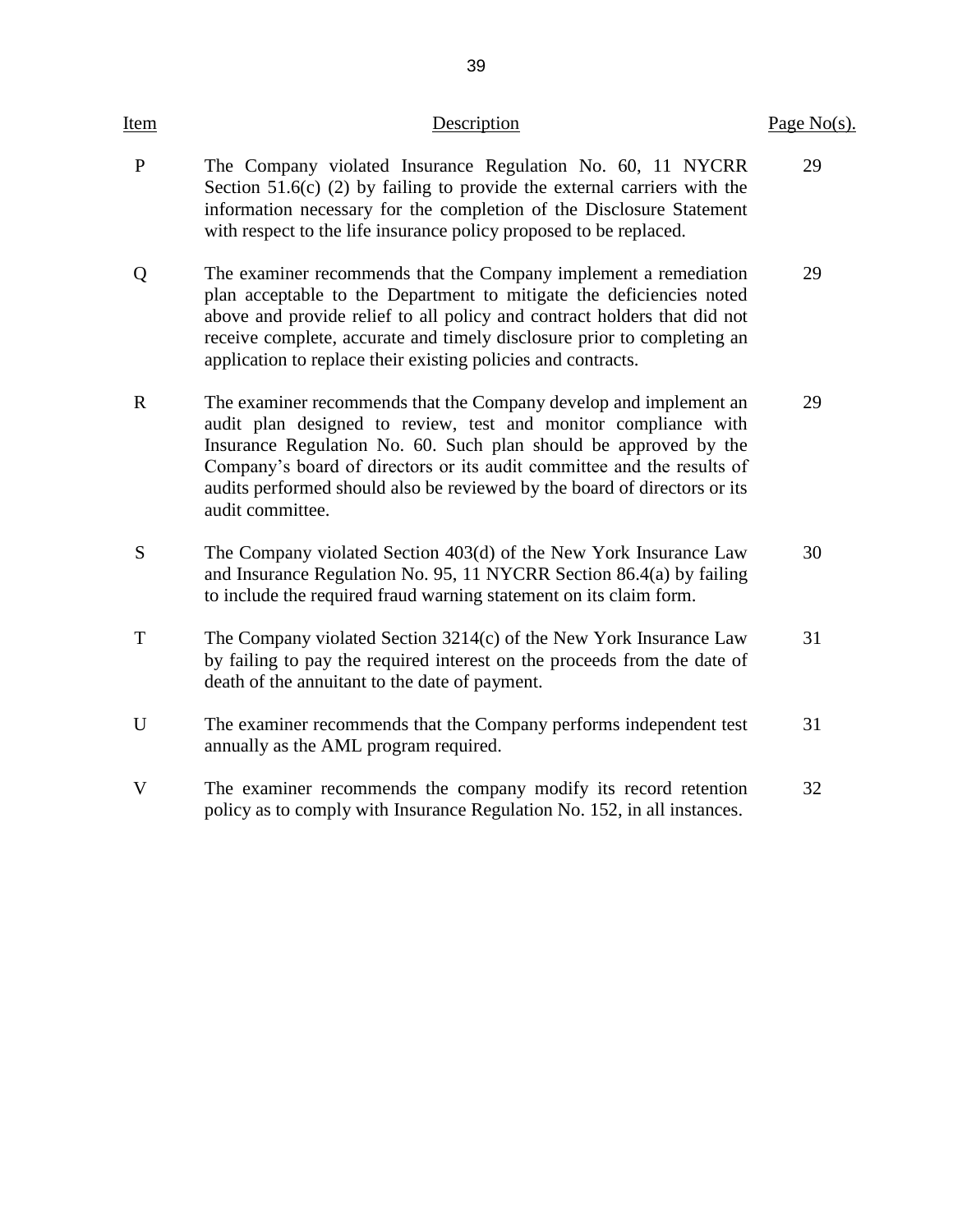Respectfully submitted,

 $\sqrt{s}$ /

Henry Wong Senior Insurance Examiner

# STATE OF NEW YORK ) )SS: COUNTY OF NEW YORK )

Henry Wong, being duly sworn, deposes and says that the foregoing report, subscribed by him, is true to the best of his knowledge and belief.

> /s/ Henry Wong

Subscribed and sworn to before me

this day of